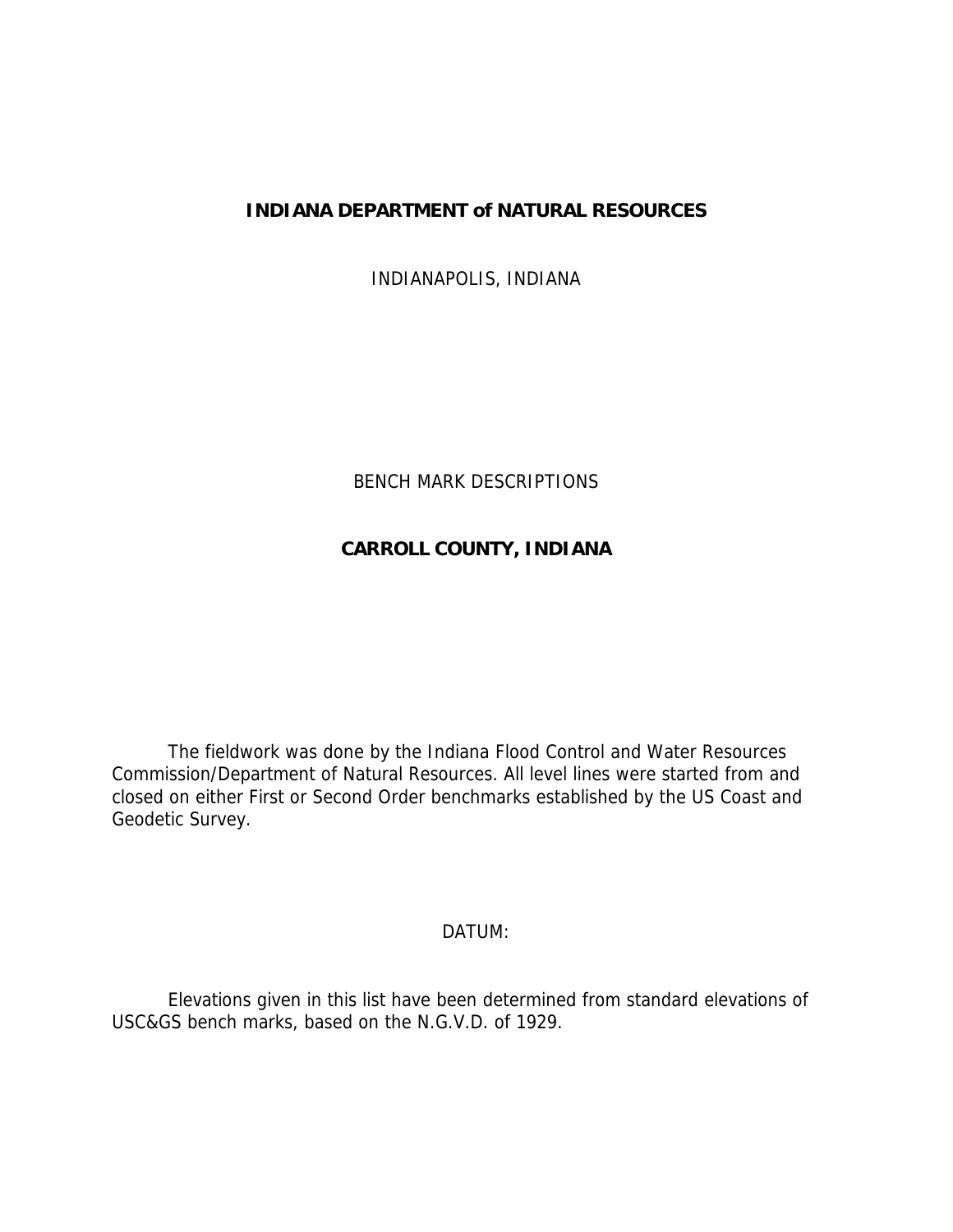## **IFC&WRC TBM WC 30, 1962**

In Tippecanoe County, Pyrmont Quad., in the SE  $\frac{1}{4}$  of Sec. 1, T. 23 N., R. 3 W.,  $2^{nd}$  P.M.; about 1.1 miles west of Pyrmont; 1.0 mile generally west along a paved and gravel road from the crossroads in Pyrmont to a 25-foot concrete bridge over a small stream; set in top of the southwest end of the northwest concrete wheel guard of the bridge, 9.5 feet northwest of the centerline of the road, 1.85 feet northeast of the southwest face of the northwest wheel guard, 0.8 foot above the road, 0.45 foot northwest of the southeast face of the northwest wheel guard; a chiseled triangle.

 $2<sup>nd</sup>$  ORDER

#### **620.287 feet N.G.V.D. 1929**

#### **IFC&WRC BM CAR 1, 1960**

In Carroll County, Pyrmont Quad., in the SW  $\frac{1}{4}$  of Sec. 6, T. 23 N., R. 2 W.,  $2^{nd}$  P.M.; about 2.0 miles east of Heath; at the Tippecanoe-Carroll County Line Road (1000 West Road) twospan steel and pony truss bridge over Wildcat Creek; set in the top of the south concrete wingwall of the bridge, 16 feet south of the south end of the bridge, 10.5 feet southwest of the centerline of the road, 0.85 foot north of the south face of the south wingwall, 0.8 foot east of the west face of the south wingwall, about 0.3 foot above the centerline of the road; a Indiana Department of Natural Resources bench mark tablet, stamped "CAR 1 1960".

 $2^{nd}$  ORDER

Superseded see DNR BM CAR 1 RESET 1985

**618.067 feet N.G.V.D. 1929** 

#### **DNR BM CAR 1 RESET 1985**

In Carroll County, Pyrmont Quad., in the SW 1/4 of Sec. 6, T. 23 N., R. 2 W., 2<sup>nd</sup> P.M.; about 2.0 miles east of Heath; at the Tippecanoe-Carroll County Line Road (1000 West Road) bridge over Wildcat Creek; set in the top of the northeast concrete headwall of the bridge, 13.5 feet east of the centerline of the bridge, 3.3 feet north of the south end of the headwall, 0.6 foot west of the east face of the headwall, level with the road; a Indiana Department of Natural Resources bench mark tablet, stamped "CAR 1 RESET 1985".

#### **625.401 feet N.G.V.D. 1929**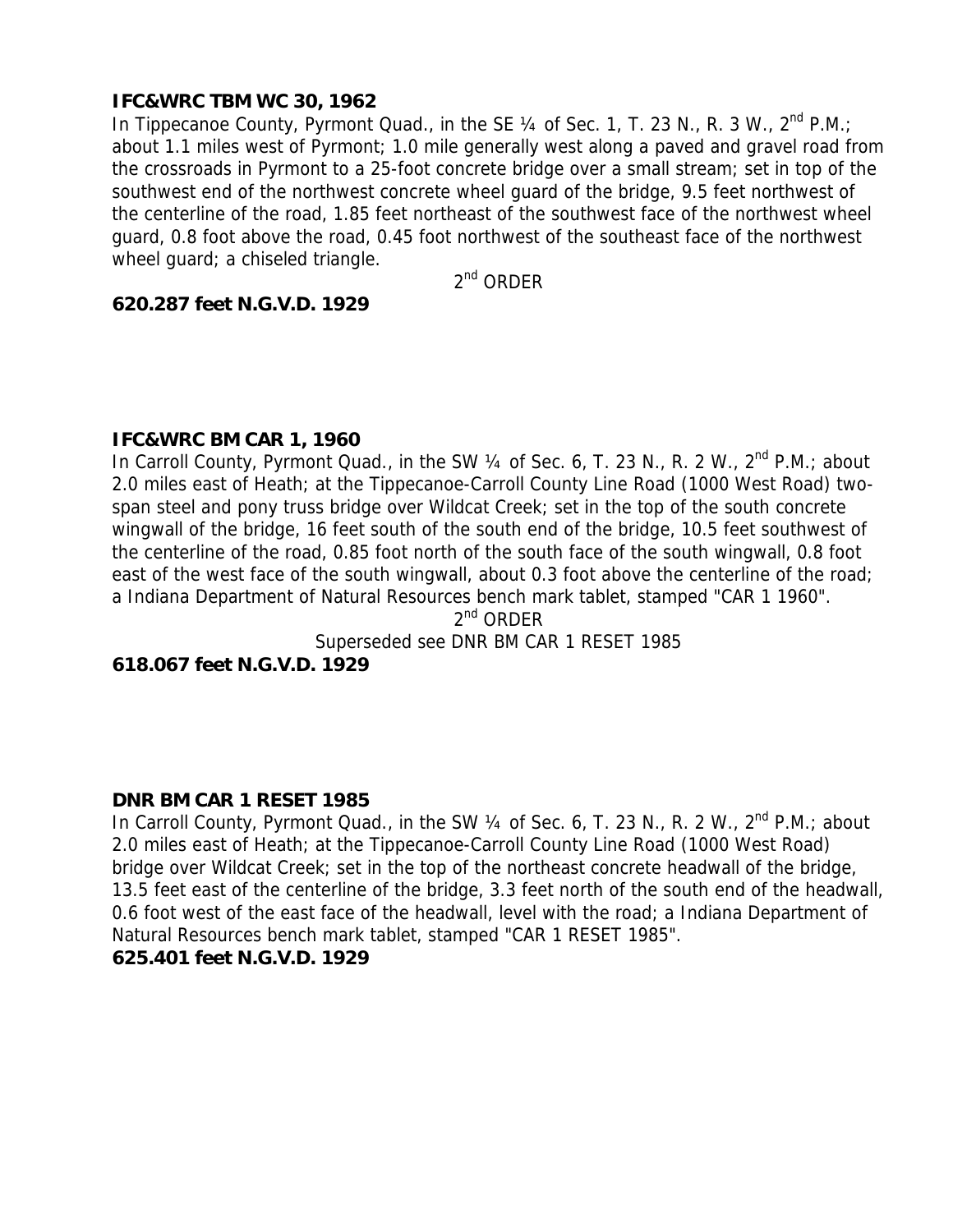## **USGS UE 617.7**

In Carroll County, Pyrmont Quad., in the SW 1/4 of Sec. 6, T. 23 N., R. 2 W., 2<sup>nd</sup> P.M.; about 2.0 miles east of Heath; at the Tippecanoe-Carroll County Line Road (1000 West Road) twospan steel and pony truss bridge over Wildcat Creek; set in the top of the east concrete wingwall of the bridge, 11.4 feet west of the east face of the east wingwall, 10 feet northeast of the centerline of the road, 6.0 feet east of the east end of the pony truss span, about 0.7 foot below the centerline of the road, 0.4 foot south of the north face of the wingwall; a chiseled square.

 $2<sup>nd</sup>$  ORDER

## **617.742 feet N.G.V.D. 1929**

#### **IFC&WRC TBM T 11 20, 677.0**

In Carroll County, Pyrmont Quad., in the SW  $\frac{1}{4}$  of Sec. 6, T. 23 N., R. 2 W.,  $2^{nd}$  P.M.; about 0.75 mile west of Pyrmont; 0.7 mile generally west along a paved and gravel road from the crossroads in Pyrmont to the Tippecanoe-Carroll County Line Road, in the southeast onequarter of the crossroads; set in the west side of a power pole, 23 feet south of the centerline of the east-west road, 17 feet east of the centerline of the Tippecanoe-Carroll County Line Road, 2.0 feet west of a fence line, 1.0 foot above the ground; a railroad spike.  $2^{nd}$  ORDER

## **677.006 feet N.G.V.D. 1929**

#### **IFC&WRC TBM WC 31, 1962**

In Carroll County, Pyrmont Quad., in the SE 1/4 of Sec. 6, T. 23 N., R. 2 W., 2<sup>nd</sup> P.M.; at the west edge of Pyrmont; about 200 feet west of the cemetery at Pyrmont; set in the northwest side of a 24-inch Sycamore tree, about 165 feet northeast of a large pipe culvert on Sheets Ditch, 15 feet southeast of the centerline of the road, about 0.2 foot above the centerline of the road; a railroad spike driven through an aluminum tag, stamped "TBM WC 31 1962".

2<sup>nd</sup> ORDER

#### **644.852 feet N.G.V.D. 1929**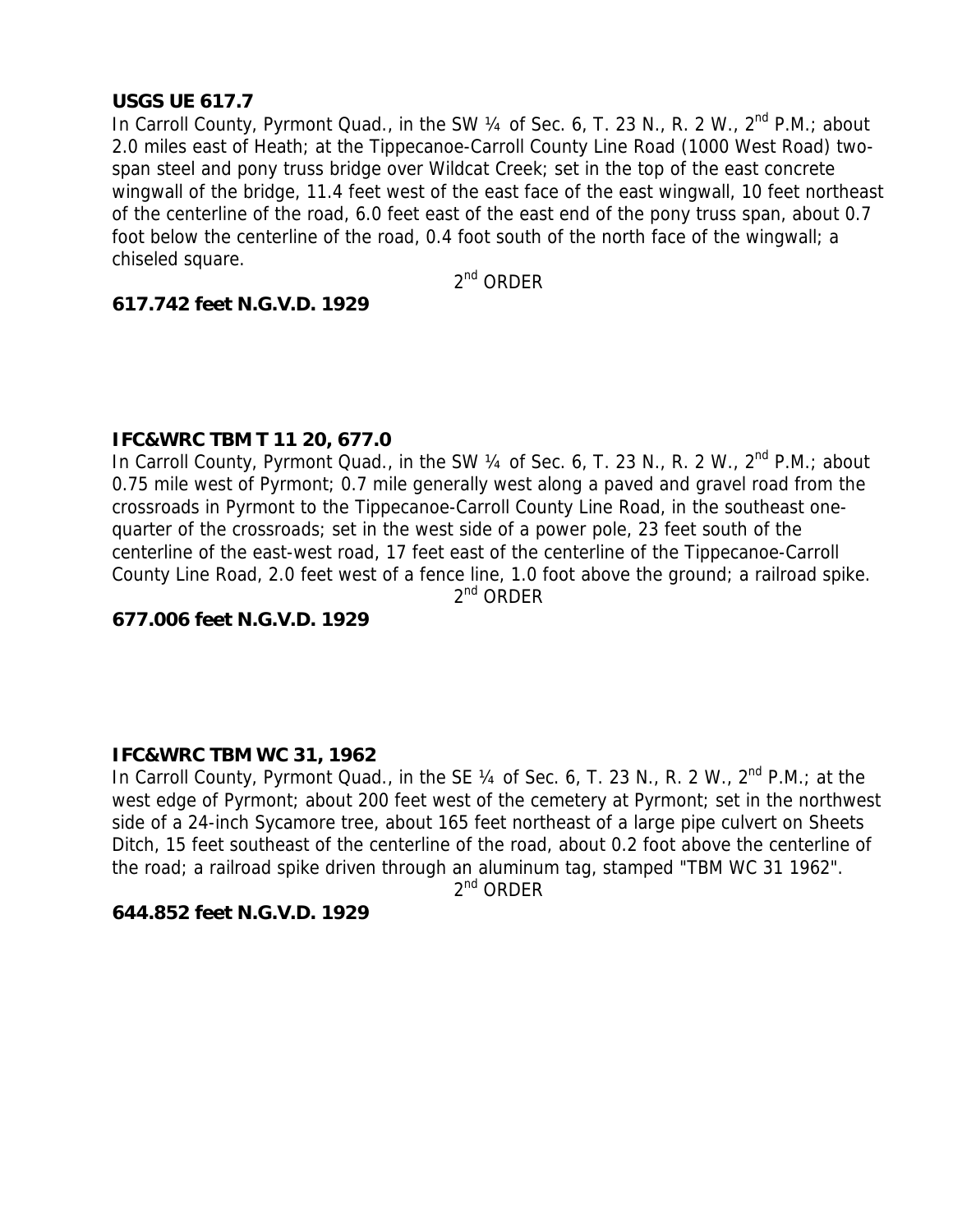# **IFC&WRC BM CAR 2, 1960**

In Carroll County, Pyrmont Quad., in the NE 1/4 of Sec. 7, T. 23 N., R. 2 W., 2<sup>nd</sup> P.M.; about 0.4 mile south of Pyrmont; 0.35 mile south along a paved road from the crossroads in Pyrmont to a five-span concrete bridge over Wildcat Creek; set in the top of the northwest end of the southwest concrete guardrail base of the bridge, 12.5 feet southwest of the centerline of the road, 2.5 feet southeast of the northwest end of the southwest guardrail base, 0.6 foot northeast of the northeast face of the southwest concrete guardrail, 0.55 foot above the road; a Indiana Flood Control and Water Resources Commission bronze bench mark tablet, stamped "CAR 2 1960".

 $2<sup>nd</sup>$  ORDER

## **636.719 feet N.G.V.D. 1929**

#### **IFC&WRC TBM WC 32, 1962**

In Carroll County, Pyrmont Quad., in the SE 1/4 of Sec. 6, T. 23 N., R. 2 W., 2<sup>nd</sup> P.M.; at the south edge of Pyrmont; 0.1 mile south of the crossroads in Pyrmont; set in the east side of a power pole with transformer, about 65 feet north of the extended centerline of the driveway leading to the R. R. Reppert residence, 18.5 feet west of the centerline of the north-south paved road, 1.0 foot above the ground; a railroad spike driven through an aluminum tag, stamped "TBM WC 32 1962".

 $2^{nd}$  ORDER

#### **655.880 feet N.G.V.D. 1929**

## **USC&GS BM M 120, 1946**

In Carroll County, Pyrmont Quad., in the SE 1/4 of Sec. 6, T. 23 N., R. 2 W., 2<sup>nd</sup> P.M.; at Pyrmont; set vertically in the north face at the northwest corner of the Pyrmont School Building, 2.85 feet above the ground, 1.7 feet east of the northwest corner of the building; a US Coast and Geodetic Survey bench mark disk, stamped "M 120 1946".

 $2^{nd}$  ORDER

## **676.961 feet N.G.V.D. 1929**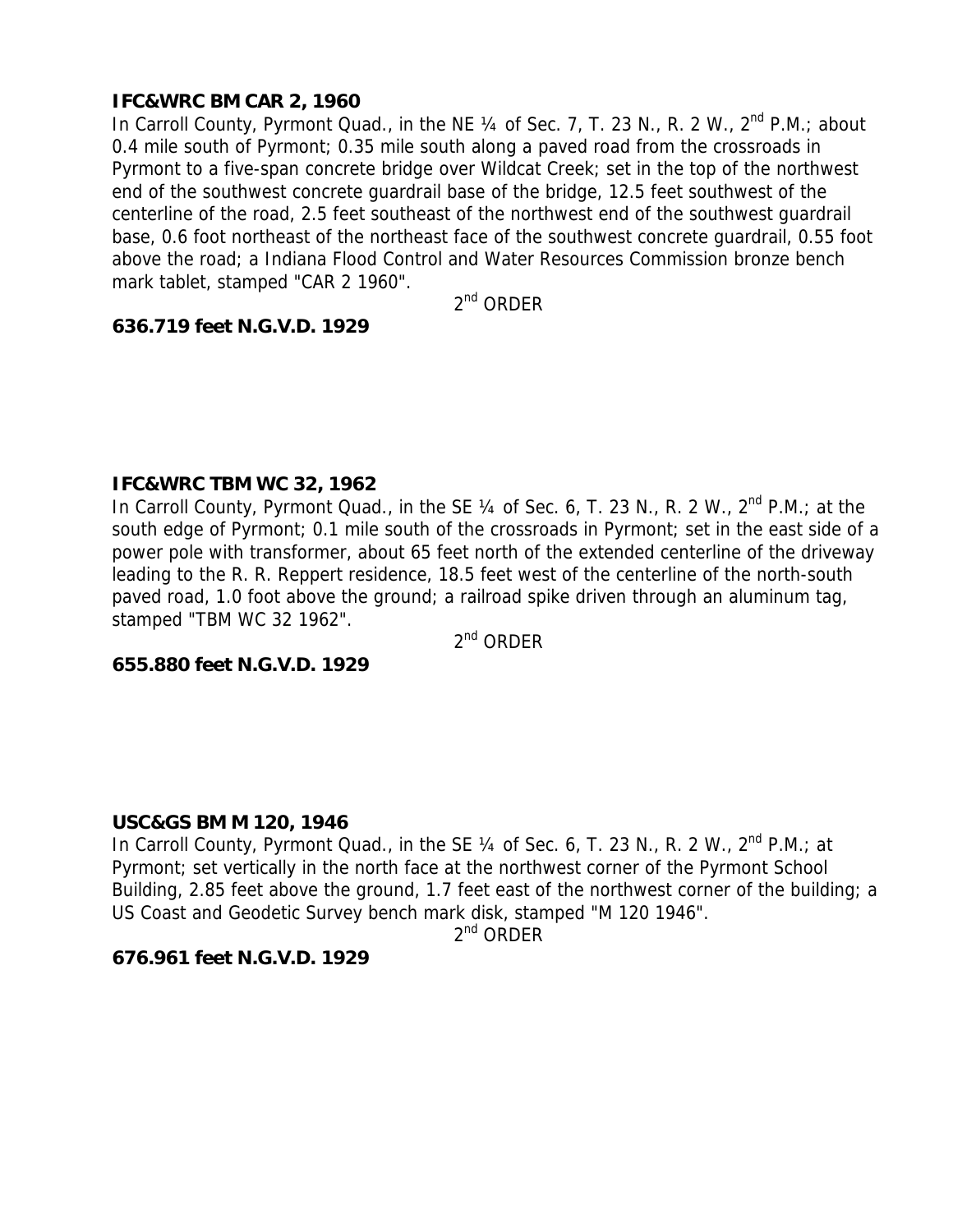## **USC&GS BM L 120, 1946**

In Carroll County, Pyrmont Quad., in the SW 1/4 of Sec. 5, T. 23 N., R. 2 W., 2<sup>nd</sup> P.M.; about 0.6 mile east of Pyrmont; 0.65 mile generally east along a gravel road from the crossroads in Pyrmont to a 30-inch pipe culvert under the road, 0.1 mile east of a private "T"-road south, set in top of and at the center of the south concrete headwall of the culvert, 8.5 feet south of the centerline of the road, 5.0 feet east of the west face of the south headwall, about 0.5 foot above the centerline of the road, 0.4 foot north of the south face of the south headwall; a US Coast and Geodetic Survey bench mark disk, stamped "L 120 1946".

2<sup>nd</sup> ORDER

#### **672.958 feet N.G.V.D. 1929**

#### **IFC&WRC TBM WC 33, 1962**

In Carroll County, Pyrmont Quad., in the SW  $\frac{1}{4}$  of Sec. 5, T. 23 N., R. 2 W.,  $2^{nd}$  P.M.; 0.65 mile east of Pyrmont; 0.7 mile generally east along a gravel road from the crossroads in Pyrmont; set in the north side of a 22-inch Walnut tree, about 250 feet east of a 30-inch pipe culvert under the road, 22 feet west of the extended centerline of a field entrance north, 15 feet south of the centerline of the east-west road, 3.5 feet north of a fence line, 0.3 foot above the ground; a railroad spike driven through an aluminum tag, stamped "TBM WC 33 1962".

2nd ORDER

#### **678.278 feet N.G.V.D. 1929**

#### **USC&GS BM K 120, 1946**

In Carroll County, Pyrmont Quad., in the SW 1/4 of Sec. 4, T. 23 N., R. 2 W., 2<sup>nd</sup> P.M.; about 1.35 miles west of Owasco; 0.15 mile west and south along a tar road from the school house at Owasco to State Road 39, thence 0.85 mile northwest along State Road 39 to a gravel "T" road west, thence 1.0 mile west via the Pyrmont-Buck Creek Road to the Paul Livingston farm on the north side of the road; set in the top of a concrete post, 30 feet southwest of a 40-inch Walnut tree stump, 17 feet north of the centerline of the east-west road, 10.5 feet south of the centerline of a driveway leading to the farm house, 3.0 feet east of a fence corner post, 1.5 feet south of a fence line, about 1.2 feet above the centerline of the eastwest road, projecting 0.6 foot above the ground; a US Coast and Geodetic Survey bench mark disk, stamped "K 120 1946".

2nd ORDER

#### **651.239 feet N.G.V.D. 1929**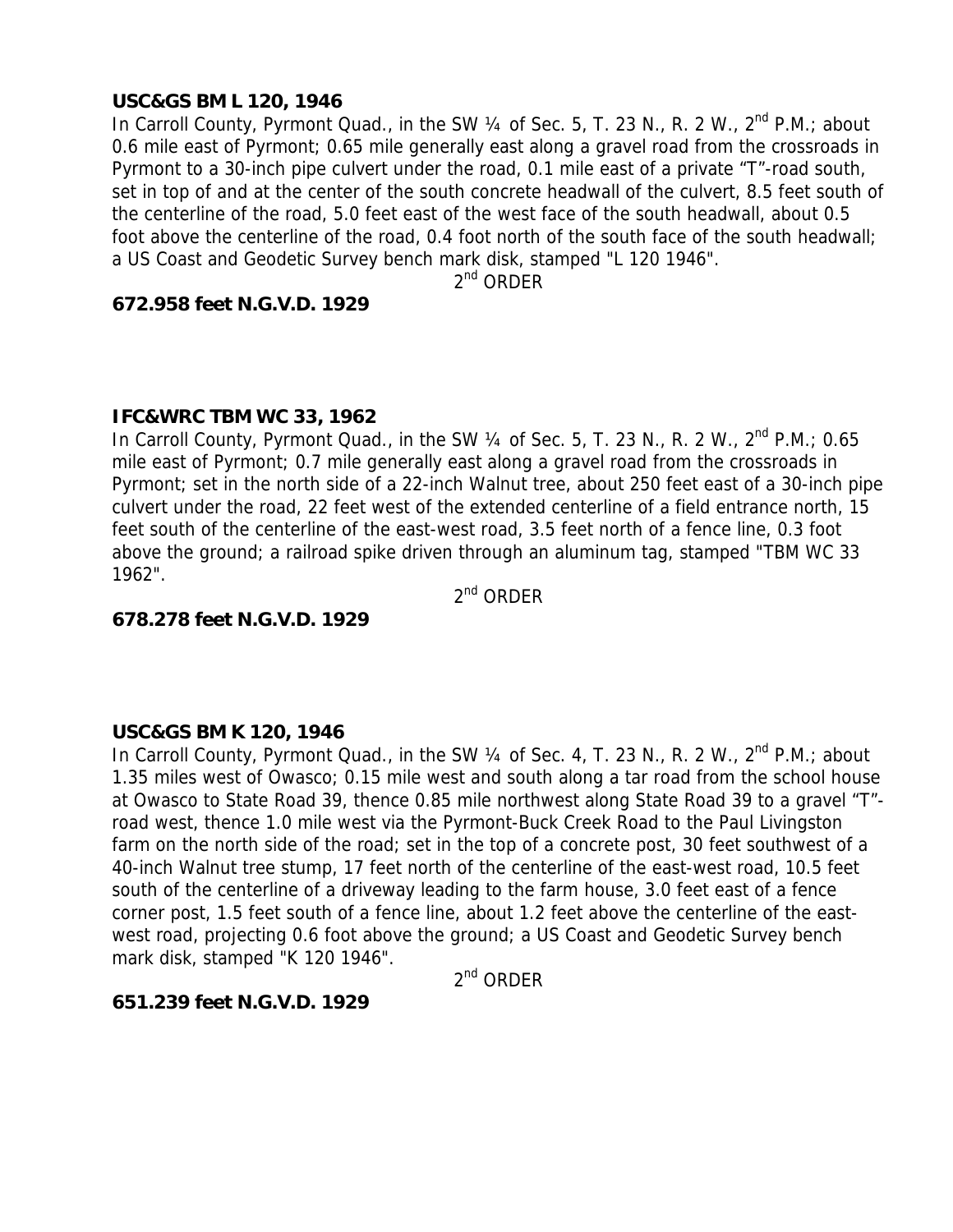# **IFC&WRC TBM WC 34, 1962**

In Carroll County, Pyrmont Quad., in the SW 1/4 of Sec. 4, T. 23 N., R. 2 W., 2<sup>nd</sup> P.M.; about 1.35 miles west of Owasco; 0.15 mile west and south along a tar road from the school house at Owasco to State Road 39, thence 0.85 mile northwest along State Road 39 to a gravel "T" road west, thence 1.0 mile west via the Pyrmont-Buck Creek Road to the Paul Livingston farm on the north side of the road; set in the south side of a 40-inch Maple tree in the barn lot, 91 feet west of USC&GS BM K 120, 23.5 feet south of the centerline of the driveway leading to the farm house, 20 feet north of the centerline of the east-west road, 1.5 feet north of a fence line, 0.8 foot above the ground; a railroad spike driven through an aluminum tag, stamped "TBM WC 34 1962".

2<sup>nd</sup> ORDER

# **653.070 feet N.G.V.D. 1929**

#### **IFC&WRC TBM WC 35, 1962**

In Carroll County, Pyrmont Quad., in the SW 1/4 of Sec. 3, T. 23 N., R. 2 W., 2<sup>nd</sup> P.M.; about 0.6 mile northwest of Owasco; at the 600 West Road one-span steel truss bridge over Wildcat Creek; set in the top of the northeast concrete wingwall of the bridge, 12.5 feet east of the center line of the road, 1.8 feet above the top of the bridge floor, 0.4 foot northwest of the southeast face of the northeast wingwall, 0.3 foot north of the south face of the northeast wingwall; a chiseled cross.

 $2^{nd}$  ORDER

# **647.818 feet N.G.V.D. 1929**

## **USGS RM #4 OWASCO**

In Carroll County, Pyrmont Quad., in the SE 1/4 of Sec. 4, T. 23 N., R. 2 W., 2<sup>nd</sup> P.M.; about 0.6 mile northwest of Owasco; at the 600 West Road one-span steel truss bridge over Wildcat Creek; set in the top of the southwest concrete wingwall of the bridge, 15.5 feet west of the center line of the road, 3.6 feet south of the north face of the southwest wingwall, 2.2 feet southeast of the northwest face of the southwest wingwall, 2.2 feet northwest of the southeast face of the southwest wingwall, 1.8 feet above the top of the bridge floor; a US Geological Survey reference mark tablet, stamped "GAGING STATION".

 $2^{nd}$  ORDER

## **647.442 feet N.G.V.D. 1929**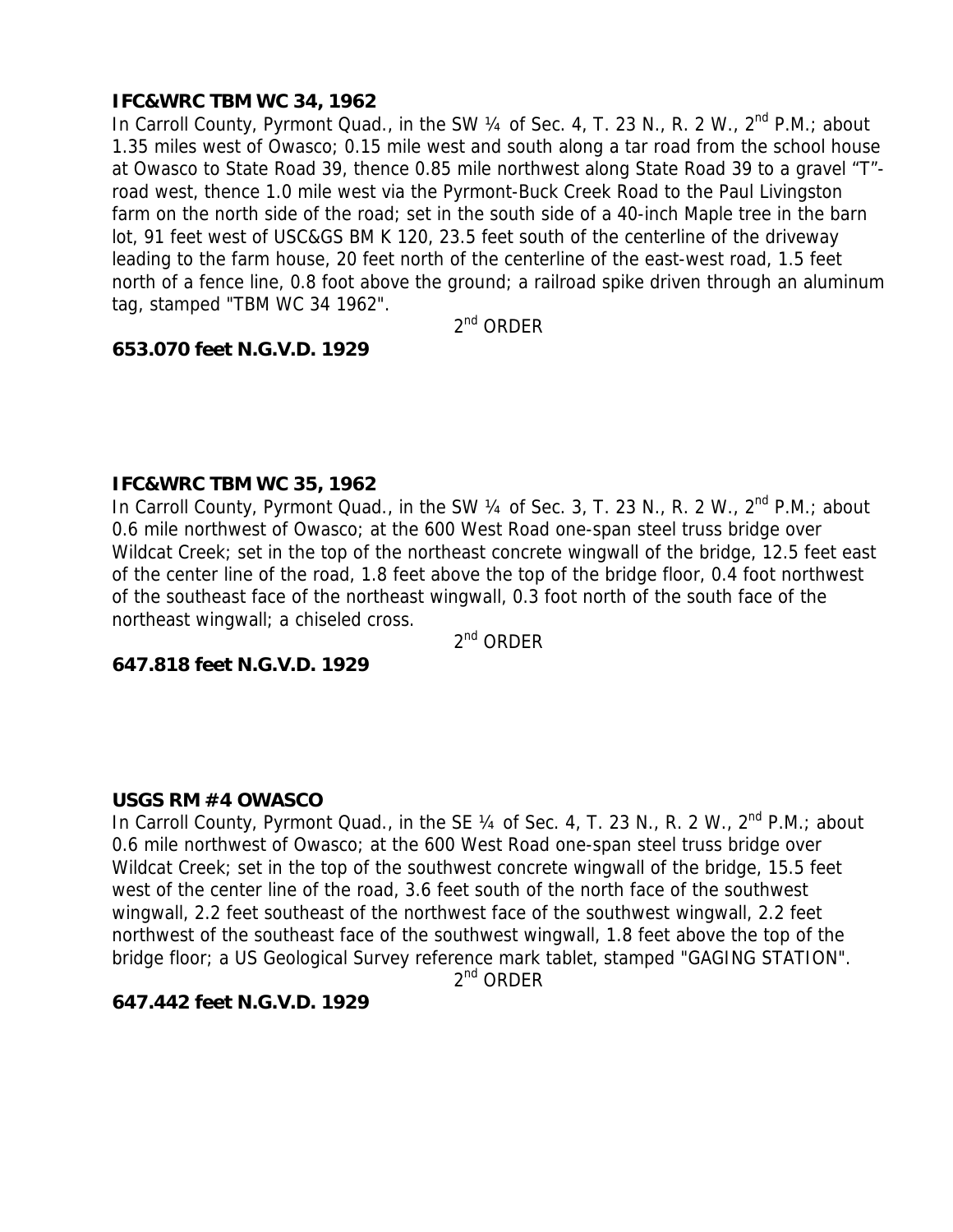## **IFC&WRC TBM WC 36, 1962**

In Carroll County, Pyrmont Quad., in the SW  $\frac{1}{4}$  of Sec. 3, T. 23 N., R. 2 W., 2<sup>nd</sup> P.M.; about 0.6 mile northwest of Owasco; at the 600 West Road one-span steel truss bridge over Wildcat Creek; set in the top of the east end of the south concrete bridge seat, 11 feet east of the centerline of the road, 1.9 feet north of the north face of the southeast concrete wingwall of the bridge, 1.7 feet south of the north face of the south bridge seat, 1.4 feet southwest of the northeast face of the south bridge seat, 1.2 feet below the top of the bridge floor; a chiseled circle.

 $2<sup>nd</sup>$  ORDER

#### **644.534 feet N.G.V.D. 1929**

#### **USC&GS BM G 119, 1946**

In Carroll Count, Pyrmont Quad., in the SW 1/4 of Sec. 3, T. 23 N., R. 2 W., 2<sup>nd</sup> P.M.; about 0.6 mile northwest of Owasco; at the State Road 39 steel truss bridge over Wildcat Creek; set in the top of the northwest end of the southwest concrete railing of the bridge, 14.5 feet southwest of the centerline of the highway, 3.6 above the highway, 0.8 foot northeast of the southwest face of the southwest concrete railing; a US Coast and Geodetic Survey bench mark disk, stamped "G 119 1946".

2<sup>nd</sup> ORDER

**648.230 feet N.G.V.D. 1929** 

#### **IFC&WRC TBM WC 37, 1962**

In Carroll County, Pyrmont Quad., in the SW 1/4 of Sec. 3, T. 23 N., R. 2 W., 2<sup>nd</sup> P.M.; about 0.3 mile northwest of Owasco; at the Chicago, Indianapolis, and Louisville Railroad (Monon) bridge over Wildcat Creek; set in the top of the southwest concrete wingwall of the bridge, 8.3 feet southwest of the southwest rail of the track, 4.45 feet northeast of the southwest face of the wingwall, about 1.2 feet below the top of the rails, 0.6 foot southeast of the northwest face of the wingwall; a chiseled triangle.

2<sup>nd</sup> ORDER

#### **685.703 feet N.G.V.D. 1929**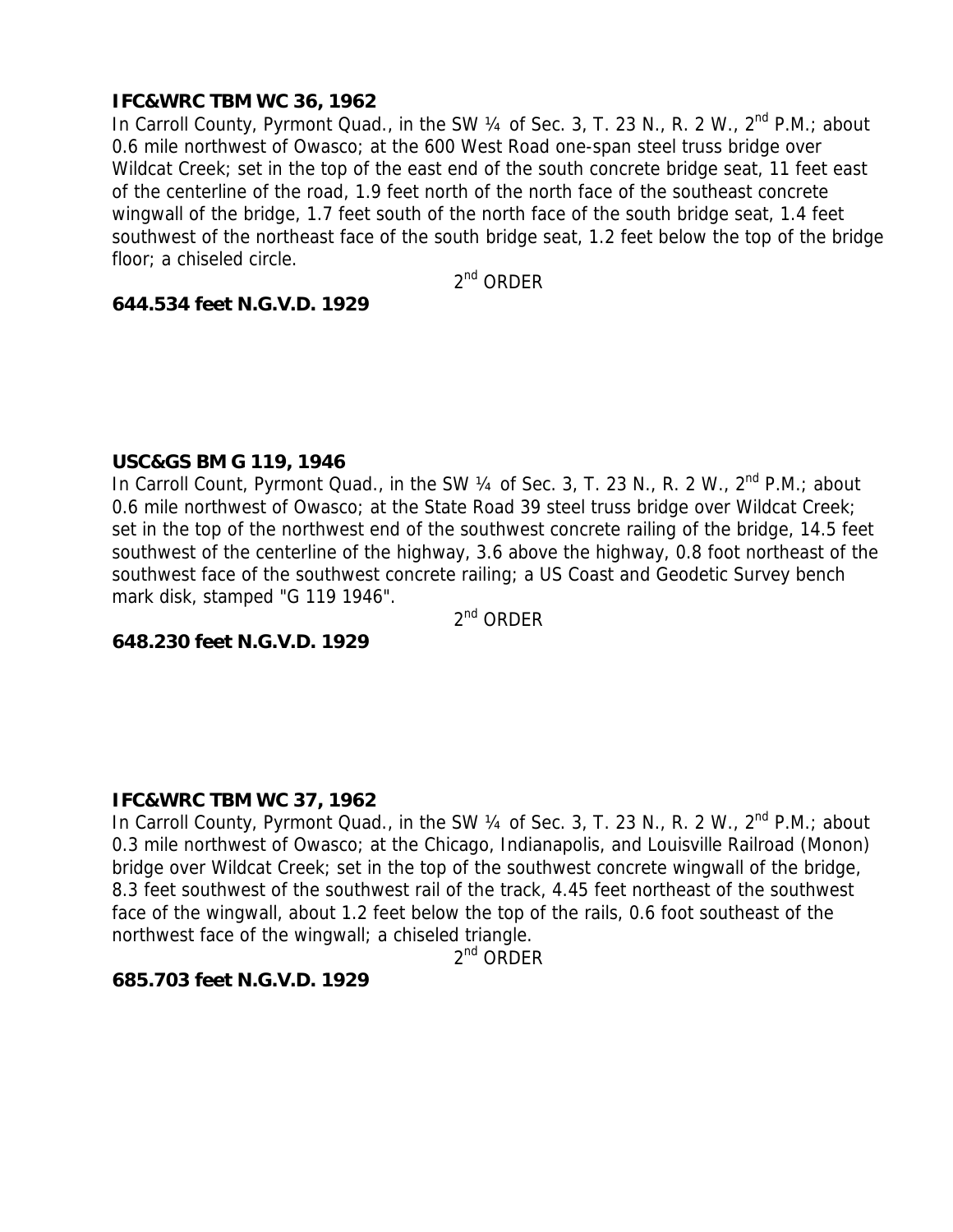## **IFC&WRC BM CAR 3, 1960**

In Carroll County, Pyrmont Quad., in the NW  $\frac{1}{4}$  of Sec. 3, T. 23 N., R. 2 W.,  $2^{nd}$  P.M.; about 0.3 mile northwest of Owasco; at the Chicago, Indianapolis, and Louisville Railroad bridge over Wildcat Creek; set in top of the northeast concrete wingwall of the bridge, 11.8 feet northeast of the northeast rail of the track, 1.45 feet below the top of the rails, 0.75 foot southwest of the northeast face of the wingwall, 0.65 foot northwest of the southeast face of the wingwall; a Indiana Flood Control and Water Resources Commission bronze bench mark tablet, stamped "CAR 3 1960".

 $2<sup>nd</sup>$  ORDER

#### **683.903 feet N.G.V.D. 1929**

#### **USC&GS BM F 119, 1946**

In Carroll County, Pyrmont Quad., in the NE 1/4 of Sec. 10, T. 23 N., R. 2 W., 2<sup>nd</sup> P.M.; about 0.3 mile south of Owasco; 3.1 miles northwest along State Road 39 from the Post Office in Rossville to a 24-inch pipe culvert under the highway; set in top of the south end of the east concrete headwall of the culvert, 17 feet east of the centerline of the highway, 1.0 foot north of the south face of the east headwall, 0.4 foot west of the east face of the east headwall, about level with the centerline of the highway; a US Coast and Geodetic Survey bench mark disk, stamped "F 119 1946".

2<sup>nd</sup> ORDER

**708.194 feet N.G.V.D. 1929** 

#### **USC&GS BM J 120, 1946**

In Carroll County, Pyrmont Quad., in the SE  $\frac{1}{4}$  of Sec. 3, T. 23 N., R. 2 W.,  $2^{nd}$  P.M.; at Owasco; about 125 yards south of the school building in Owasco, in the northwest onequarter of the intersection of a "T"-road north and the Owasco-Cutler Road; set in the top of a concrete post, 21 feet west of the centerline of the "T"-road north 18.5 feet north of the centerline of Owasco-Cutler Road, 13 feet southwest of a fence corner post, 12 feet south of a fence line, about 2 feet below the centerline of the road north, projecting 0.5 foot above the ground; a US Coast and Geodetic Survey bench mark disk, stamped "J 120 1946".

 $2<sup>n\text{d}</sup>$  ORDER

#### **705.911 feet N.G.V.D. 1929**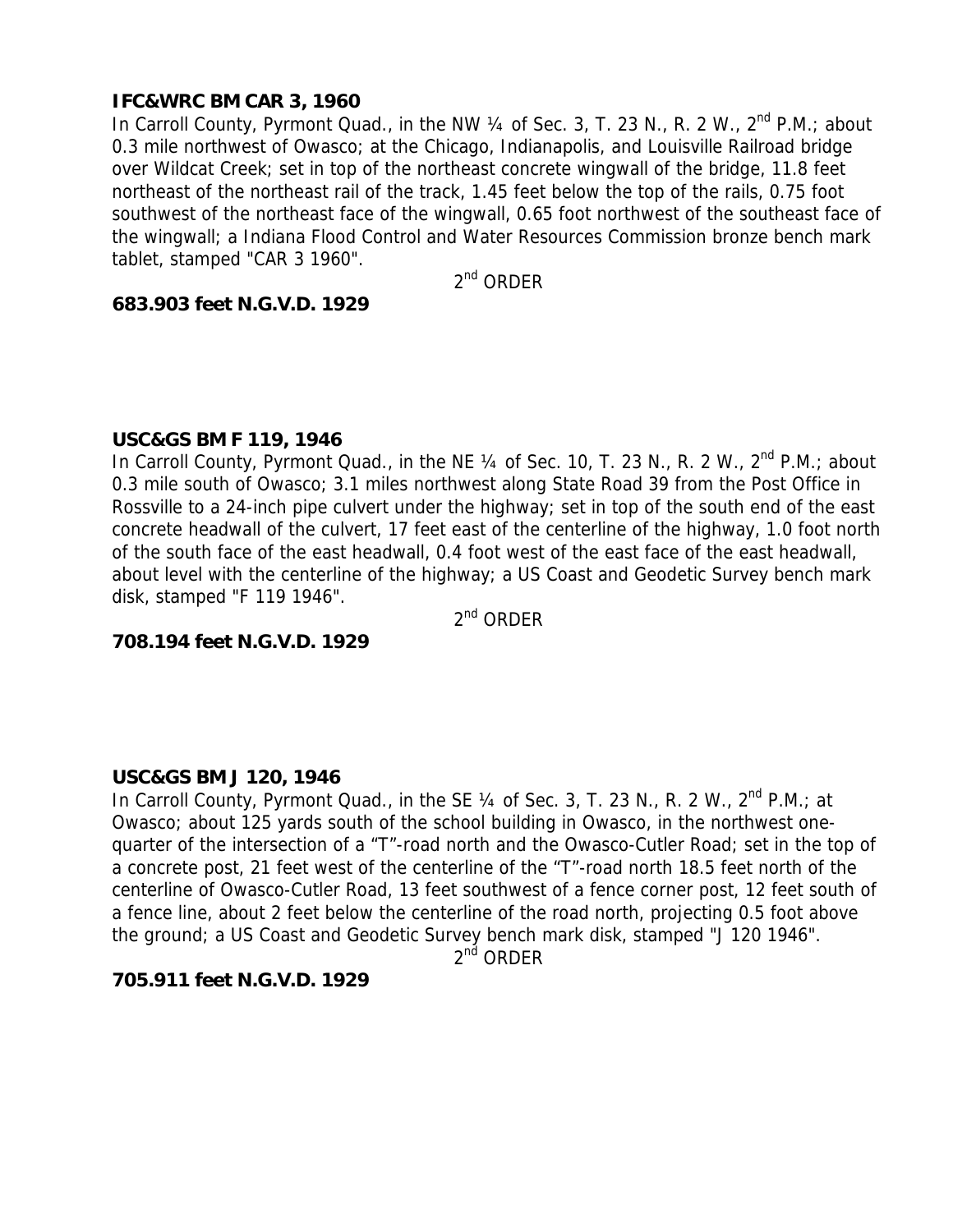# **IFC&WRC BM CAR 4, 1960**

In Carroll County, Rossville Quad., in the SW 1/4 of Sec. 2, T. 23 N., R. 2 W., 2<sup>nd</sup> P.M.; about 3.0 miles northwest of Rossville; 0.1 mile east along 600 South Road from its "T" road intersection with 500 West Road to a gravel "T"-road north, thence 0.45 mile north to a 3 foot pipe culvert under the road; set in the top of the south end of the west concrete headwall of the culvert, about 175 feet south of a covered bridge over Wildcat Creek, 13.5 feet west of the centerline of the road, 0.8 foot north of the south face of the headwall, 0.65 foot east of the west face of the headwall, about 0.5 foot below the road; a Indiana Flood Control and Water Resources Commission bronze bench mark tablet, stamped "CAR 4 1960".

 $2^{nd}$  ORDER

#### **652.656 feet N.G.V.D. 1929**

#### **IFC&WRC TBM WC 39, 1962**

In Carroll County, Rossville Quad., in the SW  $\frac{1}{4}$  of Sec. 2, T. 23 N., R. 2 W.,  $2^{nd}$  P.M.; about 2.9 miles northwest of Rossville; 0.1 mile east along 600 South Road from its "T" road intersection with 500 West Road to a gravel "T"-road north, thence 0.35 mile north to a 12 inch pipe culvert under the road; set in the top of the west concrete headwall of the culvert, 48 feet south of the centerline of a driveway leading east to the Wildcat Turkey Farm, 12 feet west of the centerline of the road, 2.8 feet south of the north face of the headwall, 1.0 foot above the centerline of the road, 0.5 foot east from the west face of the west headwall; a chiseled triangle.

2nd ORDER

## **675.585 feet N.G.V.D. 1929**

## **IFC&WRC TBM WC 38, 1962**

In Carroll County, Rossville Quad., in the SW  $\frac{1}{4}$  of Sec. 2, T. 23 N., R. 2 W.,  $2^{nd}$  P.M.; about 2.5 miles northwest of Rossville; 0.1 mile east along 600 South Road from its "T" road intersection with 500 West Road to a gravel "T"-road north and a 12-inch pipe culvert under the "T"-road; set in the top of the north end of the west leg of the east concrete "L" shaped headwall of the culvert, 16.5 feet north of the centerline of 600 South Road, 12 feet east of the centerline of the "T"-road, 2.0 feet south of the north end of the headwall, about 1.2 feet above the centerline of 600 South Road; a chiseled triangle.

 $2^{nd}$  ORDER

## **704.939 feet N.G.V.D. 1929**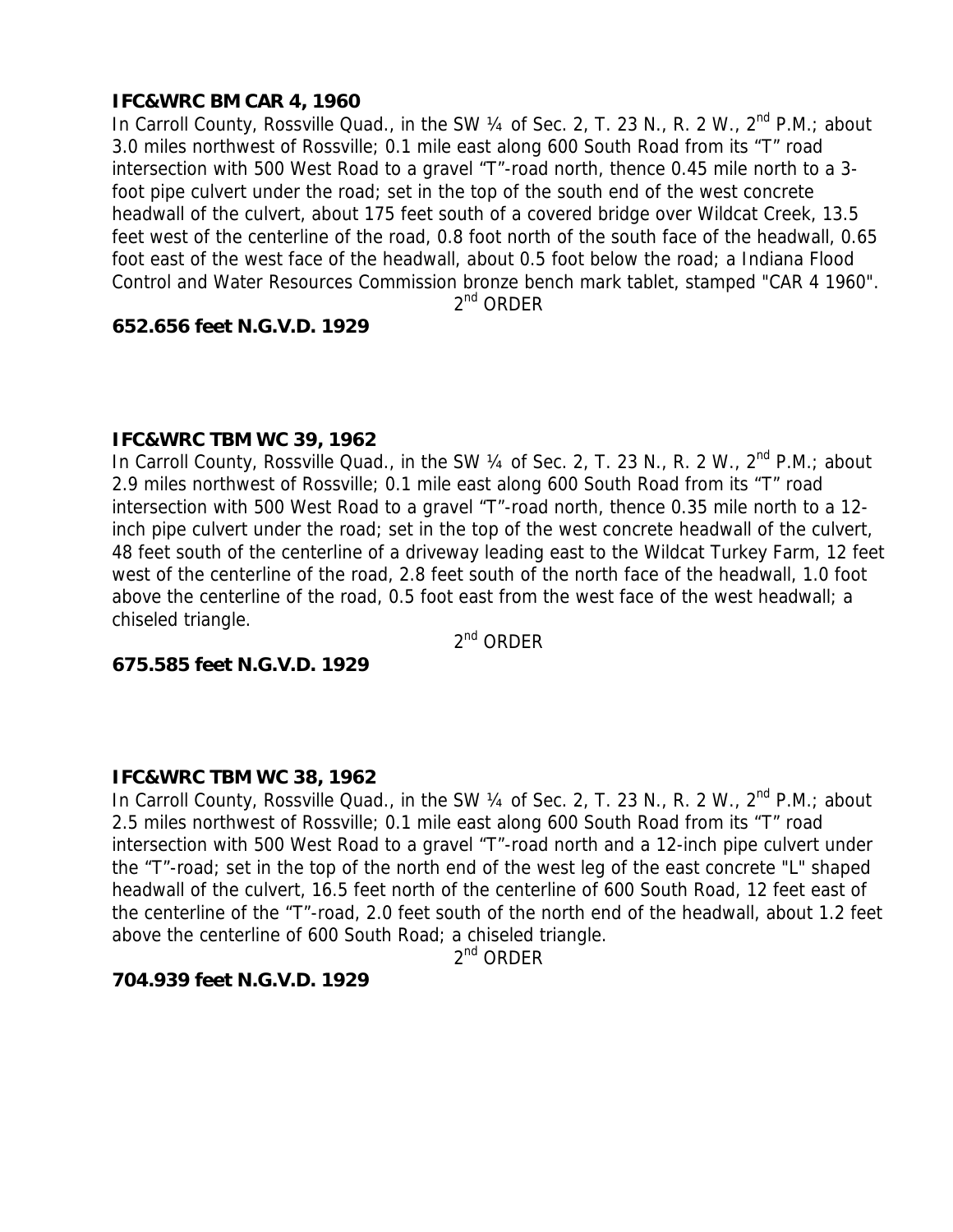## **IFC&WRC TBM WC 40, 1962**

In Carroll County, Rossville Quad., in the SW 1/4 of Sec. 2, T. 23 N., R. 2 W., 2<sup>nd</sup> P.M.; about 2.5 miles northwest of Rossville; at the "T"-road intersection of 600 South Road and 450 West Road and a eight-foot concrete arch culvert under 600 South Road; set in the top of and near the center of the north concrete headwall of the culvert, 50 feet west of the centerline of 450 West Road, 15.5 feet north of the centerline of 600 South Road, 6.9 feet west of the point where the northeast wingwall joins the north headwall, about 1.5 feet below the centerline of 600 South Road, 0.9 foot south of the north face of the north headwall; a chiseled triangle.

2nd ORDER

#### **665.139 feet N.G.V.D. 1929**

#### **IFC&WRC TBM WC 41, 1962**

In Carroll County, Rossville Quad., in the SW 1/4 of Sec. 2, T. 23 N., R. 2 W., 2<sup>nd</sup> P.M.; about 2.5 miles north of Rossville; about 0.4 mile east along 600 South Road from its "T" road intersection with 450 West Road to a new 65-foot concrete bridge over a tributary of Wildcat Creek; set in the top of the southeast end of the northeast concrete wheel guard of the bridge, 10.5 feet northeast of the centerline of 600 South Road, 5.5 feet northwest of the southeast end of the wheel guard, 1.0 foot above the road, 0.45 foot northeast of the southwest face of the wheel guard; a chiseled triangle.

2<sup>nd</sup> ORDER

# **657.930 feet N.G.V.D. 1929**

#### **IFC&WRC TBM WC 42, 1962**

In Carroll County, Rossville Quad., in the SE 1/4 of Sec. 1, T. 23 N., R. 2 W., 2<sup>nd</sup> P.M.; about 2.5 miles north of Rossville; about 1.05 mile east along 600 South Road from its "T" road intersection with 450 West Road to a private "T"-drive north leading to the Alva Martin farm, in the northeast one-quarter of intersection; set in the south side of a 14-inch Hackberry tree, 21.5 feet southwest of a power pole, 19 feet north of the centerline of 600 South Road, 16 feet east of the centerline of the drive north, 0.5 foot above the ground; a railroad spike driven through an aluminum tag, stamped "TBM WC 42 1962".

 $2^{nd}$  ORDER

# **719.741 feet N.G.V.D. 1929**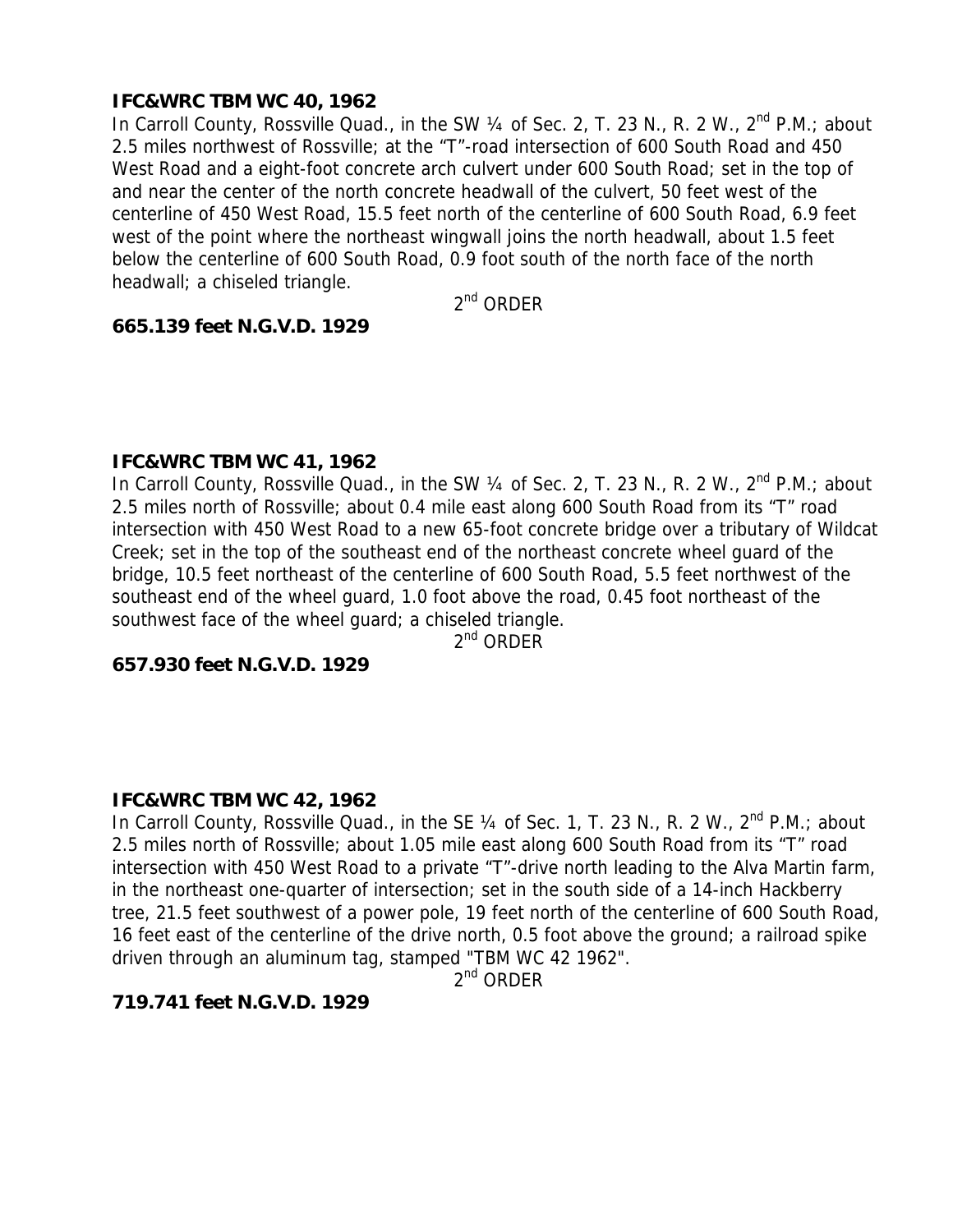## **IFC&WRC BM CAR 5, 1960**

In Carroll County, Rossville Quad., in the NE 1/4 of Sec. 1, T. 23 N., R. 2 W., 2<sup>nd</sup> P.M.; about 3.4 miles north of Rossville; at the Prince William Road one-span steel truss bridge over Wildcat Creek; set in top of the northwest concrete wingwall of the bridge, 13 feet west of the centerline of the road, 3.0 feet northwest of the northwest face of the north end of the west truss of the bridge, 1.2 feet southwest of the northeast face of the wingwall, about 0.2 foot below the top of the bridge floor; a Indiana Flood Control and Water Resources Commission bronze bench mark tablet, stamped "CAR 5 1960".

2<sup>nd</sup> ORDER

#### **654.180 feet N.G.V.D. 1929**

#### **IFC&WRC TBM WC 43, 1962**

In Carroll County, Rossville Quad., in the SE 1/4 of Sec. 1, T. 23 N., R. 2 W., 2<sup>nd</sup> P.M.; about 2.9 miles north of Rossville; about 0.4 mile northwest along the Prince William Road from its intersection with 600 South Road to a white farm house on the northeast side of the road; set in the southwest side of a power pole with a transformer, in the lawn of the farm house, 22 feet northeast of the centerline of the road, 14.5 feet northwest of the centerline of the driveway leading to the house, 0.4 foot above the ground; a railroad spike driven through an aluminum tag, stamped "TBM WC 43 1962".

2<sup>nd</sup> ORDER

**721.894 feet N.G.V.D. 1929** 

#### **IFC&WRC TBM WC 44, 1962**

In Carroll County, Rossville Quad., in the SW 1/4 of Sec. 31, T. 24 N., R. 1 W., 2<sup>nd</sup> P.M.; about 2.6 miles west of Cutler; about 0.7 mile south along 250 West Road from its intersection with 400 South Road to a east-west "T"-road, thence 0.25 mile west to the Lucy Heffley farm residence on the south side of the road; set in the northeast side of a power pole, 20 feet south of the centerline of the road, 18.5 feet east of the centerline of the driveway leading to the farm house, 40 feet north of a fence corner post 0.5 foot above the ground; a railroad spike driven through an aluminum tag stamped, "TBM WC 44 1962".

2<sup>nd</sup> ORDER

#### **715.550 feet N.G.V.D. 1929**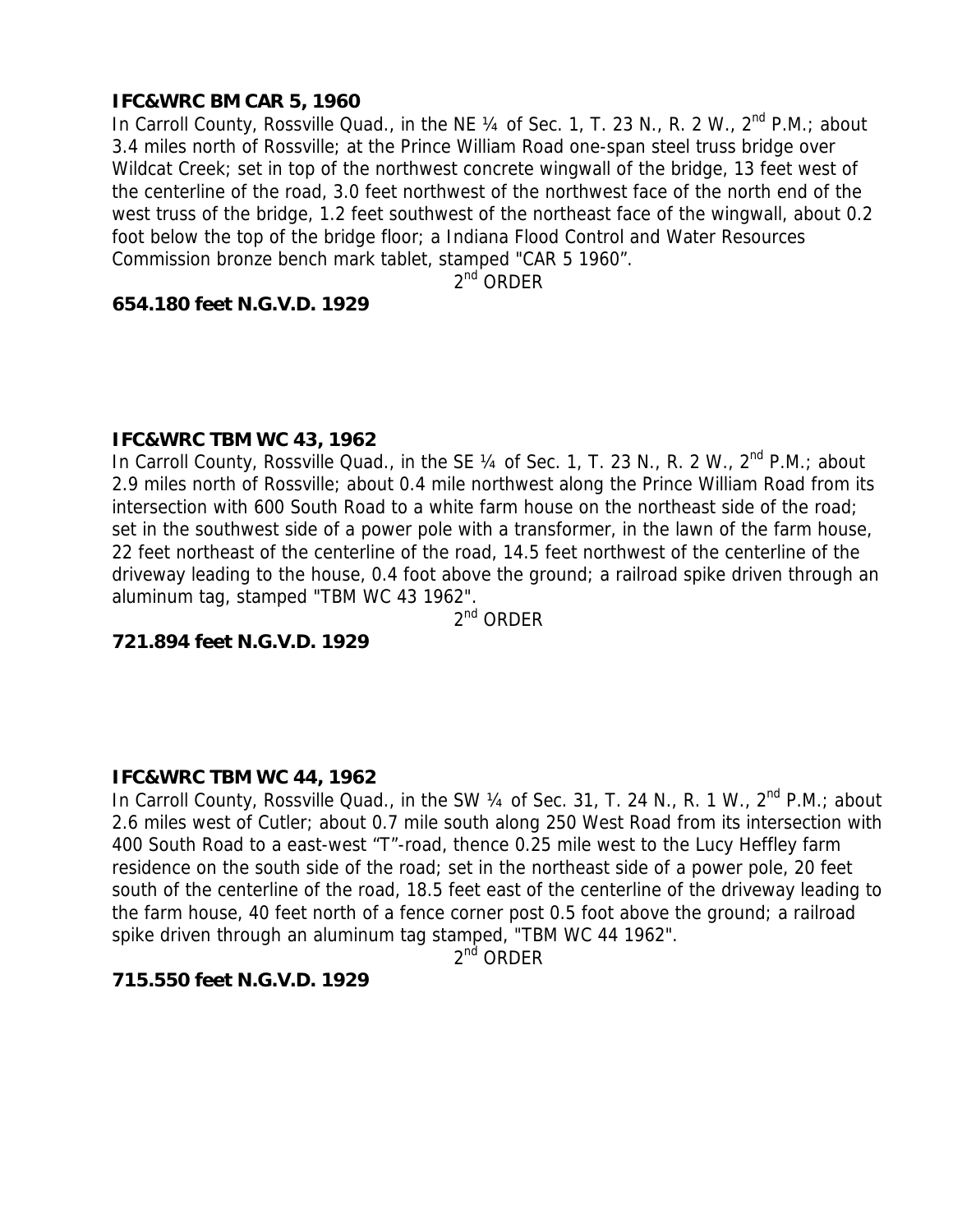## **IFC&WRC TBM WC 45, 1962**

In Carroll County, Rossville Quad., in the SE 1/4 of Sec. 31, T. 24 N., R. 1 W., 2<sup>nd</sup> P.M.; about 1.9 miles west of Cutler; about 0.7 mile south along 250 West Road from its intersection with 400 South Road to a east-west "T"-road, thence about 0.4 mile generally east to the Don Jewell farm on the north side of the road; set in the southeast side of a nine-inch Walnut tree, 65 feet southwest of the centerline of the driveway leading to the farm house, 21 feet west of a mailbox, 20.5 feet northwest of the centerline of the road, 0.5 foot above the ground; a railroad spike driven through an aluminum tag, stamped "TBM WC 45 1962".

2<sup>nd</sup> ORDER

#### **718.987 feet N.G.V.D. 1929**

#### **IFC&WRC BM CAR 6, 1960**

In Carroll County, Rossville Quad., in the SW  $\frac{1}{4}$  of Sec. 32, T. 24 N., R. 1 W.,  $2^{nd}$  P.M.; about 1.8 miles west of Cutler; about 0.7 mile south along 250 West Road from its intersection with 400 South Road to a east-west "T"-road, thence about 0.55 mile generally east to a ten-foot box culvert under the road; set in the top of the east end of the south concrete headwall of the culvert, 11.5 feet south of the centerline of the road, 1.75 feet west of the east face of the headwall, 1.3 feet above the road, 0.5 foot north of the south face of the south headwall; a Indiana Flood Control and Water Resources Commission bronze bench mark tablet, stamped "CAR 6 1960".

 $2<sup>nd</sup>$  ORDER

#### **656.673 feet N.G.V.D. 1929**

#### **IFC&WRC TBM WC 46, 1962**

In Carroll County, Rossville Quad., in the SW 1/4 of Sec. 32, T. 24 N., R. 1 W., 2<sup>nd</sup> P.M.; about 1.5 miles west of Cutler; about 0.7 mile south along 250 West Road from its intersection with 400 South Road to a east-west "T"-road, thence about 0.85 mile generally east to a six-foot concrete box culvert under the road; set in the top of and near the center of the north concrete headwall of the culvert, 21.5 feet north of the centerline of the road, 4.4 feet east of the west face of the north headwall, about 0.7 foot above the centerline of the road, 0.5 foot south of the north face of the north headwall; a chiseled triangle.

2<sup>nd</sup> ORDER

#### **655.913 feet N.G.V.D. 1929**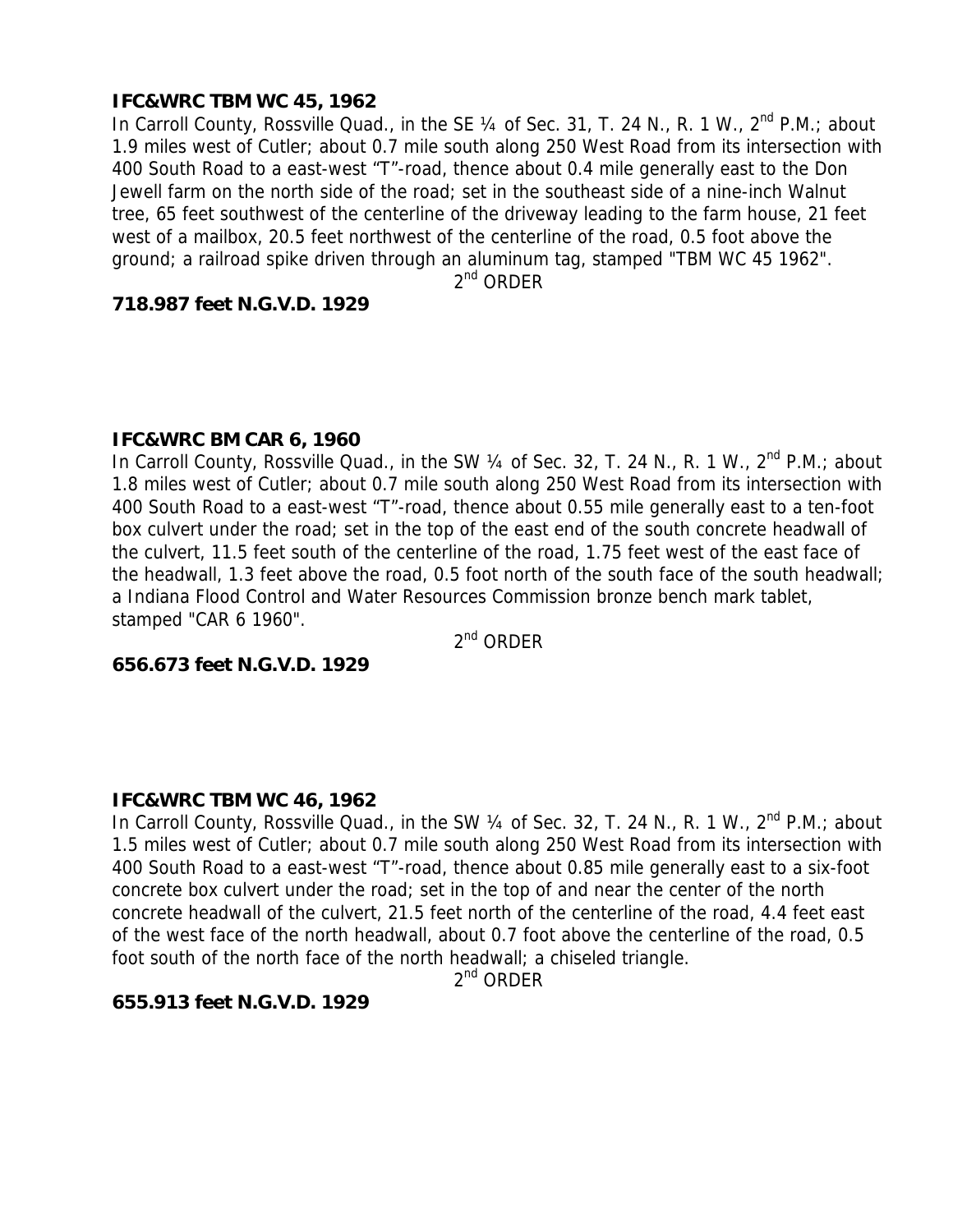# **IFC&WRC TBM WC 47, 1962**

In Carroll County, Rossville Quad., in the SW 1/4 of Sec. 33, T. 24 N., R. 1 W., 2<sup>nd</sup> P.M.; about 0.8 mile west of Cutler; about 0.7 mile south along 75 West Road from its intersection with 400 South Road to a east-west "T"-road, thence 0.3 mile west to the Bob McCarty farm on the north side of the road, about 200 feet east of a right angle turn south in the road; set in the north side of a power pole, 22 feet west of the extended centerline of the driveway leading north to the farm house, 17 feet south of the centerline of the road, 12 feet west of a fence corner post, 0.8 foot above the ground, on an east-west fence line; a railroad spike driven through an aluminum tag, stamped "TBM WC 47 1962".

 $2^{nd}$  ORDER

#### **697.652 feet N.G.V.D. 1929**

#### **IFC&WRC BM CAR 7, 1960**

In Carroll County, Rossville Quad., in the SW 1/4 of Sec. 33, T. 24 N., R. 1 W., 2<sup>nd</sup> P.M.; about 0.7 mile west of Cutler; about 0.7 mile south along 75 West Road from its intersection with 400 South Road to a east-west "T"-road, thence 0.15 mile west to a 15-inch pipe culvert under the road; set in the top of the north concrete headwall of the culvert, 11 feet north of the centerline of the road, 1.0 foot west of the east face of the headwall, 0.55 foot south of the north face of the headwall, about 0.4 foot above the centerline of the road; a Indiana Flood Control and Water Resources Commission bronze bench mark tablet, stamped "CAR 7 1960".

2<sup>nd</sup> ORDER

#### **697.060 feet N.G.V.D. 1929**

## **IFC&WRC TBM WC 48, 1962**

In Carroll County, Rossville Quad., in the SE  $\frac{1}{4}$  of Sec. 33, T. 24 N., R. 1 W.,  $2^{nd}$  P.M.; at Cutler; about 0.75 mile south along State Road 75 from its intersection with 400 South Road, at the junction of the Owasco-Cutler Road and State Road 75 at the west edge of Cutler; set in the southeast side of a 32-inch Pine tree, about 130 feet east of the centerline of State Road 75, 39.5 feet southeast of the centerline of the paved road northeast, 35 feet northeast of the centerline of the Owasco-Cutler Road, 1.7 feet above the ground; a railroad spike driven through an aluminum tag, stamped "TBM WC 48 1962".

 $2^{nd}$  ORDER

## **687.729 feet N.G.V.D. 1929**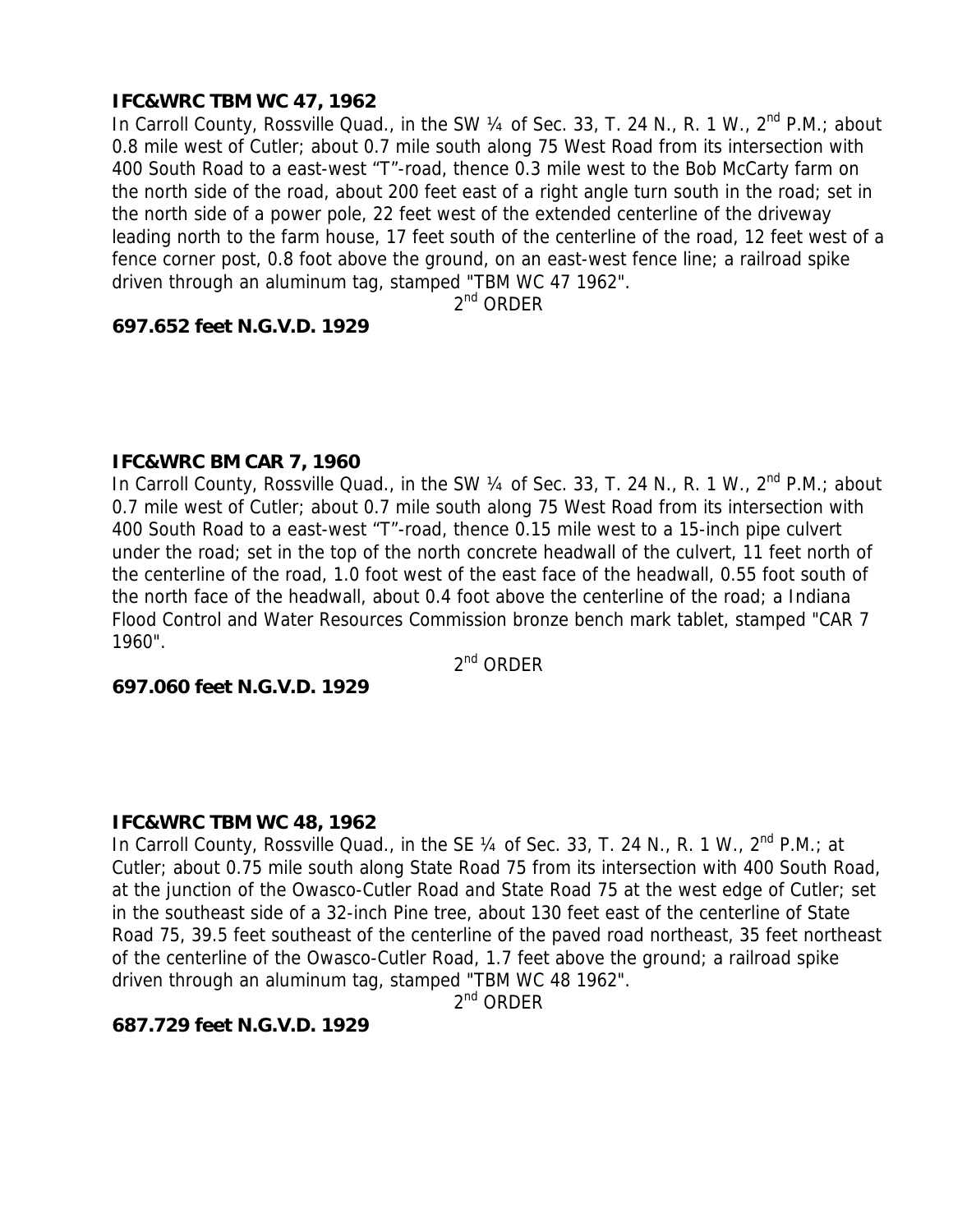## **IFC&WRC BM CAR 8, 1960**

In Carroll County, Rossville Quad., in the SE 1/4 of Sec. 33, T. 24 N., R. 1 W., 2<sup>nd</sup> P.M.; about 0.2 mile northwest of Cutler; at the State Road 75 steel truss bridge over the Wildcat Creek; set in the top of the south end of the west concrete guardrail base of the bridge, 21.4 feet north of the south end of the west concrete guardrail, 15 feet west of the centerline of the road, 0.7 foot above the road, 0.6 foot east of the east face of the west concrete guardrail; a Indiana Flood Control and Water Resources Commission bronze bench mark tablet, stamped "CAR 8 1960".

 $2<sup>nd</sup>$  ORDER DESTROYED – see ISHC BM STAMPING ILLEGIBLE **674.500 feet N.G.V.D. 1929** 

#### **ISHC BM STAMPING ILLEGIBLE**

In Carroll County, Rossville Quad., in the SE 1/4 of Sec. 33, T. 24 N., R. 1 W., 2<sup>nd</sup> P.M.; about 0.2 mile northwest of Cutler; at the State Road 75 bridge over the Wildcat Creek; set in the top of the southwest concrete bridge seat, 16.0 feet west of the centerline of the bridge, and 4.6 feet below the bridge floor; a Indiana State Highway Bench Mark tablet; stamping illegible.

 $2<sup>nd</sup>$  ORDER

#### **669.641 feet N.G.V.D. 1929**

#### **USC&GS BM K 117, 1946**

In Carroll County, Rossville Quad., in the NE 1/4 of Sec. 4, T. 23 N., R. 1 W., 2<sup>nd</sup> P.M.; at Cutler; at the high school; set vertically in the east face of the southeast corner of the gymnasium, 5.3 feet south of the centerline of the gymnasium entrance, about 2.7 feet above the sidewalk, 2.1 feet north of the southeast corner of the gymnasium; a US Coast and Geodetic Survey bench mark disk, stamped "K 117 1946".

 $2^{nd}$  ORDER

#### **744.684 feet N.G.V.D. 1929**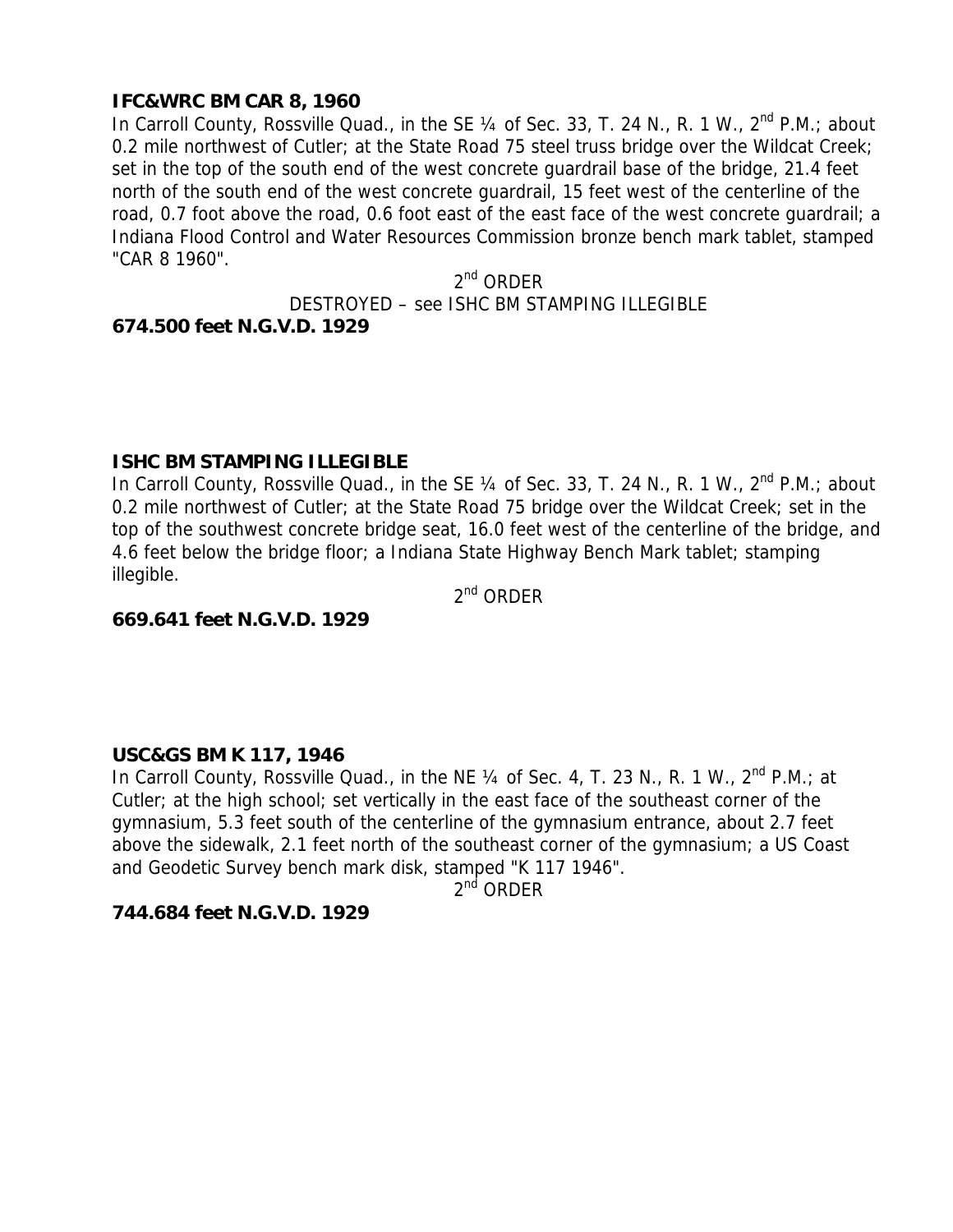## **IFC&WRC TBM WC 49, 1962**

In Carroll County, Rossville Quad., in the SW  $\frac{1}{4}$  of Sec. 34, T. 24 N., R. 1 W., 2<sup>nd</sup> P.M.; at Cutler; at the old Pennsylvania Railroad station which is now a storage and pumping house for the Standard Oil Company; set in the east side of a utility pole, 35.5 feet west of the west rail of the Pennsylvania Railroad, 4.1 feet east of the southeast corner of the building, 0.65 foot above the ground; a railroad spike driven through an aluminum tag, stamped "TBM WC 49 1962".

 $2^{nd}$  ORDER

## **725.612 feet N.G.V.D. 1929**

## **IFC&WRC BM CAR 9, 1960**

In Carroll County, Rossville Quad., in the SW 1/4 of Sec. 34, T. 24 N., R. 1 W., 2<sup>nd</sup> P.M.; about 0.3 mile north of Cutler; at the Pennsylvania Railroad bridge over Wildcat Creek; set in the top of the southwest concrete wingwall of the bridge, 7.5 feet west of the west rail of the track, 1.25 feet below the top of the rails, 1.0 foot west of the southern most iron guardrail post of the west iron guardrail, 0.85 foot south of the north face of the wingwall; a Indiana Flood Control and Water Resources Commission bronze bench mark tablet, stamped "CAR 9 1960".

 $2<sup>nd</sup>$  ORDER

## **721.774 feet N.G.V.D. 1929**

## **USC&GS BM CUTLER AZIMUTH 1948**

In Carroll County, Rossville Quad., in the SW 1/4 of Sec. 34, T. 24 N., R. 1 W., 2<sup>nd</sup> P.M.; about 0.1 mile east of Cutler, 0.25 mile east along the 500 South Road (Burlington-Cutler Road) from the high school in Cutler to a house on the north side of the road; set in the top of a concrete post, about 300 feet east of the house, 116 feet west of a telephone pole, 19.6 feet north of the centerline of the road, 2.0 feet west of a wooden witness post, projecting 0.65 foot above the ground; a US Coast and Geodetic Survey azimuth tablet, stamped "CUTLER 1948".

 $2<sup>nd</sup>$  ORDER

## **746.873 feet N.G.V.D. 1929**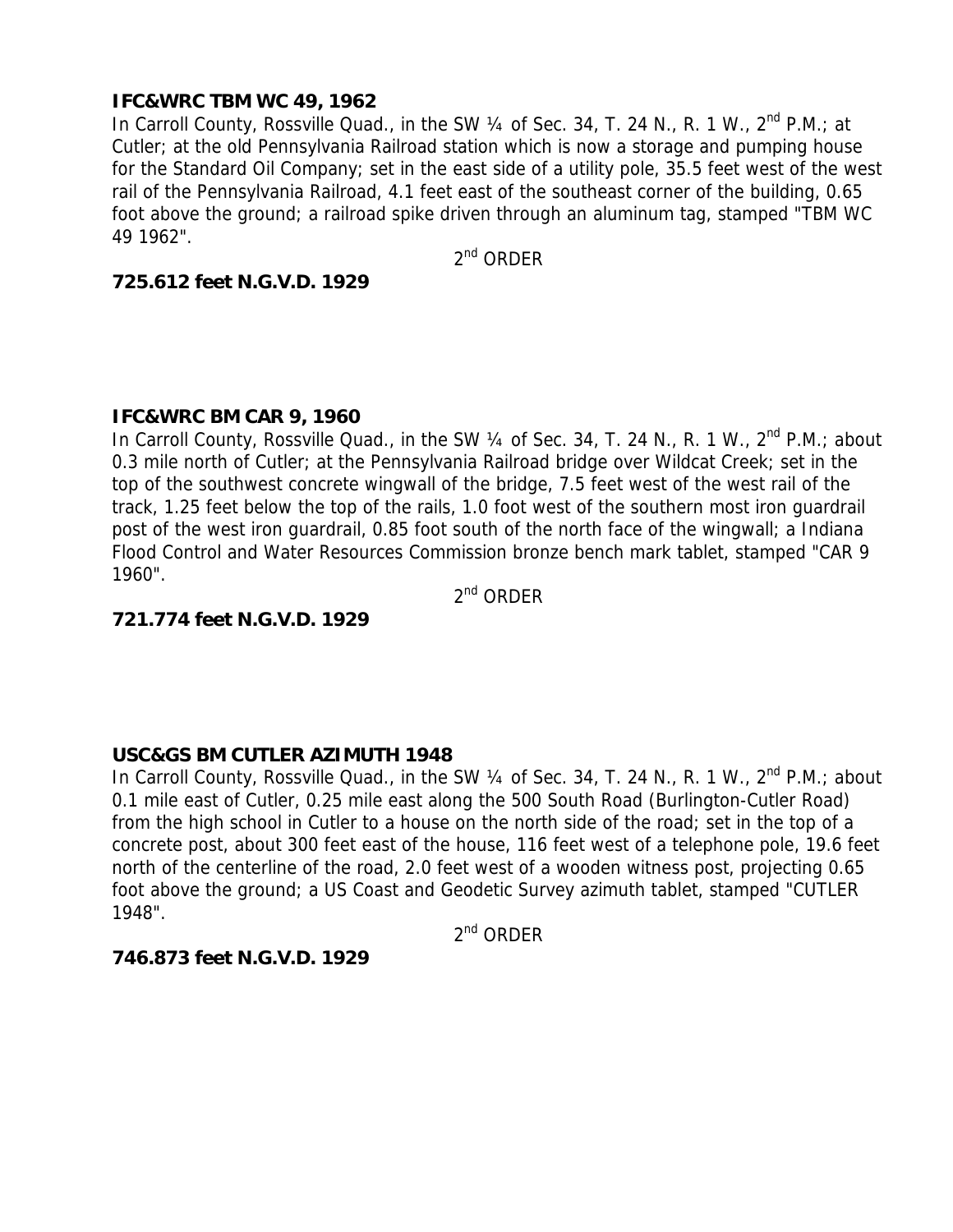## **IFC&WRC BM CAR 10, 1960**

In Carroll County, Rossville Quad., in the NE 1/4 of Sec. 34, T. 24 N., R. 1 W., 2<sup>nd</sup> P.M.; about 0.8 mile northeast of Cutler; 0.8 mile east along 500 South Road (Burlington-Cutler Road) from the high school at Cutler to a paved "T"-road north (50 East Road), thence 0.75 mile generally north to a covered bridge over Wildcat Creek; set in the top of the north concrete wingwall of the bridge, 11 feet northeast of the centerline of the road, 0.9 foot below the road, 0.8 foot southwest of the northeast face of the bridge seat; a Indiana Flood Control and Water Resources Commission bronze bench mark tablet, stamped "CAR 10 1960".

2<sup>nd</sup> ORDER

#### **684.631 feet N.G.V.D. 1929**

#### **DNR TBM 116 WC 1985**

In Carroll County, Rossville Quad., in the NE 1/4 of Sec. 34, T. 24 N., R. 1 W., 2<sup>nd</sup> P.M.; about 0.8 mile northeast of Cutler; 0.8 mile east along 500 South Road (Burlington-Cutler Road) from the high school at Cutler to a paved "T"-road north (50 East Road), thence 0.75 mile generally north to a covered bridge over Wildcat Creek; set in the top of the southwest concrete wingwall of the bridge, 10.0 feet south of the centerline of the bridge, and about 1.5 feet below the level of the road; a chiseled triangle.

3<sup>rd</sup> ORDER

#### **684.38 feet N.G.V.D. 1929**

#### **IFC&WRC TBM WC 51, 1962**

In Carroll county, Rossville Quad., in the SE 1/4 of Sec. 34, T. 24 N., R. 1 W., 2<sup>nd</sup> P.M.; about 0.8 mile northeast of Cutler; 0.8 mile east along 500 South Road (Burlington-Cutler Road) from the high school at Cutler to a paved "T"-road north (50 East Road), thence 0.4 mile north to a one-span 35-foot bridge over a tributary of Wildcat Creek; set in the top of the west end of the south concrete bridge seat, about 75 feet east of an old red mill building (Adams Mill), 13.5 feet west of the centerline of the road, 1.8 feet south of the north face of the south bridge seat, 1.4 feet east of the west face of the south bridge seat, 0.6 foot below the road; a chiseled triangle.

 $2<sup>nd</sup>$  ORDER

#### **682.533 feet N.G.V.D. 1929**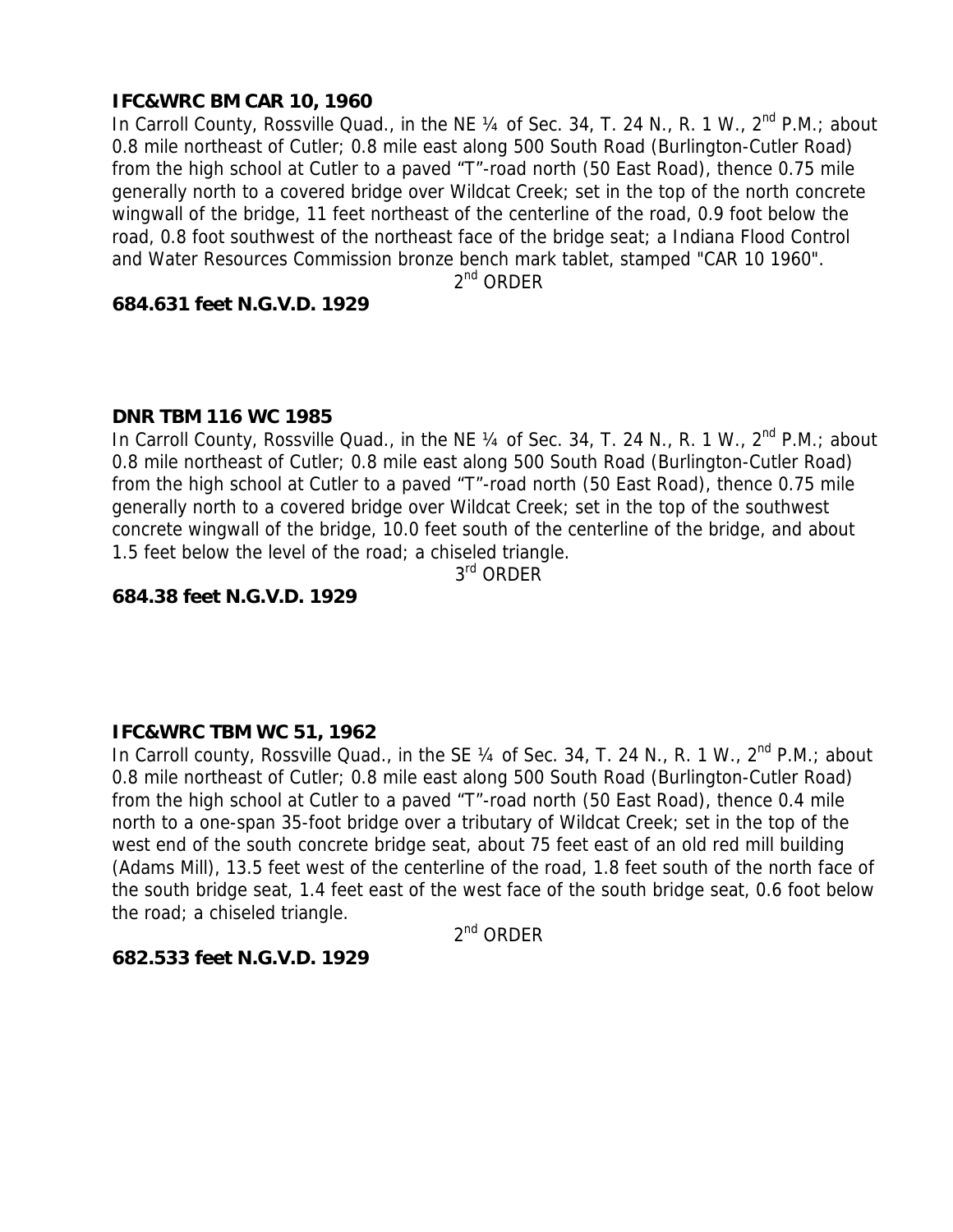## **USC&GS BM J 117, 1946**

In Carroll County, Rossville Quad., in the SE 1/4 of Sec. 34, T. 24 N., R. 1 W., 2<sup>nd</sup> P.M.; about 0.8 mile east of Cutler; 0.8 mile east along 500 South Road (Burlington-Cutler Road) from the high school at Cutler to a paved "T"-road north (50 East Road), in the northeast onequarter of the "T"-intersection; set in the top of a concrete post, 25.5 feet north of the centerline of 50 East Road, 9.5 feet southwest of a new fence and gate corner post, about 3.0 feet west of a north-south fence line, about 1.2 feet below the centerline of 500 South Road, flush with the ground; a US Coast and Geodetic Survey bench mark disk, stamped "J 117 1946".

2nd ORDER

#### **743.266 feet N.G.V.D. 1929**

#### **USC&GS BM H 117, 1946**

In Carroll County, Burlington Quad., in the NE 1/4 of Sec. 2, T. 23 N., R. 1 W., 2<sup>nd</sup> P.M.; about 5.0 miles west of Burlington; 0.25 mile east along 500 South Road from its "T" road intersection with 150 East Road; set in the top of a concrete post, 82 feet northeast of the northeast corner of the F. M. Sheagaly farm house, 20 feet south of the centerline of 500 South Road, 20 feet east of the centerline of a driveway, 10 feet east of a steel corner post, 1.0 foot north of a right-of-way fence, about level with the road, projecting 0.5 foot above the ground; a US Coast and Geodetic Survey bench mark disk, stamped "H 117 1946".

2<sup>nd</sup> ORDER

# **749.441 feet N.G.V.D. 1929**

#### **USC&GS BM G 117, 1946**

In Carroll County, Burlington Quad., in the SE 1/4 of Sec. 36, T. 24 N., R. 1 W., 2<sup>nd</sup> P.M.; about 4.0 miles west of Burlington; 0.1 mile west along 500 South Road from its "T" road intersection with 300 East Road to a ten-foot stone and concrete culvert under the road; set in the top of and at the center of the north concrete headwall of the culvert, about 100 yards west of the entrance to the Everett Smith farm, 16 feet north of the centerline of the road, 7.45 feet west of the east face of the north headwall, 2.0 feet south of the north face of the headwall, about 0.5 foot below the centerline of the road; a US Coast and Geodetic Survey bench mark disk, stamped "G 117 1946".

 $2<sup>nd</sup>$  ORDER

## **723.371 feet N.G.V.D. 1929**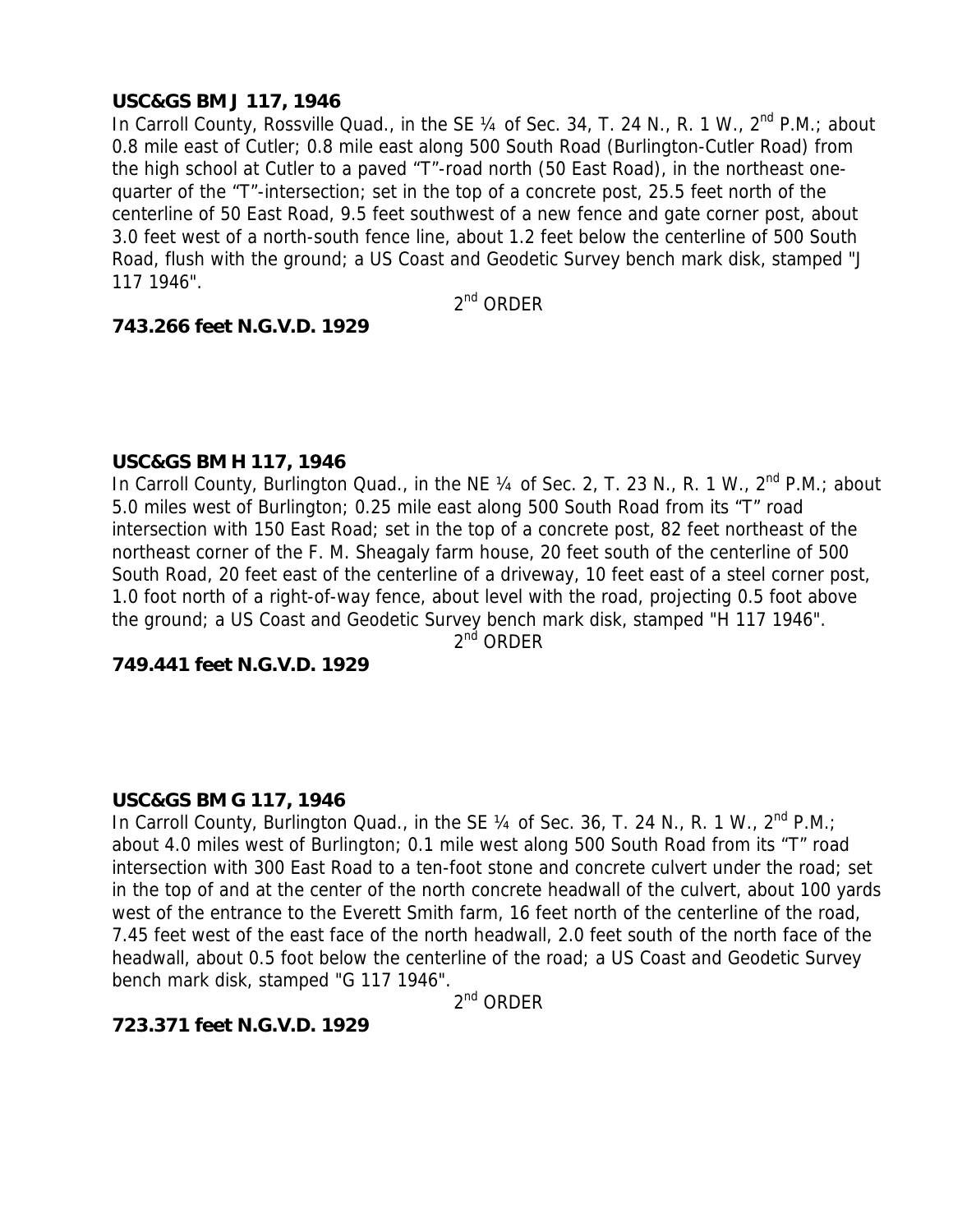## **IFC&WRC TBM WC 52, 1962**

In Carroll County, Burlington Quad., in the SE  $\frac{1}{4}$  of Sec. 31, T. 24 N., R. 1 E., 2<sup>nd</sup> P.M.; about 3.4 miles west of Burlington; 0.2 mile north along 350 East Road from its intersection with 500 South Road; set in the west side of a double-trunk tree, about 0.05 mile north of a pink farm house on the east side of the road, the tree is directly across the road from a telephone pole, 18.5 feet east of the centerline of the road, 7.0 feet west of a fence line, about 1.9 feet above the centerline of the road, 1.2 feet above the ground; a railroad spike driven through an aluminum tag, stamped "TBM WC 52 1962".

2<sup>nd</sup> ORDER

## **756.850 feet N.G.V.D. 1929**

#### **IFC&WRC BM CAR 11 1960**

In Carroll County, Burlington Quad., in the NE  $\frac{1}{4}$  of Sec. 31, T. 24 N., R. 1 E., 2<sup>nd</sup> P.M.; about 3.4 miles west of Burlington; at the 350 East Road one-span steel truss bridge over Wildcat Creek; set in the top of the northwest end of the southeast stone wingwall of the bridge, 12.0 feet east of the centerline of the road, 2.5 feet southeast of the southeast end truss of the bridge, 1.2 feet southwest of the northeast face of the wingwall, 0.8 foot northeast of the northeast face of the top stone of the wingwall, about level with the centerline of the road; a Indiana Flood Control and Water Resources Commission bronze bench mark tablet, stamped "CAR 11 1960".

 $2<sup>nd</sup>$  ORDER

**698.764 feet N.G.V.D. 1929** 

#### **DNR BM CAR 11 RESET 1985**

In Carroll County, Burlington Quad., in the NW 1/4 of Sec. 31, T. 24 N., R. 1 E., 2<sup>nd</sup> P.M.; about 3.4 miles west of Burlington; at the 350 East Road bridge over Wildcat Creek; set in the top of the northwest concrete wingwall of the bridge, 14.0 feet west of the centerline of the road, 1.8 feet northeast of the southwest face of the wingwall, level with the road; a Indiana Department of Natural Resources bench mark tablet, stamped "CAR 11 RESET 1985".  $2^{nd}$  ORDER

## **698.207 feet N.G.V.D. 1929**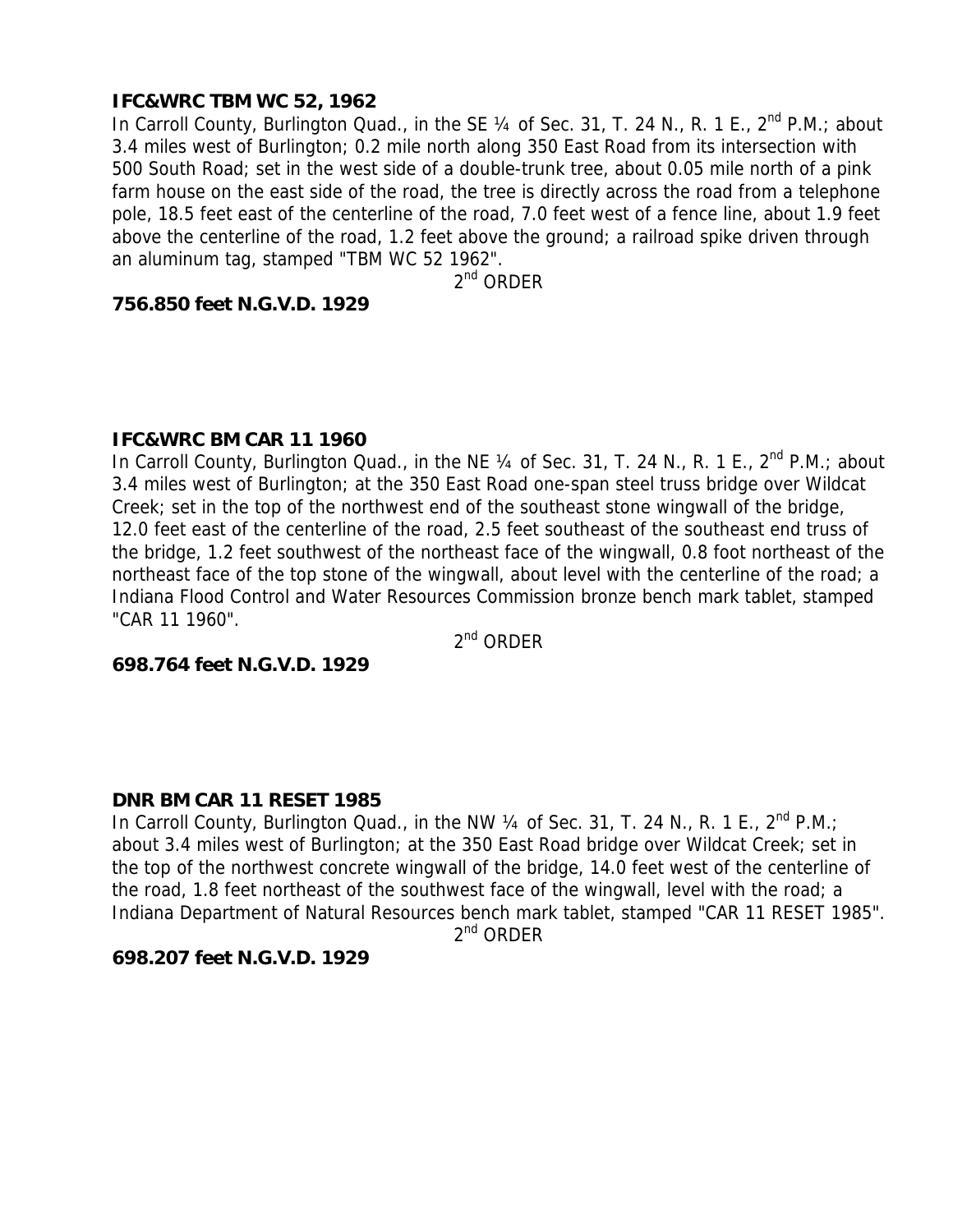#### **USGS UE 700/0**

In Carroll County, Burlington Quad., in the NE  $\frac{1}{4}$  of Sec. 31, T. 24 N., R. 1 E., 2<sup>nd</sup> P.M.; about 3.4 miles west of Burlington; at the 350 East Road one-span steel truss bridge over Wildcat Creek; set in the top of the northeast stone wingwall of the bridge, 11.5 feet east of the centerline of the road, 4.0 feet northeast of the north end of the east truss of the bridge, 1.0 foot northwest of the southeast face of the wingwall, 0.5 foot above the centerline of the road; a chiseled square.

2nd ORDER

#### **699.902 feet N.G.V.D. 1929**

## **IFC&WRC TBM WC 53, 1962**

In Carroll County, Burlington Quad., in the NE 1/4 of Sec. 30, T. 24 N., R. 1 E., 2<sup>nd</sup> P.M.; about 3.2 miles northwest of Burlington; about 0.25 mile east along 350 South Road from its intersection with 300 East Road; set in the south side of a power pole, on an east-west fence line, 18.5 feet north of the centerline of the road, 0.85 foot above the ground, about level with the road; a railroad spike driven through an aluminum tag, stamped "TBM WC 53 1962".

2<sup>nd</sup> ORDER

# **751.110 feet N.G.V.D. 1929**

## **IFC&WRC TBM WC 54, 1962**

In Carroll County, Burlington Quad., in the SW 1/4 of Sec. 29, T. 24 N., R. 1 E., 2<sup>nd</sup> P.M.; about 2.5 miles northwest of Burlington; about 0.5 mile east along 350 South Road from its intersection with 400 East Road; set in the north side of a power pole (the second power pole east of a farm house on the south side of the road), 15 feet south of the centerline of the road, 1.4 feet north of a fence line, 1.4 feet above the ground; a railroad spike driven through an aluminum tag, stamped "TBM WC 54 1962".

 $2^{nd}$  ORDER

## **757.179 feet N.G.V.D. 1929**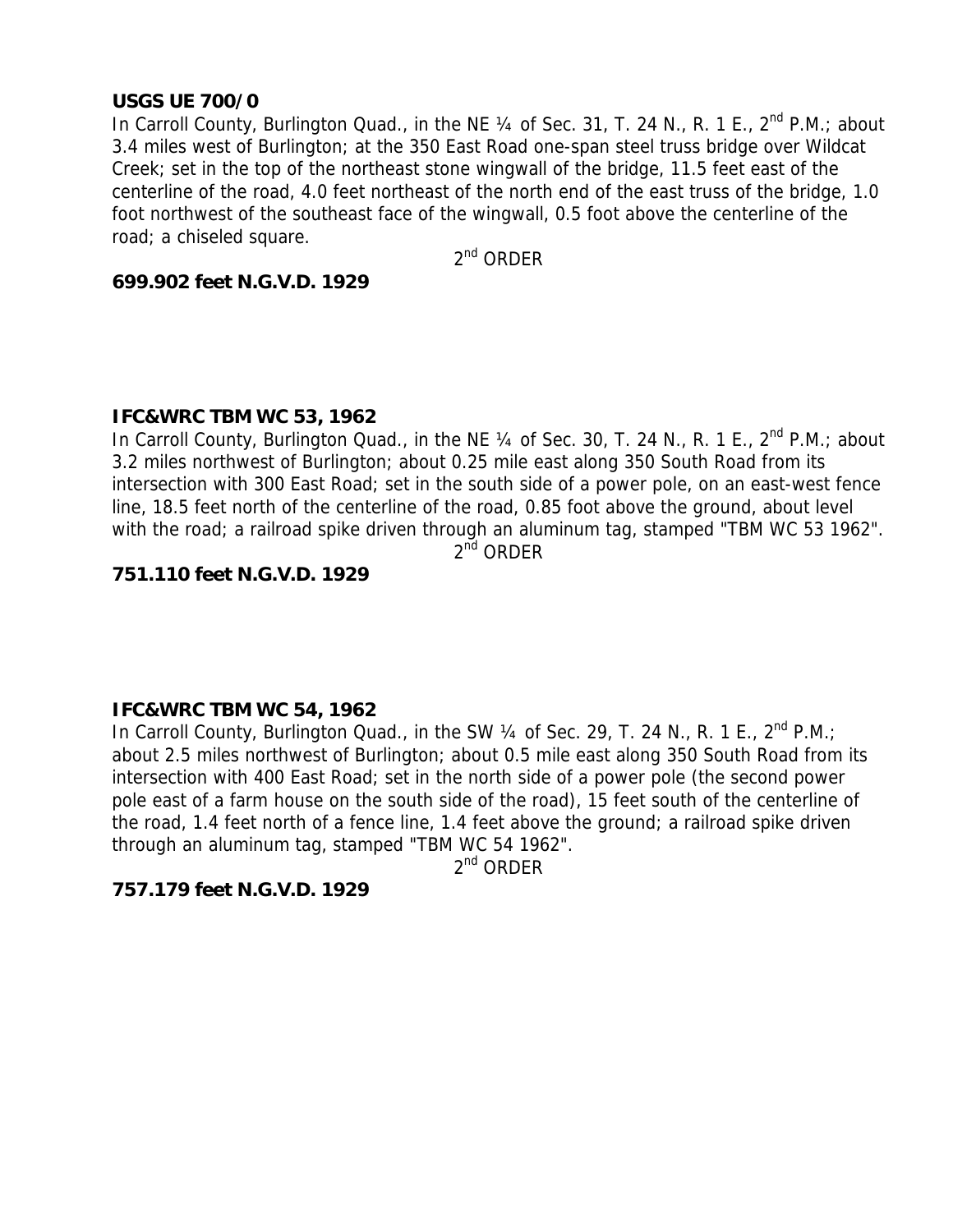# **IFC&WRC BM CAR 12 1960**

In Carroll County, Burlington Quad., in the SW  $\frac{1}{4}$  of Sec. 28, T. 24 N., R. 1 E., 2<sup>nd</sup> P.M.; about 2.0 miles west of Burlington; at the 500 East Road one-span steel truss bridge over Wildcat Creek; set in the top of the northwest end of the southeast concrete wingwall of the bridge, 12.0 feet east of the centerline of the road, 1.7 feet above the bridge floor, 1.4 feet southwest of the northeast face of the wingwall, 1.35 feet east of the west face of the wingwall; a Indiana Department of Natural Resources bench mark tablet, stamped "CAR 11 RESET 1985".

> $2<sup>nd</sup>$  ORDER DESTROYED – see DNR BM CAR 12 RESET 1985

#### **710.583 feet N.G.V.D. 1929**

## **DNR BM CAR 12 RESET 1985**

In Carroll County, Burlington Quad., in the SW 1/4 of Sec. 28, T. 24 N., R. 1 E., 2<sup>nd</sup> P.M.; about 1.8 miles northwest of Burlington; at the 500 East Road bridge over Wildcat Creek; set in the top of the southeast concrete wingwall of the bridge, 11.0 feet east of the centerline of the road, 1.6 feet above the bridge floor, 0.9 foot east of the west face of the wingwall, 1.9 feet south of the north face of the wingwall; a Indiana Department of Natural Resources bench mark tablet, stamped "CAR 12 RESET 1985".

 $2^{nd}$  ORDER

**710.619 feet N.G.V.D. 1929** 

## **IFC&WRC TBM WC 55, 1962**

In Carroll County, Burlington Quad., in the NW  $\frac{1}{4}$  of Sec. 33, T. 24 N., R. 1 E., 2<sup>nd</sup> P.M.; about 1.8 miles northwest of Burlington; 0.6 mile north along 500 East Road from its intersection with 475 South Road; set in the west side of the north wooden gate post on a field entrance to the east, about 0.15 mile south of a bridge over Wildcat Creek, 17 feet east of the centerline of the road, 6.5 feet north of the centerline of the field entrance, 0.8 foot above the ground; a railroad spike driven through an aluminum tag, stamped "TBM WC 55 1962".

3rd ORDER

## **708.019 feet N.G.V.D. 1929 708.063 feet N.G.V.D. 1929**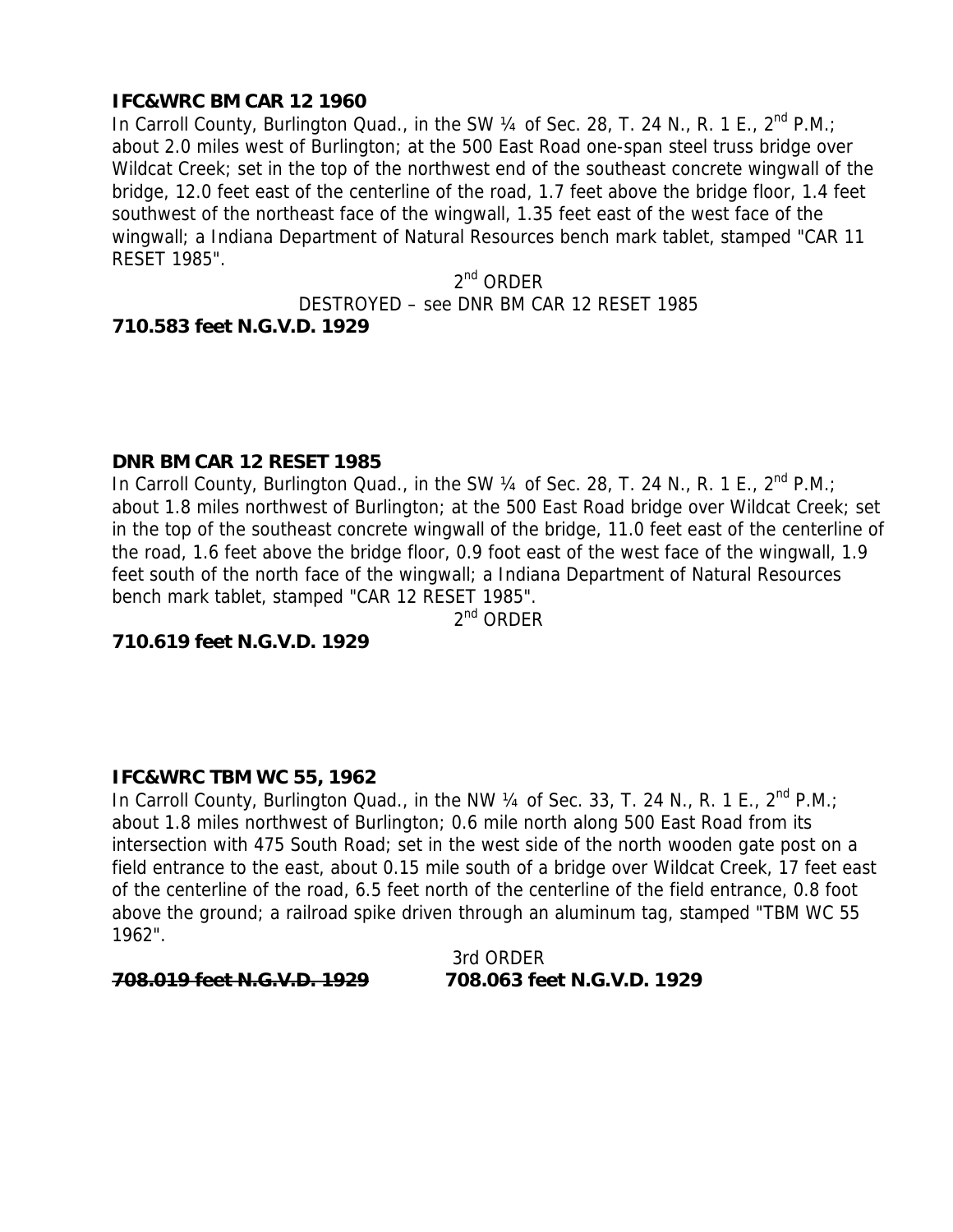## **IFC&WRC TBM WC 56, 1962**

In Carroll County, Burlington Quad., in the SW  $\frac{1}{4}$  of Sec. 33, T. 24 N., R. 1 E., 2<sup>nd</sup> P.M.; about 1.8 miles west of Burlington; 0.25 mile east along 475 South Road from its intersection with 500 East Road to a private drive north; set in the top of a concrete fence corner post, in the center of the post, 36.5 feet west of the centerline of the private drive, 15.5 feet north of the centerline of 475 South Road, 5.2 feet above the ground; a chiseled triangle.

 $2^{nd}$  ORDER

**780.473 feet N.G.V.D. 1929** 

## **USC&GS BM D 117, 1946**

In Carroll County, Burlington Quad., in the SW  $\frac{1}{4}$  of Sec. 34, T. 24 N., R. 1 E., 2<sup>nd</sup> P.M.; about 0.8 mile west of Burlington; at the "T"-road intersection of 475 South Road and 600 East Road and a private drive north, in the northeast one-quarter of the intersection; set in the top of a concrete post, 18 feet east of the centerline of private drive north, 16 feet north of the centerline of 475 South Road, 1.3 feet east of a white wooden witness post, 1.0 foot south of a fence corner post, flush with the ground; a US Coast and Geodetic Survey bench mark disk, stamped "D 117 1946".

 $2^{nd}$  ORDER

## **784.769 feet N.G.V.D. 1929**

## **USC&GS BM L 116, 1946**

In Carroll County, Burlington Quad., in the SE 1/4 of Sec. 34, T. 24 N., R. 1 E., 2<sup>nd</sup> P.M.; at Burlington; at the Burlington High School; set vertically in the east face of the northeast corner of the Burlington High School, 5.0 feet south of the northeast corner of the building, 2.65 feet above the ground; a US Coast and Geodetic Survey bench mark disk, stamped "L 116 1946".

2nd ORDER

**795.812 feet N.G.V.D. 1929**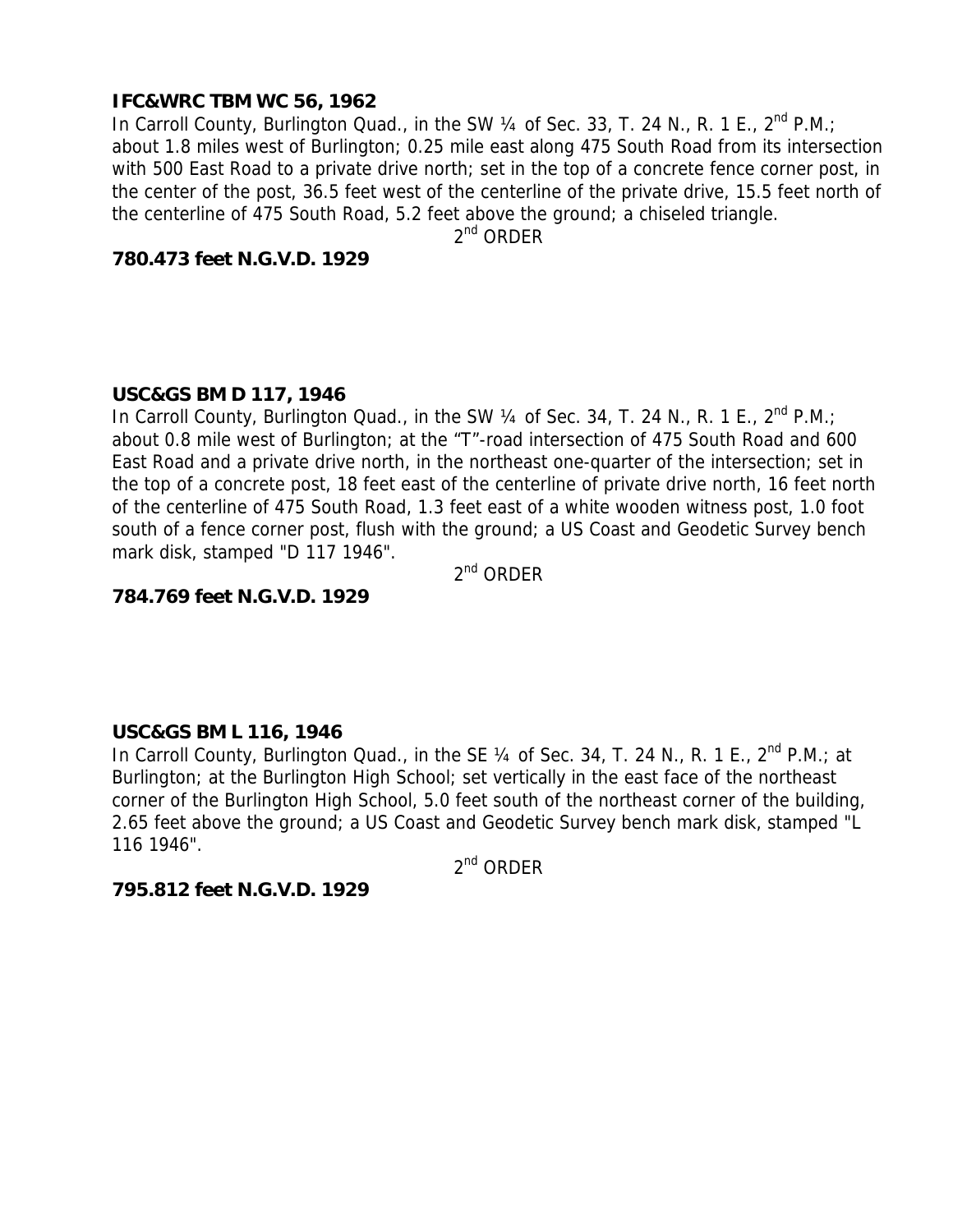## **USC&GS BM M 116 RESET 1960**

In Carroll County, Burlington Quad., in the NE  $\frac{1}{4}$  of Sec. 34, T. 24 N., R. 1 E., 2<sup>nd</sup> P.M.; at Burlington; at the State Road 29 multi-span concrete arch bridge over Wildcat Creek; set in the top of the south end of the west concrete guardrail base of the bridge, 18 feet west of the centerline of the road, 5.4 feet north of the south face of the west concrete guardrail base, 0.9 foot above the road, 0.15 foot east of the east face of the west concrete guardrail of the bridge; a US Coast and Geodetic Survey bench mark disk, stamped "M 116 RESET 1960".

 $2<sup>nd</sup>$  ORDER

#### **723.073 feet N.G.V.D. 1929 722.126 feet NAVD 1988**

## **USC&GS BM C 117, 1946**

In Carroll County, Burlington Quad., in the NW  $\frac{1}{4}$  of Sec. 35, T. 24 N., R. 1 E., 2<sup>nd</sup> P.M.; at Burlington; 0.4 mile east along State Road 22 from its intersection with State Road 29 to a five-foot concrete box culvert under State Road 22; set in the top of the northeast end of the southeast concrete headwall of the culvert, 25 feet southeast of the centerline of the road, 2.5 feet below the road, 0.85 foot southwest of the northeast face of the headwall, 0.6 foot northwest of the southeast headwall; a US Coast and Geodetic Survey bench mark disk, stamped "C 117 1946".

 $2^{nd}$  ORDER

**749.529 feet N.G.V.D. 1929** 

## **IFC&WRC TBM MFWC 15, 1962**

In Clinton County, Pyrmont Quad., in the NE  $\frac{1}{4}$  of Sec. 20, T. 23 N., R. 2 W.,  $2^{nd}$  P.M.; about 1.0 mile northeast of Edna Mills; at the intersection of the Carroll-Clinton County Line Road and (700 West Road in Carroll County) and (800 West Road in Clinton County), in the southwest ¼ of the crossroads; set in the east side of a round wooden fence corner post, 21.5 feet west of the centerline of 800 West Road in Clinton County, 18.5 feet south of the centerline of the Carroll-Clinton County Line Road, 1.5 feet southwest of a telephone pole, 0.9 foot above the ground; a railroad spike driven through an aluminum tag, stamped "TBM MFWC 15 1962".

 $2^{nd}$  ORDER

## **699.285 feet N.G.V.D. 1929**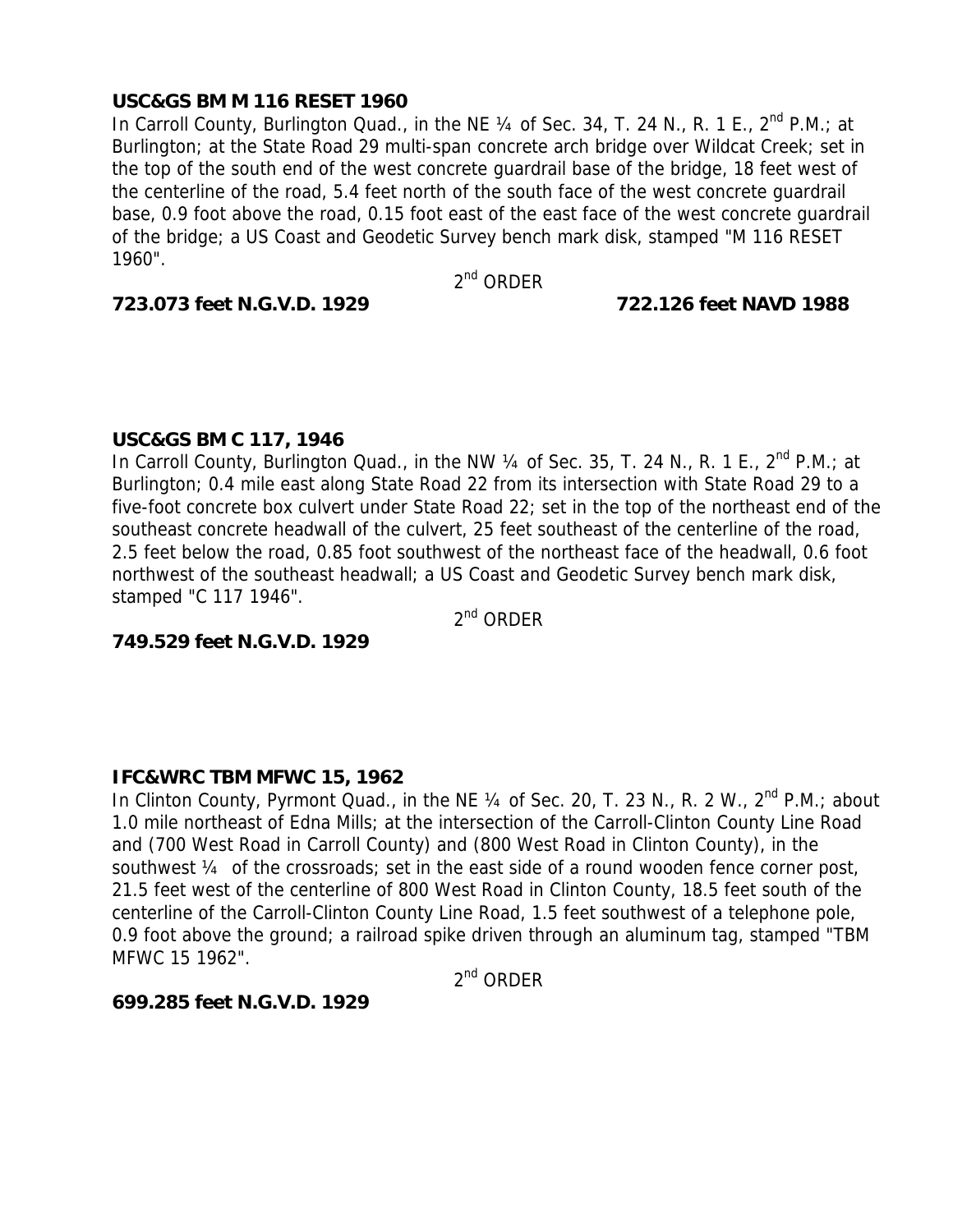## **IFC&WRC BM CAR 13, 1961**

In Carroll County, Pyrmont Quad., in the SW 1/4 of Sec. 16, T. 23 N., R. 2 W., 2<sup>nd</sup> P.M.; about 1.1 miles northeast of Edna Mills; about 0.05 mile north along 700 West Road from its intersection with the Carroll-Clinton County Line Road to a 12-inch pipe culvert under the road; set in the top of the north end of the east concrete headwall of the culvert, 10.5 feet east of the centerline of 700 West Road, 1.6 feet above the road, 1.15 feet south of the north face of the east headwall, 0.65 foot west of the east face of the east headwall; a Indiana Flood Control and Water Resources Commission bronze bench mark tablet, stamped "CAR 13 1961".

2nd ORDER

#### **699.630 feet N.G.V.D. 1929**

#### **IFC&WRC TBM MFWC 16, 1962**

In Carroll County, Pyrmont Quad., in the SW  $\frac{1}{4}$  of Sec. 15, T. 23 N., R. 2 W.,  $2^{nd}$  P.M.; about 1.7 miles northeast of Edna Mills; about 0.85 mile south along 600 West Road from its intersection with 700 South Road to a "T" road intersection, in the northeast one-quarter of the "T" road intersection; set in the south side of a power pole, 95 feet east of the centerline of 600 West Road, 19.5 feet north of the centerline of the northeast-southwest road, 18.4 feet northeast of a telephone pole, 0.7 foot above the ground; a railroad spike driven through an aluminum tag, stamped "TBM MFWC 16 1962".

 $2^{nd}$  ORDER

**695.814 feet N.G.V.D. 1929** 

## **IFC&WRC BM CLI 33, 1961**

In Clinton County, Pyrmont Quad., in the NW 1/4 of Sec. 22, T. 23 N., R. 2 W., 2<sup>nd</sup> P.M.; about 2.2 miles northeast of Edna Mills; at the 680 West Road one-span steel truss bridge over the Middle Fork Wildcat Creek; set in the top of the west end of the south stone bridge seat, 10 feet west of the centerline of the road, 1.2 feet south of the north face of the south bridge seat, 1.2 feet below the road, 0.8 foot east of the west face of the south bridge seat; a Indiana Flood Control and Water Resources Commission bronze bench mark tablet, stamped "CLI 33 1961".

2nd ORDER

## **683.931 feet N.G.V.D. 1929**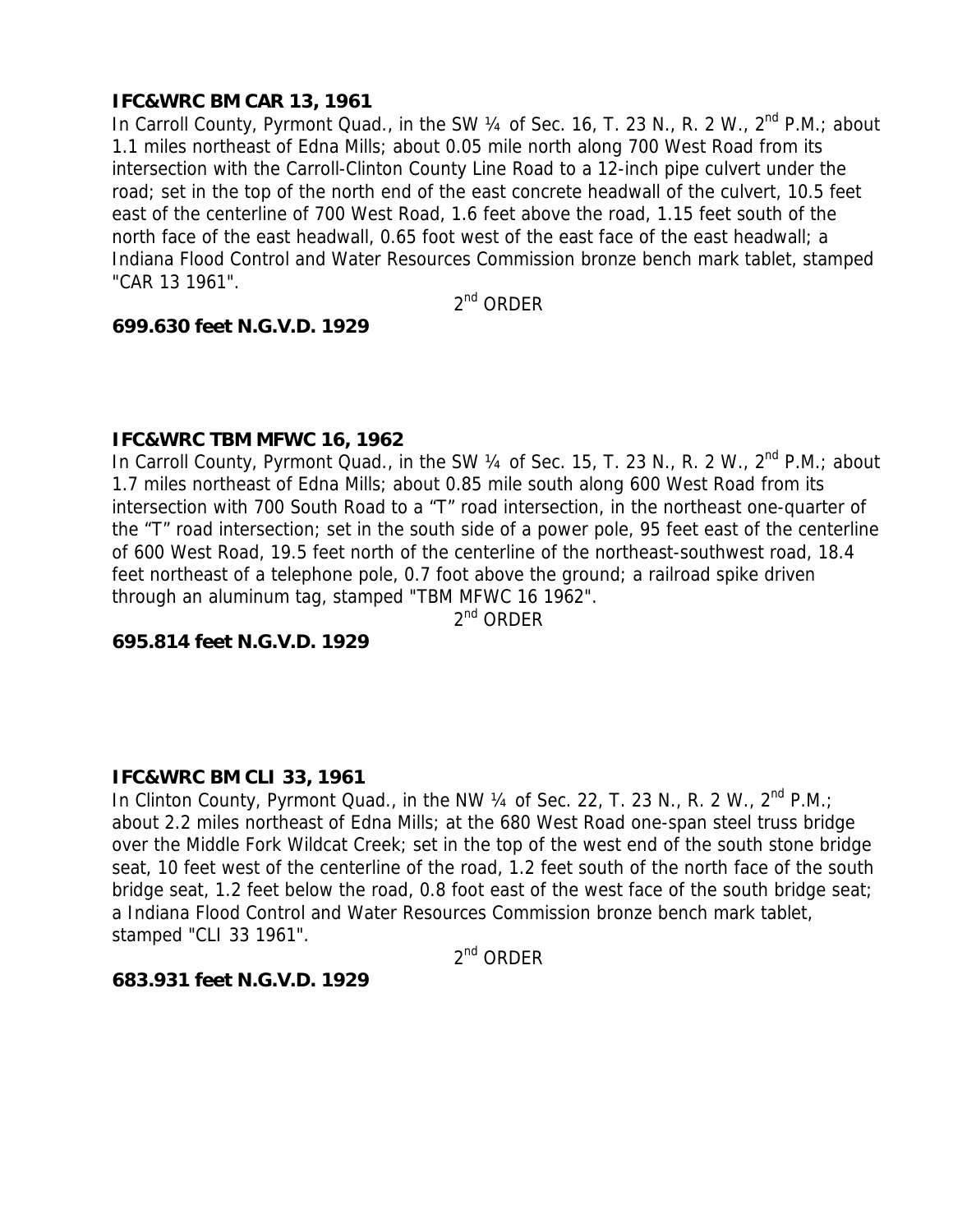## **IFC&WRC TBM MFWC 17, 1962**

In Clinton County, Pyrmont Quad., in the NW  $\frac{1}{4}$  of Sec. 22, T. 23 N., R. 2 W.,  $2^{\text{nd}}$  P.M.; about 2.2 miles northeast of Edna Mills; at the 680 West Road one-span steel truss bridge over the Middle Fork Wildcat Creek; set in the west side of a power pole, about 125 feet north of the bridge, 16.5 feet east of the centerline of the road, 1.0 foot west of a fence line, 1.0 foot above the ground; a railroad spike driven through an aluminum tag, stamped "TBM MFWC 17 1962".

2<sup>nd</sup> ORDER

## **677.581 feet N.G.V.D. 1929**

## **IFC&WRC BM CLI 34, 1961**

In Clinton County, Rossville Quad., in the NE  $\frac{1}{4}$  of Sec. 22, T. 23 N., R. 2 W., 2<sup>nd</sup> P.M.; about 1.7 miles northwest of Rossville; at the 600 West Road in Clinton County – 500 West Road in Carroll County two-span concrete arch bridge over the Middle Fork Wildcat Creek; set in the top of the south end of the west concrete guardrail of the bridge, 18.5 feet north of the south end of the west guardrail, 9.5 feet west of the centerline of the road, 2.6 feet above the road, 1.0 foot east of the west face of the west guardrail; a Indiana Flood Control and Water Resources Commission bronze bench mark tablet, stamped "CLI 34 1961".

 $2<sup>nd</sup>$  ORDER

**693.630 feet N.G.V.D. 1929** 

## **IFC&WRC TBM MFWC 18, 1962**

In Carroll County, Rossville Quad., in the SE  $\frac{1}{4}$  of Sec. 15, T. 23 N., R. 2 W.,  $2^{nd}$  P.M.; about 1.9 miles northwest of Rossville; 0.4 mile north along 500 West Road from the 500 West Road bridge over the Middle Fork Wildcat Creek to a gravel "T"-road west, in the southwest one-quarter of the "T"-road intersection; set in the southwest side of a 20-inch Elm tree, the tree is used as a fence corner, 32.5 feet south of the centerline of the "T"-road west, 21 feet west of the centerline of the north-south road, 1.8 feet above the ground; a large boat spike driven through an aluminum tag, stamped "TBM MFWC 18 1962".

 $2^{nd}$  ORDER

## **706.975 feet N.G.V.D. 1929**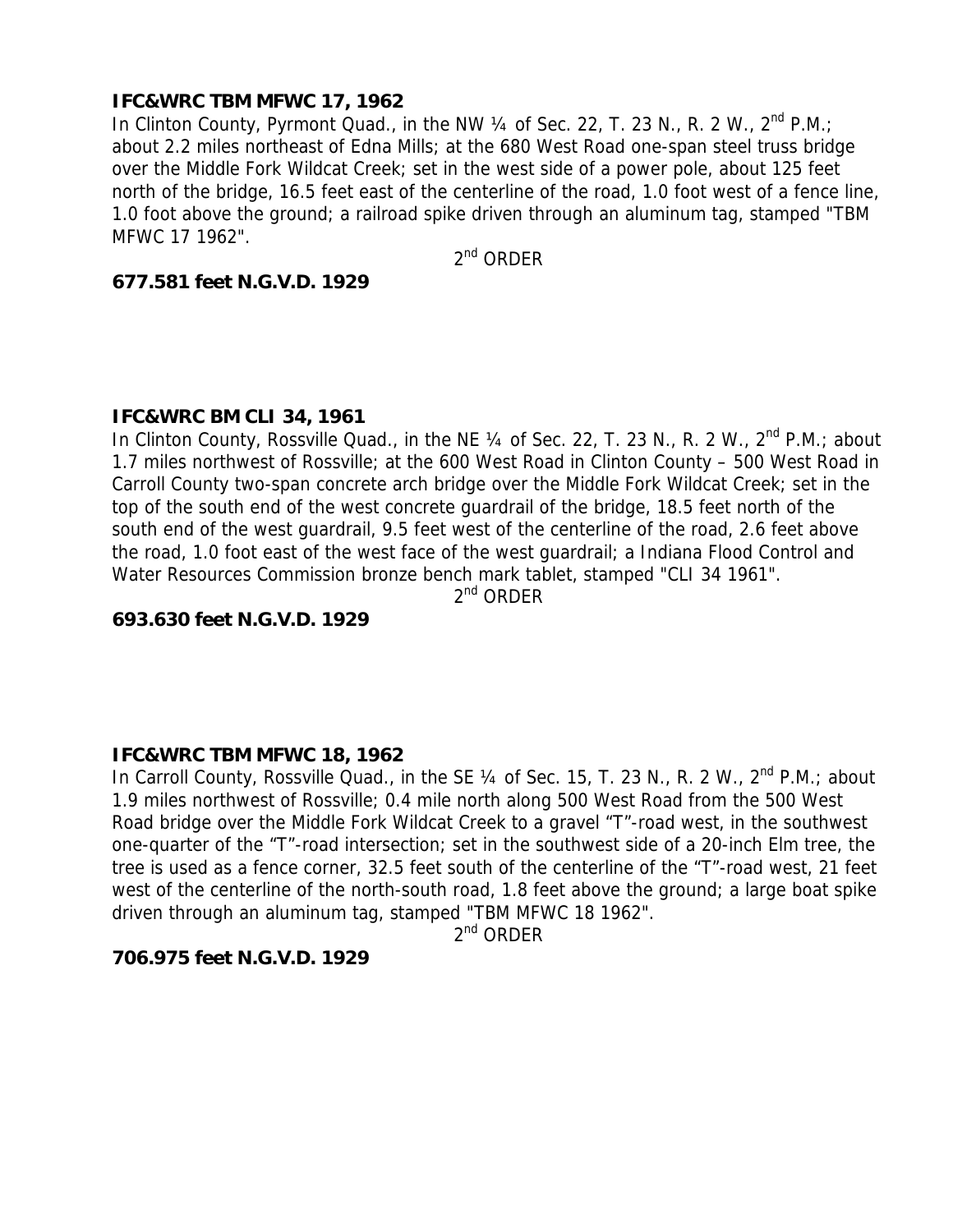## **IFC&WRC TBM MFWC 19, 1962**

In Carroll County, Rossville Quad., in the SW 1/4 of Sec. 14, T. 23 N., R. 2 W., 2<sup>nd</sup> P.M.; about 1.9 miles northwest of Rossville; 0.15 mile north along 500 West Road from the 500 West Road bridge over the Middle Fork Wildcat Creek to a gravel "T"-road east; set in the top of and at the angle of the south concrete "L" shaped headwall of an 18-inch pipe culvert under the "T"-road east, 17 feet south of the centerline of the "T"-road east, 12.5 feet east of the centerline of 500 West Road, 5.0 feet west of the east face of the headwall, 3.25 feet north of the south end of the headwall about level with the centerline of the "T"-road east; a chiseled triangle.

2nd ORDER

#### **715.266 feet N.G.V.D. 1929**

#### **USC&GS D 119, 1946**

In Clinton County, Rossville Quad., in the NW  $\frac{1}{4}$  of Sec. 23, T. 23 N., R. 2 W.,  $2^{nd}$  P.M.; about 1.2 miles northwest of Rossville; at the US 421 and State Road 39 steel pony truss bridge over the Middle Fork Wildcat Creek; set in the top of the north concrete wingwall of the bridge, 12.2 feet northeast of the centerline of the highway, 1.15 feet northeast of the southwest face of the northeast concrete wheel-guard of the bridge, 0.5 foot southeast of the northwest face of the wingwall, about 0.5 foot above the road; a US Coast and Geodetic Survey bench mark disk, stamped "D 119 1946".

2<sup>nd</sup> ORDER

#### **700.366 feet N.G.V.D. 1929**

#### **IFC&WRC BM CAR 14, 1961**

In Carroll County, Rossville Quad., in the SE 1/4 of Sec. 14, T. 23 N., R. 2 W., 2<sup>nd</sup> P.M.; about 1.4 miles north of Rossville; at the 400 West Road one-span steel truss bridge over the Middle Fork Wildcat Creek; set in the top of the northwest stone wingwall of the bridge, 15 feet west of the centerline of the road, 5.0 feet west of the north end of the west truss of the bridge, 1.5 feet northeast of the southwest face of the wingwall, 1.0 foot below the road; a Indiana Flood Control and Water Resources Commission bronze bench mark tablet, stamped "CAR 14 1961".

 $2^{nd}$  ORDER

#### **704.163 feet N.G.V.D. 1929**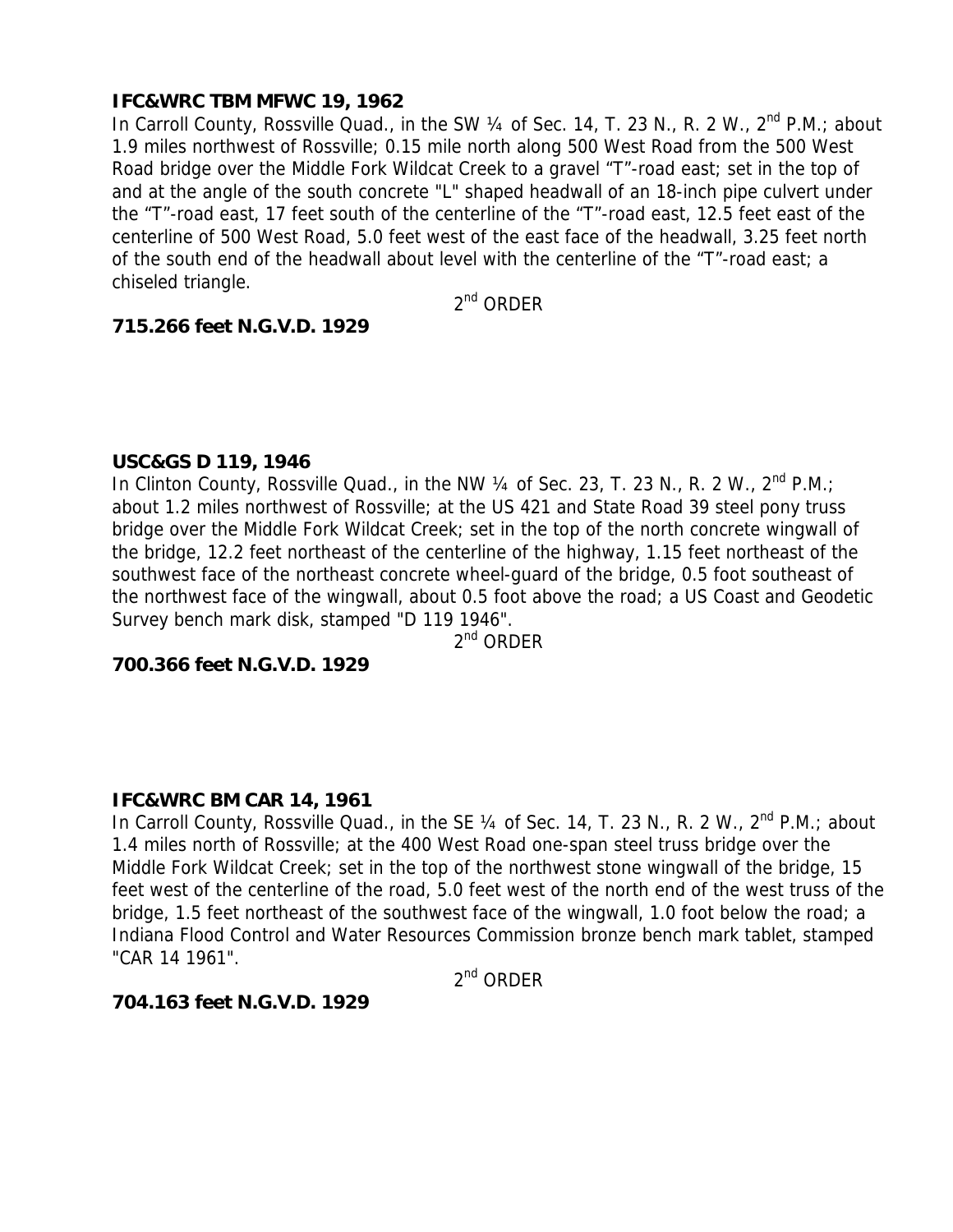## **IFC&WRC TBM MFWC 20, 1962**

In Carroll County, Rossville Quad., in the SE 1/4 of Sec. 14, T. 23 N., R. 2 W., 2<sup>nd</sup> P.M.; about 1.6 miles north of Rossville; about 0.2 mile north along 400 West Road from the 400 West Road bridge over the Middle Fork Wildcat Creek to a gravel "T"-road to the west, in the northwest one-quarter of the "T"-intersection; set in the top of a "U" shaped concrete headwall of a 12-inch pipe culvert, 30 feet west of the centerline of 400 West Road, 17.5 feet north of the centerline of the "T"-road west, 12.7 feet west of a fence corner post, 2.1 feet north of the southeast face of the culvert, 1.4 feet above the centerline of the "T"-road west, 0.7 foot west of the east face of the culvert; a chiseled triangle.

 $2^{nd}$  ORDER

## **722.733 feet N.G.V.D. 1929**

## **IFC&WRC TBM MFWC 21, 1962**

In Carroll County, Rossville Quad., in the SW 1/4 of Sec. 13, T. 23 N., R. 2 W., 2<sup>nd</sup> P.M.; about 1.3 miles southwest of Prince Williams; 1.3 miles generally southwest along a gravel road from the "T"-intersection a paved county road and a gravel road in Prince Williams to a fivefoot pipe culvert under the road; set in the top of and near the center of the northwest concrete headwall of the culvert, 12.1 feet northeast of the southwest face of the northwest headwall, 11 feet northwest of the centerline of the road, 0.7 foot below the centerline of the road, 0.4 foot southeast of the northwest face of the headwall; a chiseled triangle.

2<sup>nd</sup> ORDER

#### **716.306 feet N.G.V.D. 1929**

#### **IFC&WRC BM CAR 15, 1961**

In Carroll County, Rossville Quad., in the NE 1/4 of Sec. 13, T. 23 N., R. 2 W., 2<sup>nd</sup> P.M.; about 0.7 mile southwest of Prince Williams; 0.7 mile generally southwest along a gravel road from its "T"-intersection with a paved county road in Prince Williams to a 24-inch pipe culvert under the road, about 0.15 mile northeast of a farm house on the south side of the road; set in the top of the northeast end of the southeast headwall of the culvert, 13 feet southeast of the centerline of the road, 1.2 feet southwest of the northeast face of the headwall, 0.6 foot northwest of the southeast face of the headwall, about level with the centerline of the road; a Indiana Flood Control and Water Resources Commission bronze bench mark tablet, stamped "CAR 15 1961".

 $2^{nd}$  ORDER

## **730.682 feet N.G.V.D. 1929**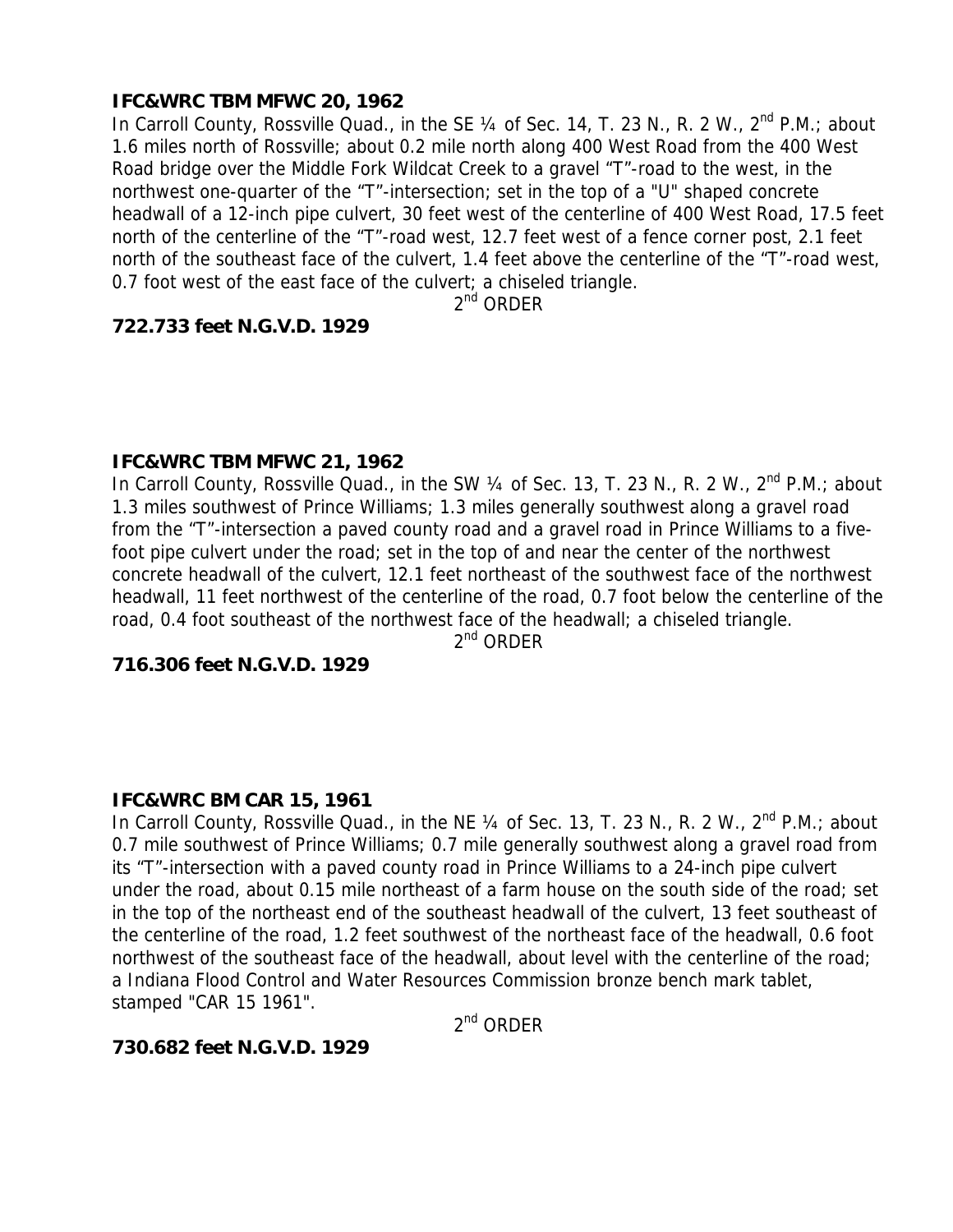# **IFC&WRC TBM MFWC 22, 1962**

In Carroll County, Rossville Quad., in the NE 1/4 of Sec. 13, T. 23 N., R. 2 W., 2<sup>nd</sup> P.M.; about 0.5 mile southwest of Prince Williams; 0.55 mile generally southwest along a gravel road from its "T"-intersection with a paved county road in Prince Williams to a four-foot pipe culvert under the road; set in the top of the south concrete wingwall of the culvert, about 245 feet northeast of a driveway leading south to the Scott farm, about 145 feet southwest of a driveway leading south to the Walker farm, 12.5 feet southeast of the centerline of the road, 2.8 feet north of the south face of the wingwall, 1.1 feet below the centerline of the road, 0.7 foot west of the east face of the wingwall; a chiseled triangle.

 $2^{nd}$  ORDER

#### **728.081 feet N.G.V.D. 1929**

#### **IFC&WRC TBM MFWC 23, 1962**

IN Carroll County, Rossville Quad., in the NW  $\frac{1}{4}$  of Sec. 16, T. 23 N., R. 1 W.,  $2^{nd}$  P.M.; about 0.1 mile south of Prince Williams; at the Prince Williams Road one-span steel pony truss bridge over the Middle Fork Wildcat Creek; set in the top of the southwest end of the northwest concrete bridge abutment, 13 feet southwest of the centerline of the road, 3.05 feet southwest of the northeast face of the southwest concrete wheel-guard of the bridge, 0.5 foot northwest of the southeast face of the northwest abutment, about level with the centerline of the road; a chiseled triangle.

2nd ORDER

# **714.772 feet N.G.V.D. 1929**

## **IFC&WRC BM CAR 16, 1961**

In Carroll County, Rossville Quad., in the NE 1/4 of Sec. 16, T. 23 N., R. 1 W., 2<sup>nd</sup> P.M.; about 0.1 mile south of Prince Williams; at the Prince Williams Road one-span steel pony truss bridge over the Middle Fork Wildcat Creek; set in the top of the northeast end of the southeast concrete abutment of the bridge, 12 feet northeast of the centerline of the road, 2.7 feet northeast of the southwest face of the northeast concrete wheel-quard of the bridge, 0.5 foot southeast of the northwest face of the abutment, about level with the centerline of the road; a Indiana Flood Control and Water Resources Commission bronze bench mark tablet, stamped "CAR 16 1961".

2nd ORDER

## **714.809 feet N.G.V.D. 1929**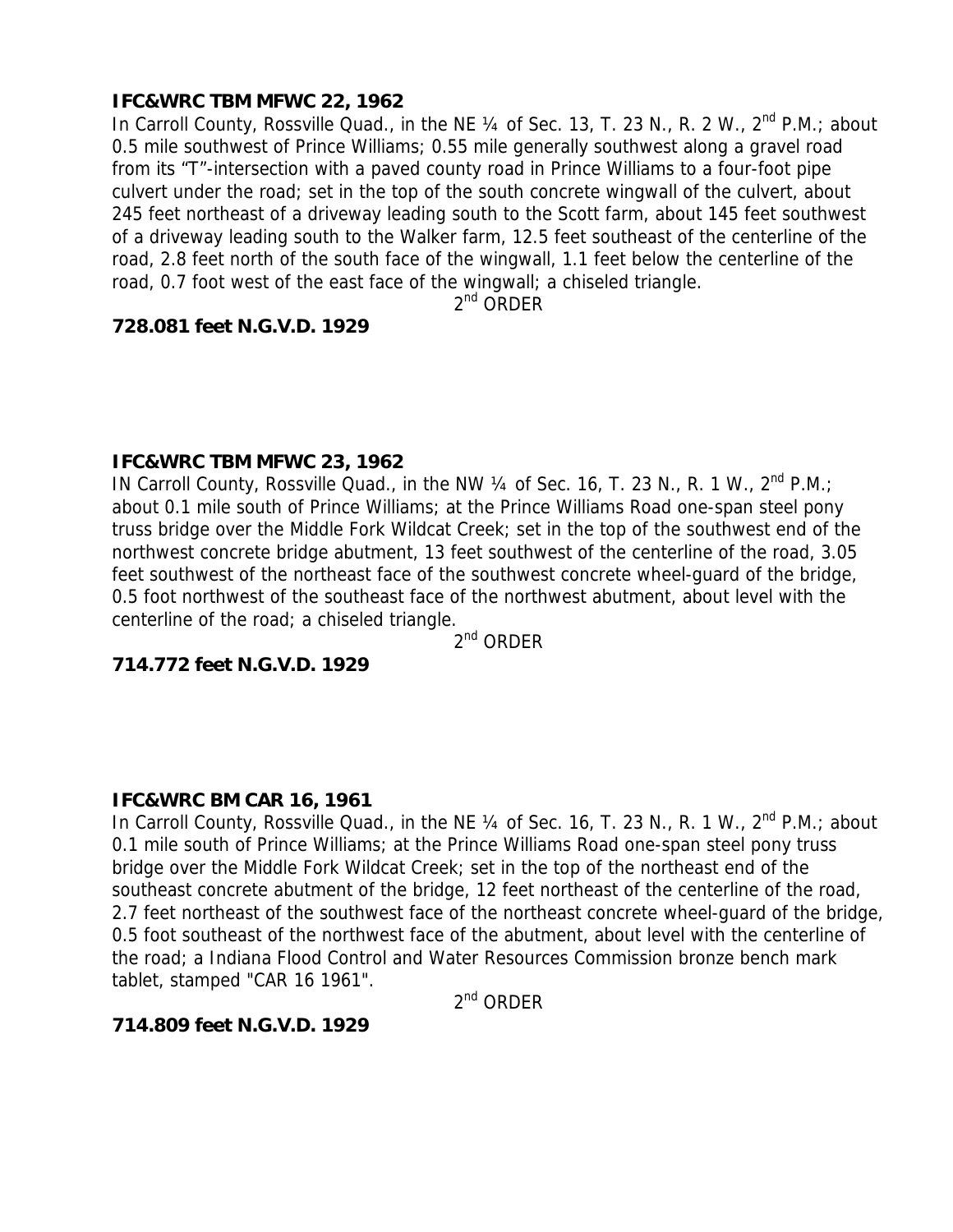## **IFC&WRC TBM MFWC 24, 1962**

In Carroll County, Rossville Quad., in the SW 1/4 of Sec. 17, T. 23 N., R. 1 W., 2<sup>nd</sup> P.M.; about 3.0 miles southwest of Cutler; about 0.75 mile east along 750 South Road from its "T" road intersection with Prince Williams Road to a 12-inch pipe culvert under the road; set in the top of near the center of the south concrete headwall of the culvert, about 145 feet east of a driveway leading north to a white farm house, 11.5 feet south of the centerline of 750 South Road, 2.8 feet west of the east face of the south headwall, 1.5 feet above the road, 0.6 foot north of the south face of the south headwall; a chiseled triangle.

 $2^{nd}$  ORDER

## **738.291 feet N.G.V.D. 1929**

## **IFC&WRC TBM MFWC 25, 1962**

In Carroll County, Rossville Quad., in the SE  $\frac{1}{4}$  of Sec. 17, T. 23 N., R. 1 W.,  $2^{nd}$  P.M.; about 2.8 miles southwest of Cutler; at the intersection of 750 South Road and 100 West Road; set in top of the west concrete headwall of a culvert ,about 180 feet south of the intersection, 13.5 feet west of the centerline of 100 West Road, 3.45 feet north of the south face of the west headwall, about 1.2 feet above the centerline of the road, 0.6 foot east of the west face of the west headwall; a chiseled triangle.

2nd ORDER

## **743.561 feet N.G.V.D. 1929**

## **IFC&WRC BM CAR 17, 1961**

In Carroll County, Rossville Quad., in the NE 1/4 of Sec. 17, T. 23 N., R. 1 W., 2<sup>nd</sup> P.M.; about 2.5 miles southwest of Cutler; at the 100 West Road one-span steel pony truss bridge over the Middle Fork Wildcat Creek; set in the top of the southwest concrete wingwall of the bridge, 11.5 feet west of the centerline of the road, 1.75 feet southwest of the northeast face of the southwest wingwall, 1.25 feet southeast of the northwest face of the southeast wingwall, about 0.7 foot above the centerline of the road; a Indiana Flood Control and Water Resources Commission bronze bench mark tablet, stamped "CAR 17 1961".

 $2^{nd}$  ORDER DESTROYED

## **729.065 feet N.G.V.D. 1929**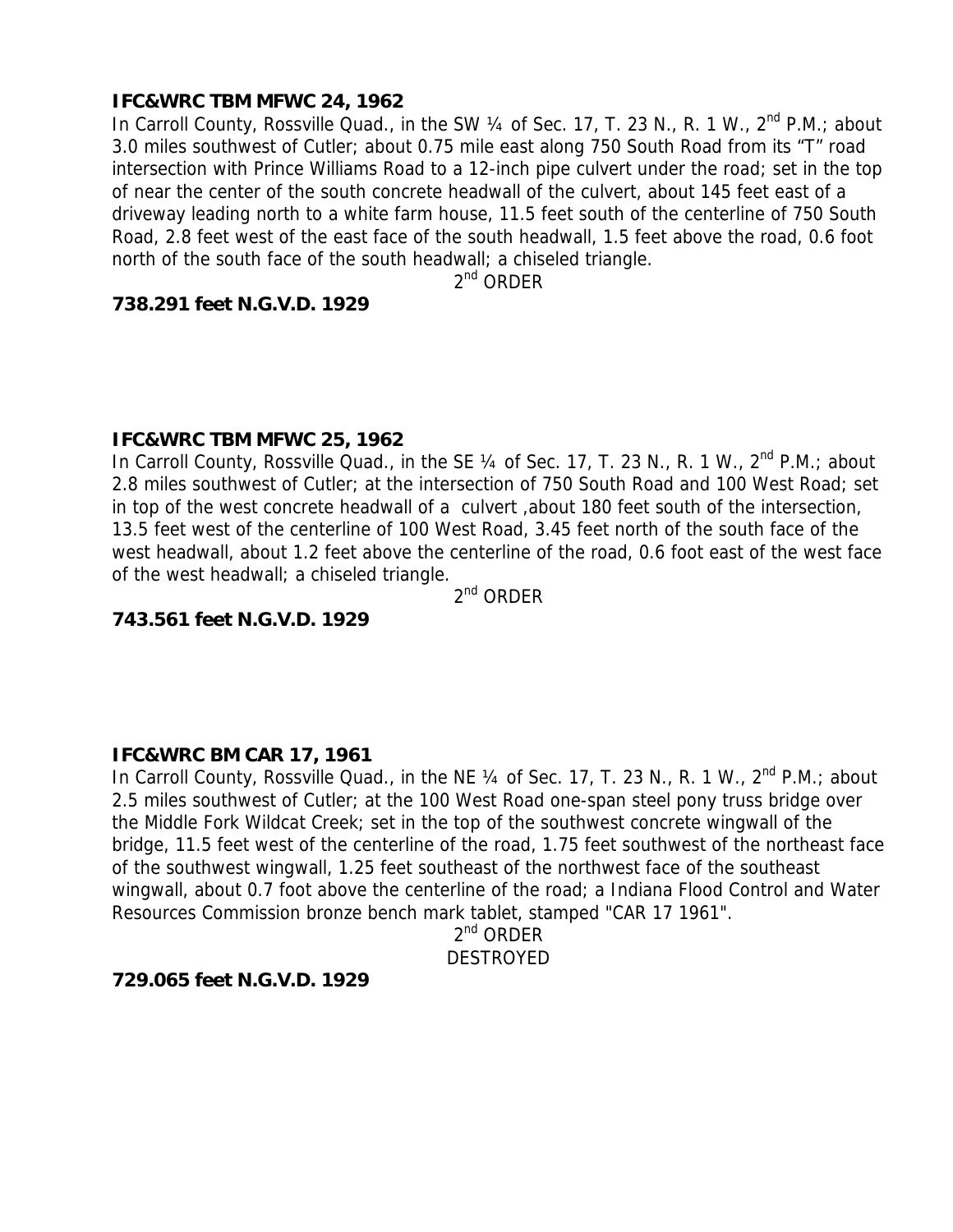## **IFC&WRC TBM MFWC 26, 1962**

In Carroll County, Rossville Quad., in the NE 1/4 of Sec. 17, T. 23 N., R. 1 W., 2<sup>nd</sup> P.M.; about 2.3 miles southwest of Cutler, at the intersection of 700 South Road and 100 West Road; set in the top of the west end of the south concrete headwall of a 2-foot concrete box culvert under 100 West Road, about 200 feet east of the intersection, 11.5 feet south of the centerline of 700 South Road, 1.0 foot east of the west face of the south headwall, about 0.9 foot above the centerline of the road, 0.65 foot north of the south face of the south headwall; a chiseled triangle.

 $2<sup>nd</sup>$  ORDER

# **727.444 feet N.G.V.D. 1929**

#### **IFC&WRC TBM MFWC 27, 1962**

In Carroll County, Rossville Quad., in the SE  $\frac{1}{4}$  of Sec. 9, T. 23 N., R. 1 W., 2<sup>nd</sup> P.M.; about 2.0 miles south of Cutler; at the intersection of State Road 75 and 700 South Road; set in the top of and near the center of the north concrete headwall of a five-foot concrete box culvert under 700 South Road, about 90 feet west of the centerline of State Road 75, 11 feet north of the centerline of 700 South Road, 3.5 feet west of the east face of the north headwall, 0.75 foot south of the north face of the north headwall, about level with the centerline of 700 South Road; a chiseled triangle.

2<sup>nd</sup> ORDER

## **741.181 feet N.G.V.D. 1929**

## **ISHC BM CAR L 61**

In Carroll County, Rossville Quad., in the NE  $\frac{1}{4}$  of Sec. 16, T. 23 N., R. 1 W., 2<sup>nd</sup> P.M.; about 2.6 miles south of Cutler; at the State Road 75 one-span concrete arch bridge over the Middle Fork Wildcat Creek; set in the top of the southwest concrete wingwall of the bridge, 18 feet west of the centerline of the road, 3.0 feet north of the south end of the west guardrail of the bridge, 1.2 feet west of the west face of the south end concrete guardrail post of the west guardrail, 0.7 foot southeast of the northwest face of the wingwall, about 0.6 foot above the road; a Indiana State Highway Commission bench mark tablet, stamped "CAR L 61".

 $2^{nd}$  ORDER

## **740.934 feet N.G.V.D. 1929**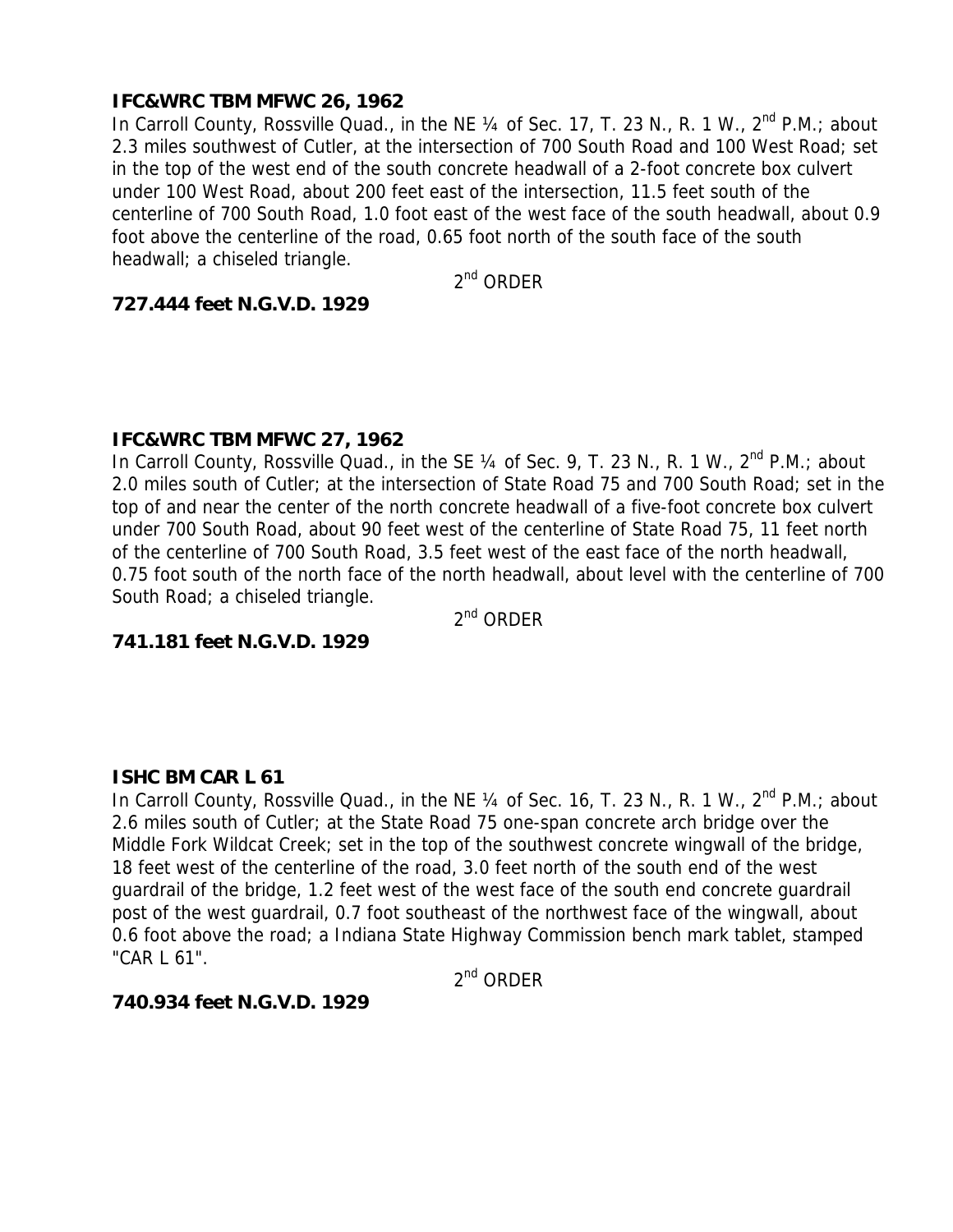## **IFC&WRC BM CAR 18, 1961**

In Carroll County, Rossville Quad., in the SW 1/4 of Sec. 15, T. 23 N., R. 1 W., 2<sup>nd</sup> P.M.; about 2.6 miles south of Cutler; at the 750 South Road three-span concrete bridge over Robertson Ditch; set in top of the west end of the south concrete guardrail base of the bridge, 11 feet south of the centerline of the road, 9.5 feet east of the west end of the south guardrail base, 0.9 foot above the road, 0.6 foot north of the north face of the south concrete guardrail of the bridge; a Indiana Flood Control and Water Resources Commission bronze bench mark tablet, stamped "CAR 18 1961".

 $2<sup>nd</sup>$  ORDER

#### **736.631 feet N.G.V.D. 1929**

#### **IFC&WRC TBM MFWC 28, 1962**

In Carroll County, Rossville Quad., in the SE  $\frac{1}{4}$  of Sec. 15, T. 23 N., R. 1 W.,  $2^{nd}$  P.M.; about 2.8 miles southeast of Cutler; 0.9 mile east along 750 South Road from its intersection with State Road 75 to an abandoned farm house on the south side of the road, about 0.1 mile west of 100 East Road; set in the top of and near the center of the east concrete headwall of a 12-inch pipe culvert under a driveway leading to the abandoned farm house, 15 feet south of the centerline of 750 South Road, 9.5 feet east of the centerline of the driveway, 2.0 feet south of the north face of the east headwall, about 1.5 feet above the centerline of the driveway, 0.65 foot west of the east face of the east headwall; a chiseled triangle.

2<sup>nd</sup> ORDER

#### **746.844 feet N.G.V.D. 1929**

#### **USGS UE 741.3**

In Carroll County, Rossville Quad., in the SE 1/4 of Sec. 15, T. 23 N., R. 1 W., 2<sup>nd</sup> P.M.; about 2.8 miles southeast of Cutler; at the intersection of 750 South Road and 100 East Road; set in the top of and near the center of the south concrete headwall of a 12-inch pipe culvert under 750 South Road, 17.5 feet west of the centerline of 100 East Road, 12.0 feet south of the centerline of 750 South Road, 2.1 feet west of the east face of the south headwall, about 1.5 feet above the centerline of 100 East Road, 0.65 foot north of the south face of the south headwall; a chiseled square.

 $2^{nd}$  ORDER

#### **741.223 feet N.G.V.D. 1929**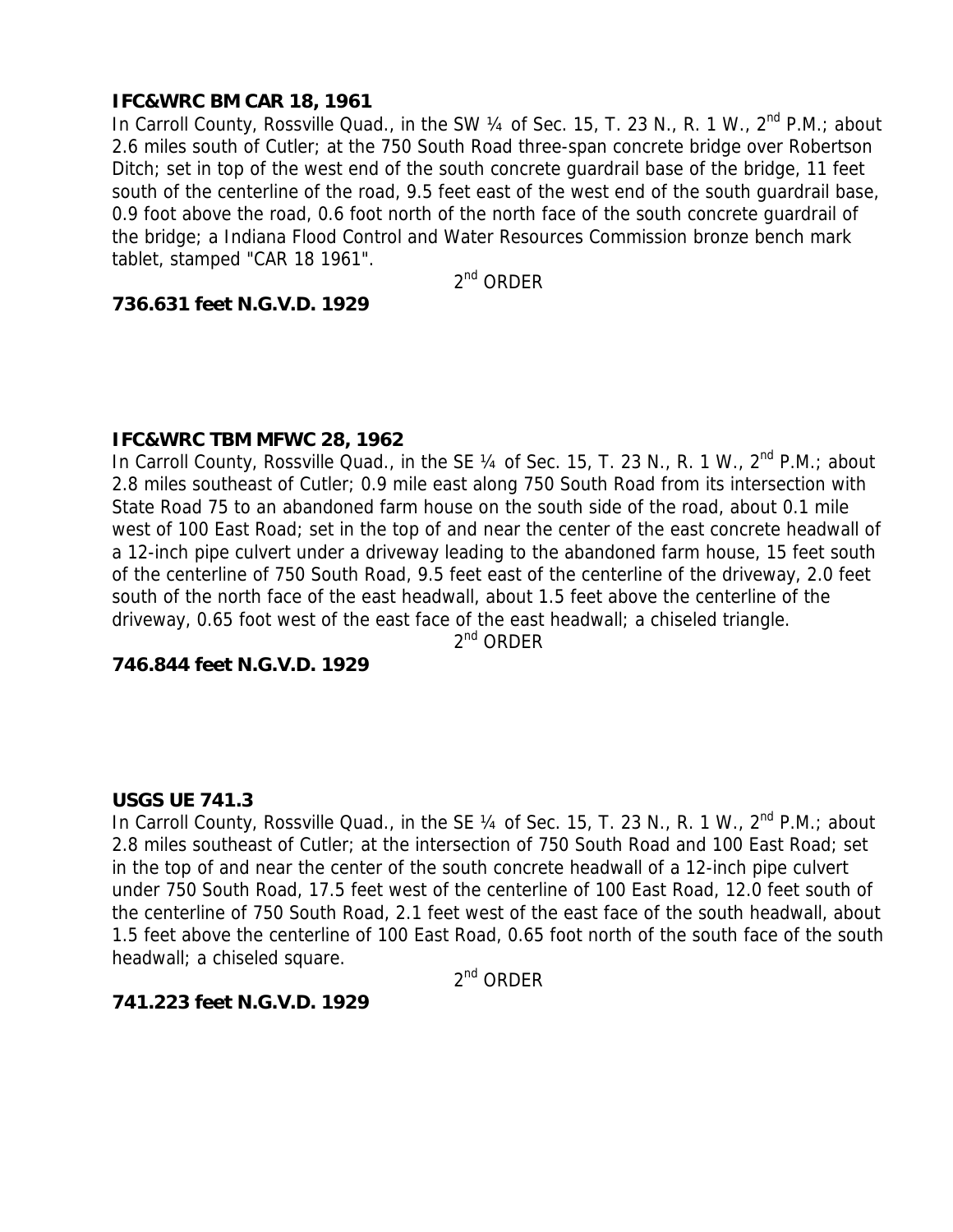## **IFC&WRC BM CAR 19, 1961**

In Carroll County, Rossville Quad., in the NW 1/4 of Sec. 14, T. 23 N., R. 1 W., 2<sup>nd</sup> P.M.; about 2.5 miles southeast of Cutler; at the 100 East Road 60-foot concrete bridge over the Middle Fork Wildcat Creek; set in the top of the south end of the east concrete guardrail base of the bridge, 11.5 feet east of the centerline of the road, 9.5 feet north of the south end of the east guardrail base, 0.75 foot west of the east face of the east guardrail base, 0.7 foot above the road; a Indiana Flood Control and Water Resources Commission bronze bench mark tablet, stamped "CAR 1961".

 $2<sup>nd</sup>$  ORDER

#### **739.262 feet N.G.V.D. 1929**

#### **IFC&WRC TBM MFWC 29, 1962**

In Carroll County, Rossville Quad., in the NW  $\frac{1}{4}$  of Sec. 14, T. 23 N., R. 1 W.,  $2^{nd}$  P.M.; about 2.4 miles southeast of Cutler, at the intersection of 100 East Road and 700 South Road; set in the top of and near the center of the east concrete headwall of a two-foot pipe culvert under 100 East Road, 16.5 feet south of the centerline of 700 South Road, 14.5 feet east of the centerline of 100 East Road, 2.2 feet south of the north face of the headwall, 0.7 foot east of the west face of the east headwall, about 0.5 foot above the centerline of 100 East Road; a chiseled triangle.

2<sup>nd</sup> ORDER

## **734.440 feet N.G.V.D. 1929**

## **IFC&WRC TBM MFWC 30, 1962**

In Carroll County, Burlington Quad., in the NE  $\frac{1}{4}$  of Sec. 14, T. 23 N., R. 1 W., 2<sup>nd</sup> P.M.; about 1.0 mile south of Lexington; 0.1 mile west along 700 South Road from its intersection with 200 East Road; set in the north side of a power pole, 16 feet south of the centerline of the road, 0.9 foot above the ground, about level with the centerline of the road; a railroad spike driven through an aluminum tag, stamped "TBM MFWC 30 1962".

2nd ORDER

## **742.573 feet N.G.V.D. 1929**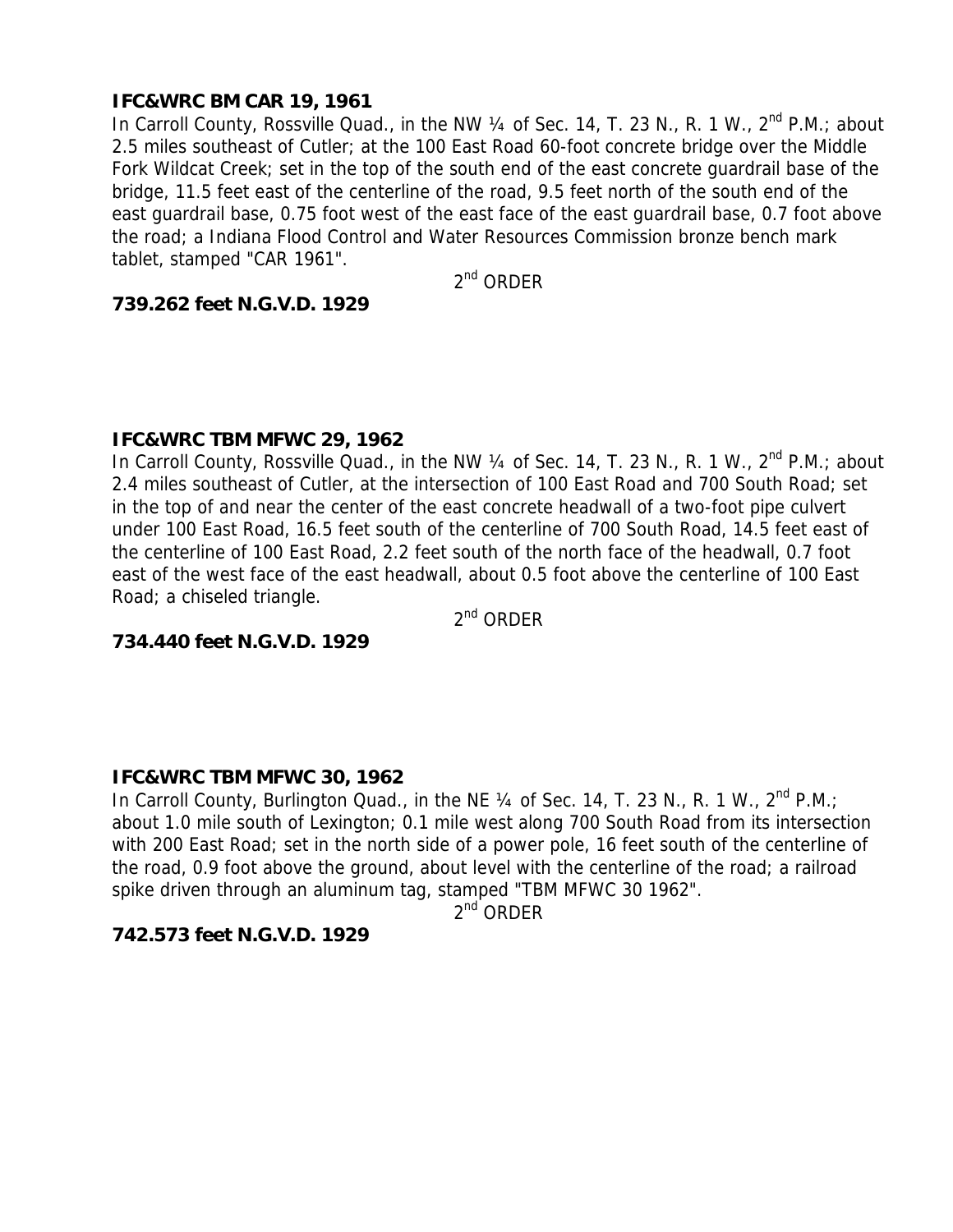## **IFC&WRC BM CAR 20, 1961**

In Carroll County, Burlington Quad., in the NW  $\frac{1}{4}$  of Sec. 13, T. 23 N., R. 1 W., 2<sup>nd</sup> P.M.; about 1.2 miles south of Lexington; at the 200 East road one-span steel pony truss bridge over the Middle Fork Wildcat Creek; set in the top of the southeast concrete wingwall of the bridge, 17 feet east of the centerline of the road, 1.0 foot northwest of the southeast face of the wingwall, about 0.8 foot below the centerline of the road, 0.75 foot northeast of the southwest face of the wingwall; a Indiana Flood Control and Water Resources Commission bronze bench mark tablet, stamped "CAR 20 1961".

 $2^{nd}$  ORDER

# **747.127 feet N.G.V.D. 1929**

#### **IFC&WRC TBM MFWC 31, 1962**

In Carroll County, Burlington Quad., in the SE  $\frac{1}{4}$  of Sec. 12, T. 23 N., R. 1 W., 2<sup>nd</sup> P.M.; about 1.1 miles southeast of Lexington, about 0.65 mile east along 700 South Road from its intersection with 200 East Road to the Donald L. Fellows farm on the north side of the road; set in the south side of a wooden fence corner post, about 105 feet east of the centerline of the driveway leading to the house, 19.5 feet north of the centerline of 700 South Road, 0.9 foot above the ground; a railroad spike driven through an aluminum tag, stamped "TBM MFWC 31 1962".

2nd ORDER

**765.365 feet N.G.V.D. 1929** 

## **IFC&WRC BM CAR 21, 1961**

In Carroll County, Burlington Quad., in the NW  $\frac{1}{4}$  of Sec. 18, T. 23 N., R. 1 E., 2<sup>nd</sup> P.M.; about 1.8 miles north of Geetingsville; at the 300 East Road one-span steel pony truss bridge over the Middle Fork Wildcat Creek; set in the top of the northeast concrete wingwall of the bridge, 10.5 feet east of the centerline of the road, 1.1 feet east of the west face of the northeast wingwall, 1.0 foot northwest of the southeast face of the wingwall, about 0.9 foot above the centerline of the road; a Indiana Flood Control and Water Resources Commission bronze bench mark tablet, stamped "CAR 21 1961".

2<sup>nd</sup> ORDER

## **753.308 feet N.G.V.D. 1929**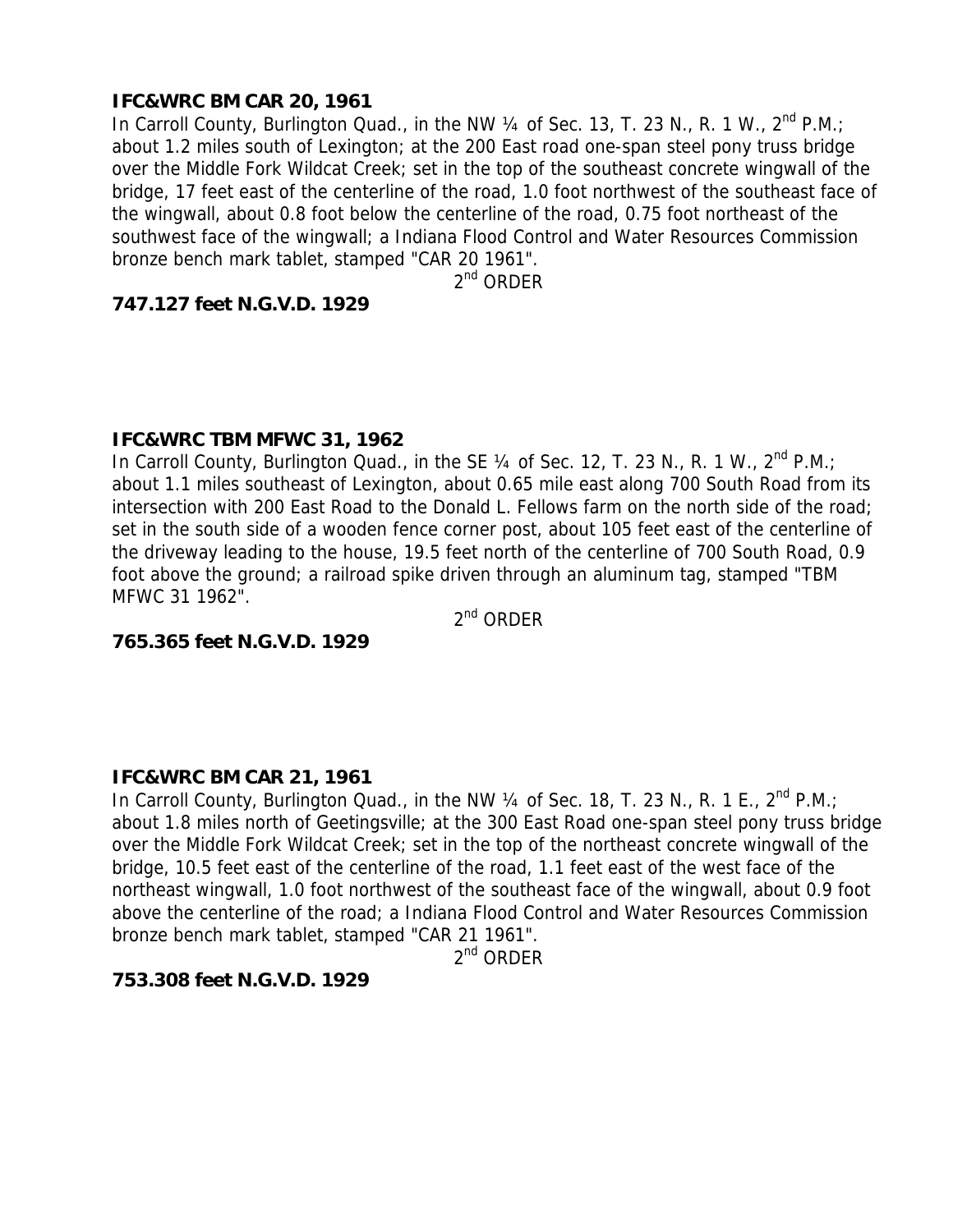# **IFC&WRC TBM MFWC 32, 1962**

In Carroll County, Burlington Quad., in the NE  $\frac{1}{4}$  of Sec. 13, T. 23 N., R. 1 W., 2<sup>nd</sup> P.M.; about 1.7 miles north of Geetingsville; 0.2 mile south along 300 East Road from its intersection with 700 South Road; set in the east side of a lone 30-inch Walnut tree, about 0.2 mile north of the 300 East Road bridge over the Middle Fork Wildcat Creek, 29 feet west of the centerline of the road, 6.5 feet west of a fence line, 1.0 foot above the ground; a railroad spike driven through an aluminum tag, stamped "TBM MFWC 32 1962".

 $2^{nd}$  ORDER

#### **752.093 feet N.G.V.D. 1929**

## **IFC&WRC BM CAR 22, 1961**

In Carroll County, Burlington Quad., in the NE 1/4 of Sec. 18, T. 23 N., R. 1 E., 2<sup>nd</sup> P.M.; about 2.0 miles north-northeast of Geetingsville; at the 350 East Road one-span steel pony truss bridge over the Middle Fork Wildcat Creek; set in the top of the east end of the south concrete bridge seat, 10 feet east of the centerline of the road, 3.3 feet below the road, 0.85 foot southwest of the northeast face of the south bridge seat, 0.85 foot south of the north face of the south bridge seat; a Indiana Flood Control and Water Resources Commission bronze bench mark tablet, stamped "CAR 22 1961".

 $2^{nd}$  ORDER

## **757.757 feet N.G.V.D. 1929**

## **IFC&WRC TBM MFWC 33, 1962**

In Carroll County, Burlington Quad., in the NE  $\frac{1}{4}$  of Sec. 18, T. 23 N., R. 1 E., 2<sup>nd</sup> P.M.; about 2.2 miles northeast of Geetingsville; at the 700 South Road one-span steel pony truss bridge over the Middle Fork Wildcat Creek; set in the top of the southeast concrete over stone wingwall of the bridge, 13.5 feet south of the centerline of the road, 3.4 feet southeast of the northwest face of the southeast wingwall, 2.45 feet northeast of the southwest face of the southeast wingwall, about 0.7 foot below the centerline of the road; a chiseled triangle.

 $2^{nd}$  ORDER

## **761.341 feet N.G.V.D. 1929**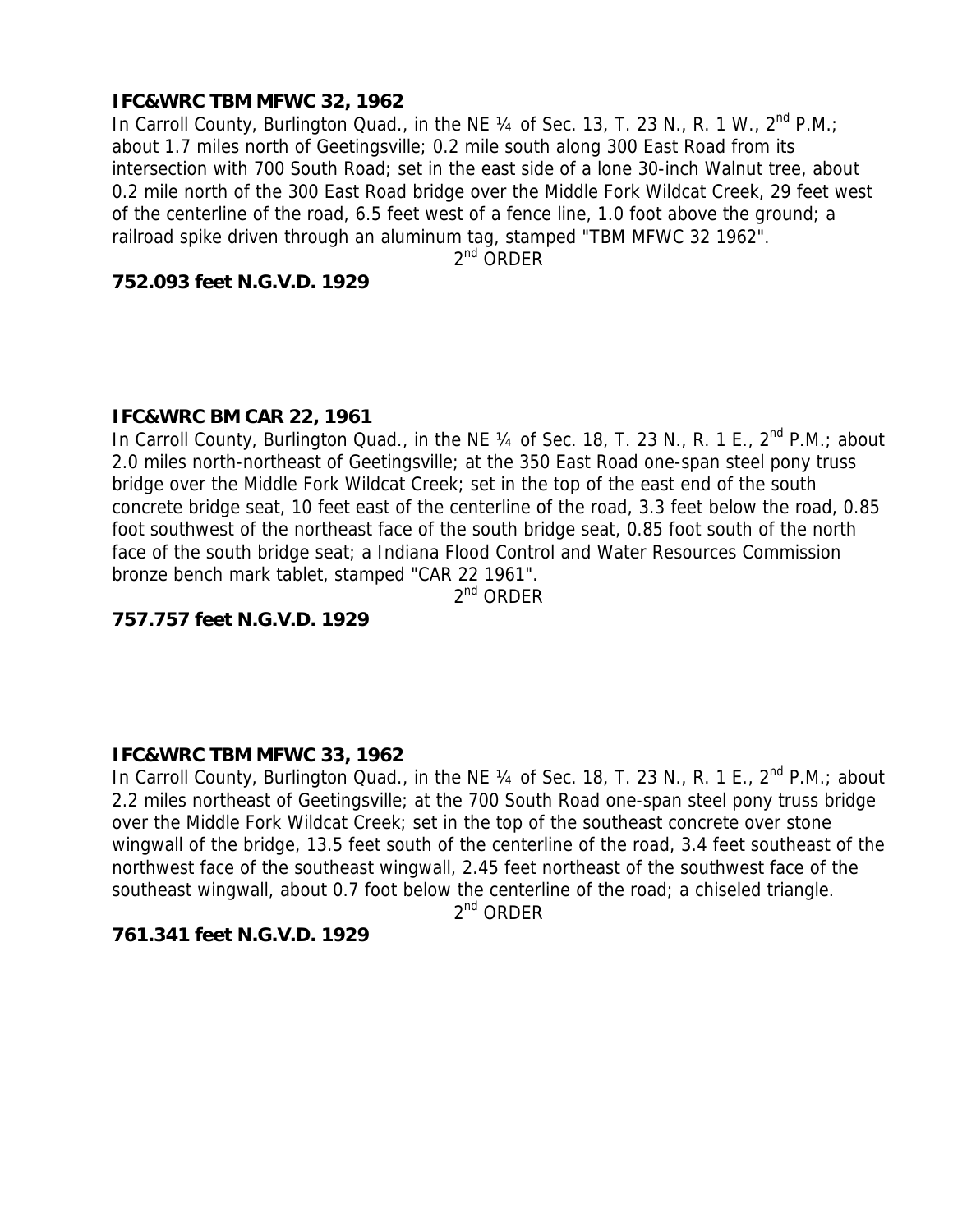# **IFC&WRC BM CAR 23, 1961**

In Carroll County, Burlington Quad., in the SE  $\frac{1}{4}$  of Sec. 7, T. 23 N., R. 1 E., 2<sup>nd</sup> P.M.; about 2.5 miles northeast of Geetingsville; at the 400 East Road one-span steel pony truss bridge over the Middle Fork Wildcat Creek; set in the top of the northwest concrete wingwall at the point where the northwest wingwall joins the west end of the north concrete bridge seat, 10 feet west of the centerline of the road, 1.45 feet north of the south face of the north bridge seat, 1.05 feet northeast of the southwest face of the northwest wingwall, about 0.85 foot below the road; a Indiana Flood Control and Water Resources Commission bronze bench mark tablet, stamped "CAR 23 1961".

2nd ORDER

#### **765.030 feet N.G.V.D. 1929**

#### **IFC&WRC TBM MFWC 34, 1962**

In Carroll County, Burlington Quad., in the NW 1/4 of Sec. 17, T. 23 N., R. 1 E., 2<sup>nd</sup> P.M.; about 2.5 miles northeast of Geetingsville; at the 700 South Road one-span steel pony truss bridge over the Middle Fork Wildcat Creek; set in top of the southeast concrete extension of the southeast stone wingwall of the bridge, about 125 feet east of 400 East Road, 16.5 feet south of the centerline of 700 South Road, about 4.7 feet below the road, 1.7 feet southeast of the southeast face of the southeast end of the stone wingwall, 0.8 foot northeast of the southwest face of the wingwall; a chiseled triangle.

2<sup>nd</sup> ORDER

# **762.325 feet N.G.V.D. 1929**

## **IFC&WRC TBM MFWC 35, 1962**

In Carroll County, Burlington Quad., in the NW 1/4 of Sec. 17, T. 23 N., R. 1 E., 2<sup>nd</sup> P.M.; about 2.0 miles northeast of Geetingsville; 0.6 mile south along 400 East Road from its intersection with 700 South Road to the Carl Magart farm on the east side of the road; set in the top of near the center of the south concrete headwall of a 12-inch pipe culvert under the driveway leading to the farm house, 18 feet east of the centerline of 400 East Road, 18 feet south of the centerline of the driveway, 2.2 feet east of the west face of the south headwall, about 1.2 feet above the centerline of 400 East Road; a chiseled triangle.

 $2^{nd}$  ORDER

## **776.408 feet N.G.V.D. 1929**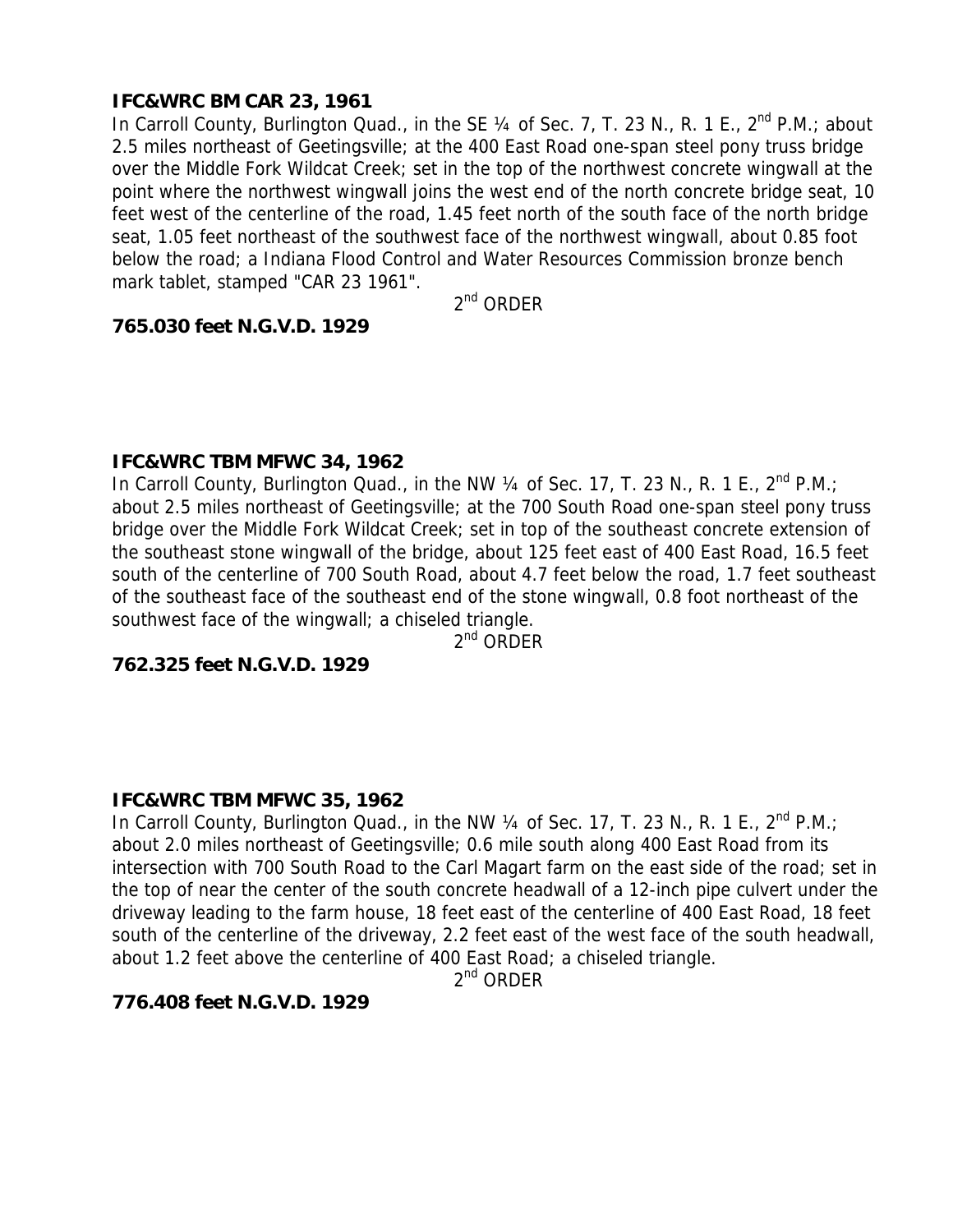# **IFC&WRC BM CAR 24, 1961**

In Carroll County, Burlington Quad., in the SW  $\frac{1}{4}$  of Sec. 17, T. 23 N., R. 1 E., 2<sup>nd</sup> P.M.; about 1.7 miles northeast of Geetingsville; 0.4 mile north along 400 East Road from its "T" road intersection with the Carroll – Clinton County Line Road to a 12-foot concrete box culvert over Magget Ditch; set in the top of the northeast concrete wingwall of the culvert, 14 feet east of the centerline of 400 East Road, 4.0 feet northeast of the northeast corner of the east concrete guardrail, 3.45 feet southwest of the northeast face of the northeast wingwall, 0.8 foot northwest of the southeast face of the northeast wingwall, 0.5 foot below the centerline of 400 East Road; a Indiana Flood Control and Water Resources Commission bronze bench mark tablet, stamped "CAR 24 1961".

 $2^{nd}$  ORDER

# **770.046 feet N.G.V.D. 1929**

#### **USGS UE 784/4**

In Carroll County, Burlington Quad., in the SW  $\frac{1}{4}$  of Sec. 17, T. 23 N., R. 1 E., 2<sup>nd</sup> P.M.; about 1.4 miles northeast of Geetingsville; at the "T"-road intersection of the Carroll-Clinton County Line Road and a gravel 400 East Road, in the northeast one-quarter of the intersection; set in the top of and near the center of the east concrete headwall of a 12-inch pipe culvert under 400 East Road, 18 feet east of the centerline of 400 East Road, 16 feet north of the centerline of the Carroll-Clinton County Line Road, 2.15 feet north of the south face of the east headwall, about 1.0 foot above the centerline of the Carroll-Clinton County Line Road, 0.65 foot west of the east face of the east headwall; a chiseled square.

2<sup>nd</sup> ORDER

## **784.400 feet N.G.V.D. 1929**

## **IFC&WRC TBM MFWC 36, 1962**

In Clinton County, Burlington Quad., in the SE 1/4 of Sec. 17, T. 23 N., R. 1 E., 2<sup>nd</sup> P.M.; about 2.1 miles northeast of Geetingsville; 0.2 mile west along the Carroll-Clinton County Line Road from its intersection with 500 East Road in Carroll County to a 30-inch pipe culvert under the road; set in the top of the north concrete headwall of the culvert, 15 feet north of the centerline of the Carroll-Clinton County Line Road, 6.35 feet east of the centerline of the pipe culvert, 0.45 foot north of the south face of the headwall, about level with the centerline of the Carroll-Clinton County Line Road; a chiseled triangle.

 $2^{nd}$  ORDFR

## **780.376 feet N.G.V.D. 1929**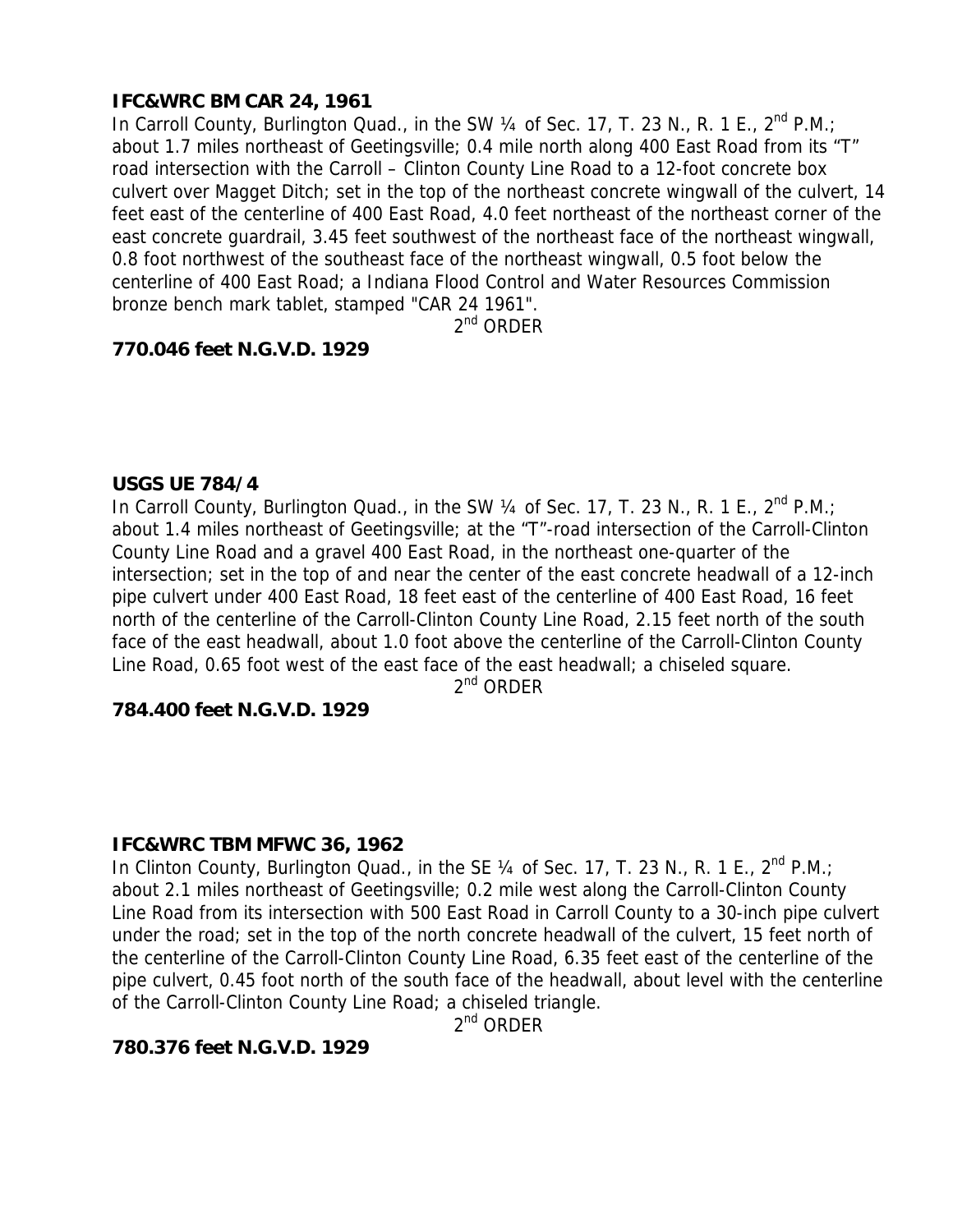# **IFC&WRC BM CAR 25, 1961**

In Carroll County, Burlington Quad., in the SE 1/4 of Sec. 17, T. 23 N., R. 1 E., 2<sup>nd</sup> P.M.; about 2.3 miles northeast of Geetingsville; at the Carroll-Clinton County Line Road one-span steel pony truss bridge over the Middle Fork Wildcat Creek; set in the top of the north concrete wingwall of the bridge, 22.5 feet west of the centerline of a gravel 500 East Road, 13.5 feet north of the centerline of the Carroll-Clinton County Line Road, 4.5 feet north of the north end of the northwest truss of the bridge, 1.3 feet east of the west face of the north wingwall, about 0.5 foot below the top of the bridge floor; a Indiana Flood Control and Water Resources Commission bronze bench mark tablet, stamped "CAR 25 1961".

 $2^{nd}$  ORDER

#### **786.965 feet N.G.V.D. 1929**

#### **IFC&WRC TBM MFWC 37, 1962**

In Clinton County, Burlington Quad., in the NE  $\frac{1}{4}$  of Sec. 21, T. 23 N., R. 1 E., 2<sup>nd</sup> P.M.; about 1.7 miles northwest of Middle Fork; 1.3 miles west along the Carroll-Clinton County Line Road from its intersection with State Road 29 to a private drive north leading to a farm; set in the north side of a power pole, 19.5 feet south of the centerline of the Carroll-Clinton County Line Road, 17 feet east of the extended centerline of the drive north, 1.0 foot north of a fence line, 0.9 foot above the ground; a railroad spike driven through an aluminum tag, stamped "TBM MFWC 37 1962".

2nd ORDER

# **808.159 feet N.G.V.D. 1929**

#### **DNR TBM 117 WC 1985**

In Carroll County, Pyrmont Quad., in the SW 1/4 of Sec. 6, T. 23 N., R. 2 W., 2<sup>nd</sup> P.M.; about 2.0 miles east of Heath; at the Tippecanoe-Carroll County Line Road (1000 West Road) bridge over Wildcat Creek; set in the top of the southeast concrete headwall of the bridge, 14.5 feet east of the centerline of the bridge, 0.5 foot west of the east face of the headwall, 0.4 foot south of the north face of the headwall, and about level with the road; a chiseled triangle.

2<sup>nd</sup> ORDER

#### **616.992 feet N.G.V.D. 1929**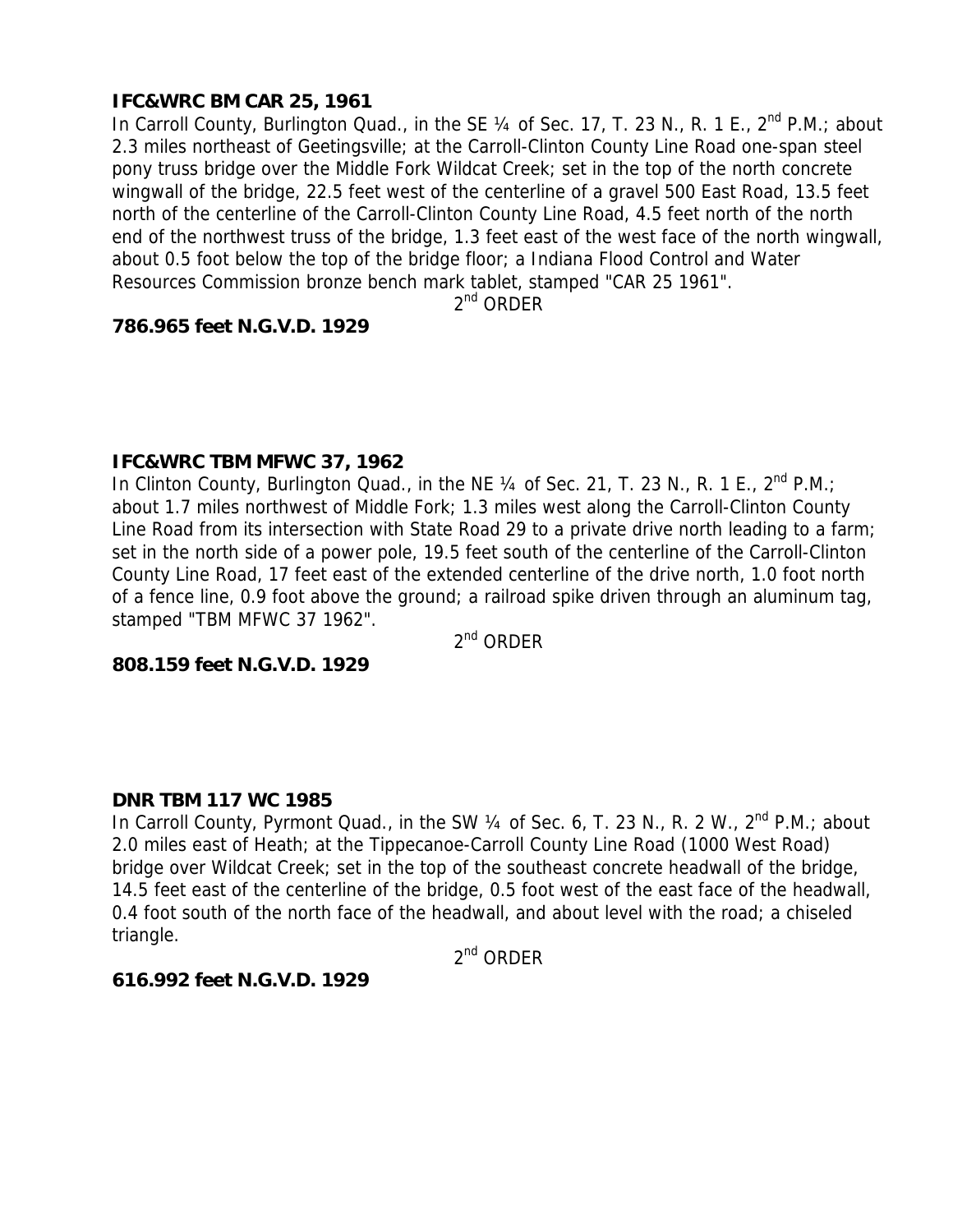## **DNR TBM 115 WC 1985**

In Carroll County, Burlington Quad., in the NW  $\frac{1}{4}$  of Sec. 31, T. 24 N., R. 1 E., 2<sup>nd</sup> P.M.; about 3.4 miles west of Burlington; at the 350 East Road bridge over Wildcat Creek; set in the top of the southwest concrete headwall of the bridge, 13.0 feet west of the centerline of the road, 0.3 foot south of the north face of the headwall, and about level with the road; a chiseled triangle.

2nd ORDER

#### **697.718 feet N.G.V.D. 1929**

#### **DNR TBM WABR 31, 2004**

In Carroll County, Burrows Quad., in the NE 1/4 of Section 19, T. 26 N., R. 1 W., 2<sup>nd</sup> P. M.; about 0.4 mile south of Lockport; at the 275 West Road Bridge over the Wabash River; set on top of the southwest concrete wingwall of the bridge, 14.5 feet west of the centerline of 275 West Road, 0.85 foot west of the west face of the concrete bridge deck, 0.75 foot south of the north face of the concrete wingwall, 2.4 feet north of the south face of the wingwall, about level with the road; a cut triangle.

3rd ORDER

# **570.202 feet N.G.V.D. 1929**

#### **NGS BM W 146, 1996**

In Carroll County, Delphi Quad., in the SE 1/4 of Section 24, T. 25 N., R. 3 W., 2<sup>nd</sup> P. M.; about 1 mile northwest of Delphi; at the State Road 18 - State Road 39 and U. S. 421 bridge over the Wabash River; set on the top east end of the north concrete guardrail of the bridge, 24 feet north of the centerline of U. S. 421, 17.8 feet west of the east most end of the north concrete guardrail, 1.0 foot west of the expansion joint between the two sections of the concrete guardrail, 0.4 feet north of the south face of the guardrail, 0.4 feet south of the north face of the guardrail, about 2.8 feet above the bridge deck; a National Geodetic Survey Bench Mark tablet, stamped "W 146 1996".

3<sup>rd</sup> ORDER Corps Conversion

**558.40 feet NAVD 1988 558.76 feet N.G.V.D. 1929**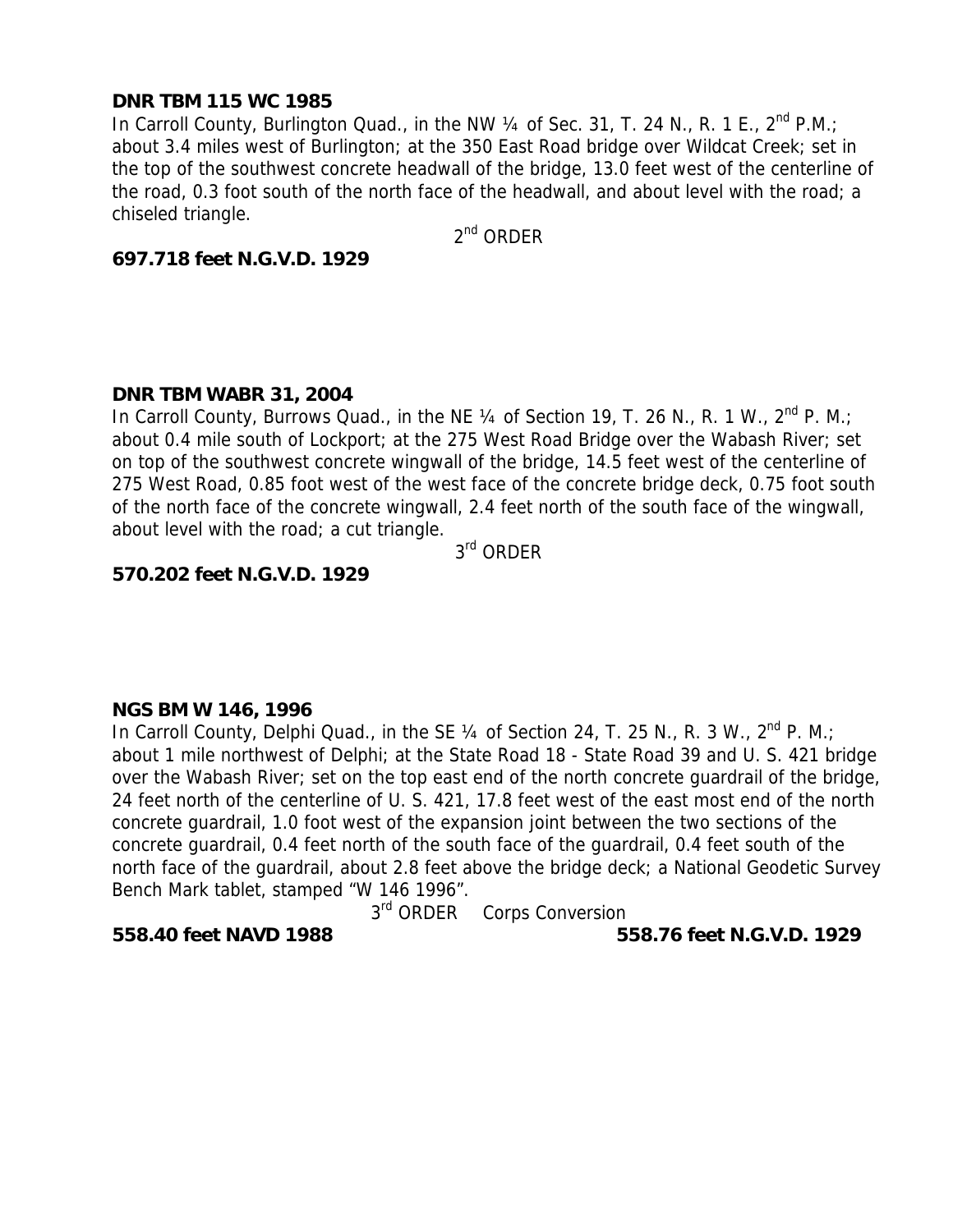# **IDOT BM CARROLL L 846**

In Carroll County, Delphi Quad., in the SE  $\frac{1}{4}$  of Section 24, T. 25 N., R. 3 W., 2<sup>nd</sup> P. M.; about 1 mile northwest of Delphi; at the State Road 18 - State Road 39 and U. S. 421 bridge over the Wabash River; set on the top west end of the north concrete guardrail of the bridge, 23.5 feet north of the centerline of U. S. 421, 0.4 foot east of the west face of the concrete guardrail at the expansion joint, 0.3 foot south of the north face of the guardrail, about 2.9 feet above U. S. 421; a Indiana Department of Transportation Bench Mark tablet, stamped "CARROLL L 846".

3rd ORDER Corps Conversion

# **557.575 feet NAVD 1988 557.935 feet N.G.V.D. 1929**

## **DNR TBM WABR 32, 2004**

In Carroll County, Delphi Quad., in the SW  $\frac{1}{4}$  of Section 30, T. 25 N., R. 2 W., 2<sup>nd</sup> P. M.; about 1 mile west of Delphi; at the Bicycle Road bridge over the Wabash River; set on the southwest side of the river, on the south concrete abutment of the bridge, 15 feet southeast of the centerline of Bicycle Road, 1.5 feet southwest of the southwest face of the concrete guardrail, 10.8 feet northeast of the southwest face of the south abutment, 0.7 foot northwest of the southeast face of the abutment, 0.7 foot southeast of the northwest face of the abutment, about level with the road; a cut triangle.

3<sup>rd</sup> ORDER

**552.814 feet N.G.V.D. 1929** 

## **DNR TBM WABR 33, 2004**

In Carroll County, Delphi Quad., in the SW  $\frac{1}{4}$  of Section 30, T. 25 N., R. 2 W., 2<sup>nd</sup> P. M.; about 1 mile west of Delphi; at the Bicycle Road Bridge over the Wabash River; set on the northeast side of the river, on the south concrete abutment of the bridge, 15 feet southeast of the centerline of Bicycle Road, 2.4 feet northeast of the northeast face of the concrete guardrail, 10.6 feet southwest of the northeast face of the south abutment, 0.7 foot northwest of the southeast face of the abutment, 0.7 foot southeast of the northwest face of the abutment, about level with the road; a cut triangle.

3<sup>rd</sup> ORDER

## **552.156 feet N.G.V.D. 1929**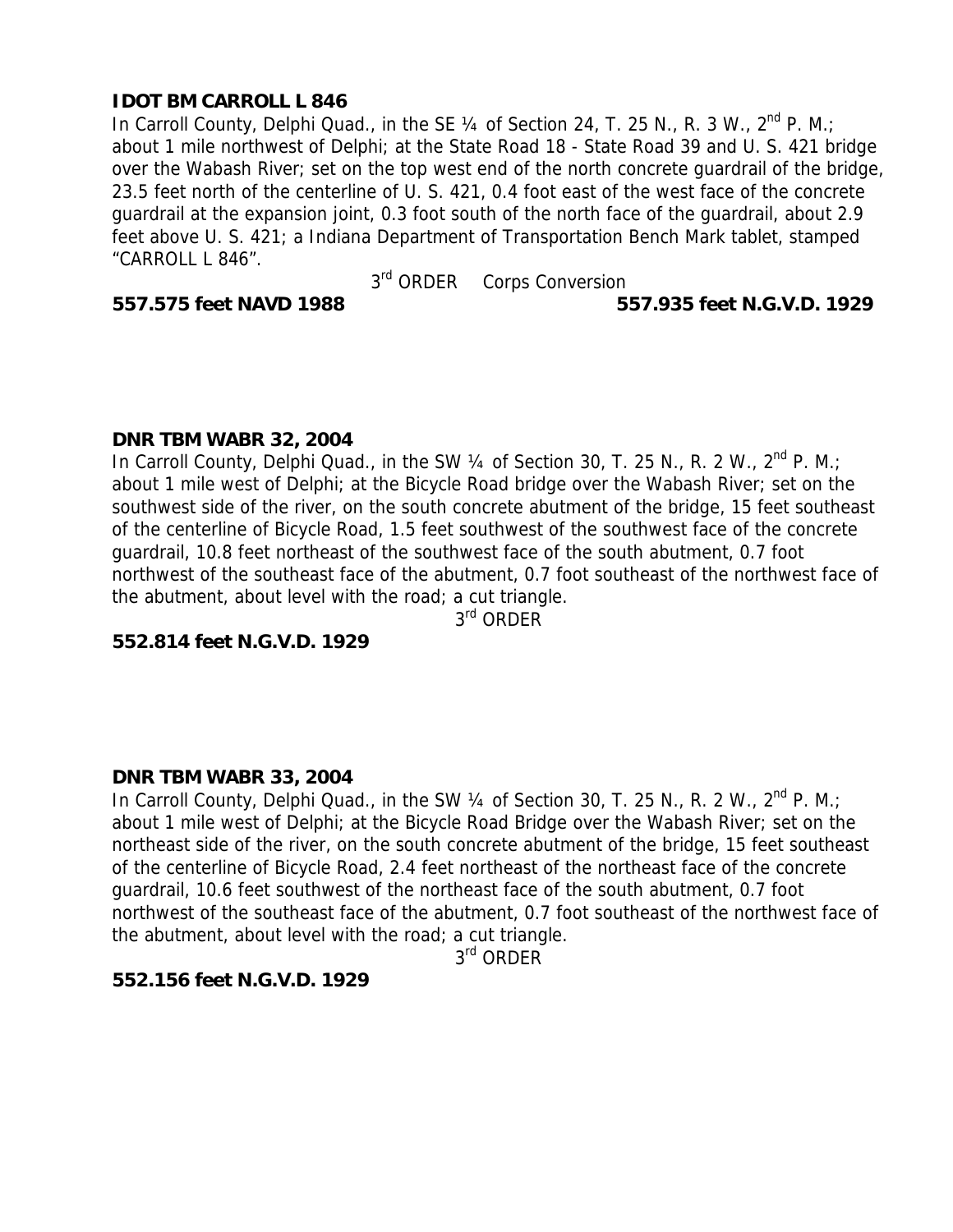# **IDOH BM CARROL L 663**

In Carroll County, Deer Creek Quad., in the SW  $\frac{1}{4}$  of Section 14, T. 25 N., R. 1 E., 2<sup>nd</sup> P. M.; about 0.4 mile south of Deer Creek; at the State Road 29/218 bridge over Deer Creek; set in the top of the southwest concrete abutment of the bridge, 23.0 feet west of the centerline of the road, 3.6 feet south of the south end of the concrete bridge deck, 3.4 feet south of the north end of the abutment, 2.8 feet below the top of the concrete guardrail of the bridge, 2.5 feet north of the south end of the abutment, 0.7 foot west of the west face of the concrete guardrail, 0.5 foot east of the west face of the abutment, level with the top of the concrete bridge deck; a Indiana Department of Highways bench mark tablet, stamped "CARROL L 663".

GPS ELEVATION

# **698.92 feet N.G.V.D. 1929**

## **SHCOI BM CAR L 401**

In Carroll County, Delphi Quad., in the NE  $\frac{1}{4}$  of Section 31, T. 25 N., R. 2 W.,  $2<sup>nd</sup>$  P. M.; at Delphi; at the State Road 25 bridge over Deer Creek; set in the top of the southwest concrete abutment of the bridge, 24.5 feet northwest of the centerline of the road, 4.35 feet northeast of the southwest end of the abutment, 2.1 feet below the top of the concrete guardrail, 1.65 feet southwest of the northeast end of the abutment, 0.8 foot northwest of the northwest face of the concrete guardrail, about 0.7 foot above the concrete bridge deck, 0.5 foot southeast of the northwest face of the abutment; a State Highway Commission of Indiana Survey bench mark tablet, stamped "CAR L 401".

THIRD ORDER

548.960 feet N.G.V.D. 1929

## **IDOT BM CARROLL L 765**

In Carroll County, Flora Quad., in the NW 1/4 of Section 21, T. 25 N., R. 1 W., 2<sup>nd</sup> P. M.: about 0.3 mile south of Camden; at the State Road 75 bridge over Deer Creek; set in the top of the southeast end of the southwest concrete guardrail of the bridge, 16.7 feet southwest of the centerline of the road, 2.8 feet above the road, 1.8 feet northwest of the southeast end of the guardrail, 0.4 foot northeast of the southwest face of the guardrail, 0.4 foot southwest of the northeast face of the guardrail; a Indiana Department of Transportation bench mark tablet, stamped "CARROLL L 765".

THIRD ORDER

## **633.687 feet N.G.V.D. 1929**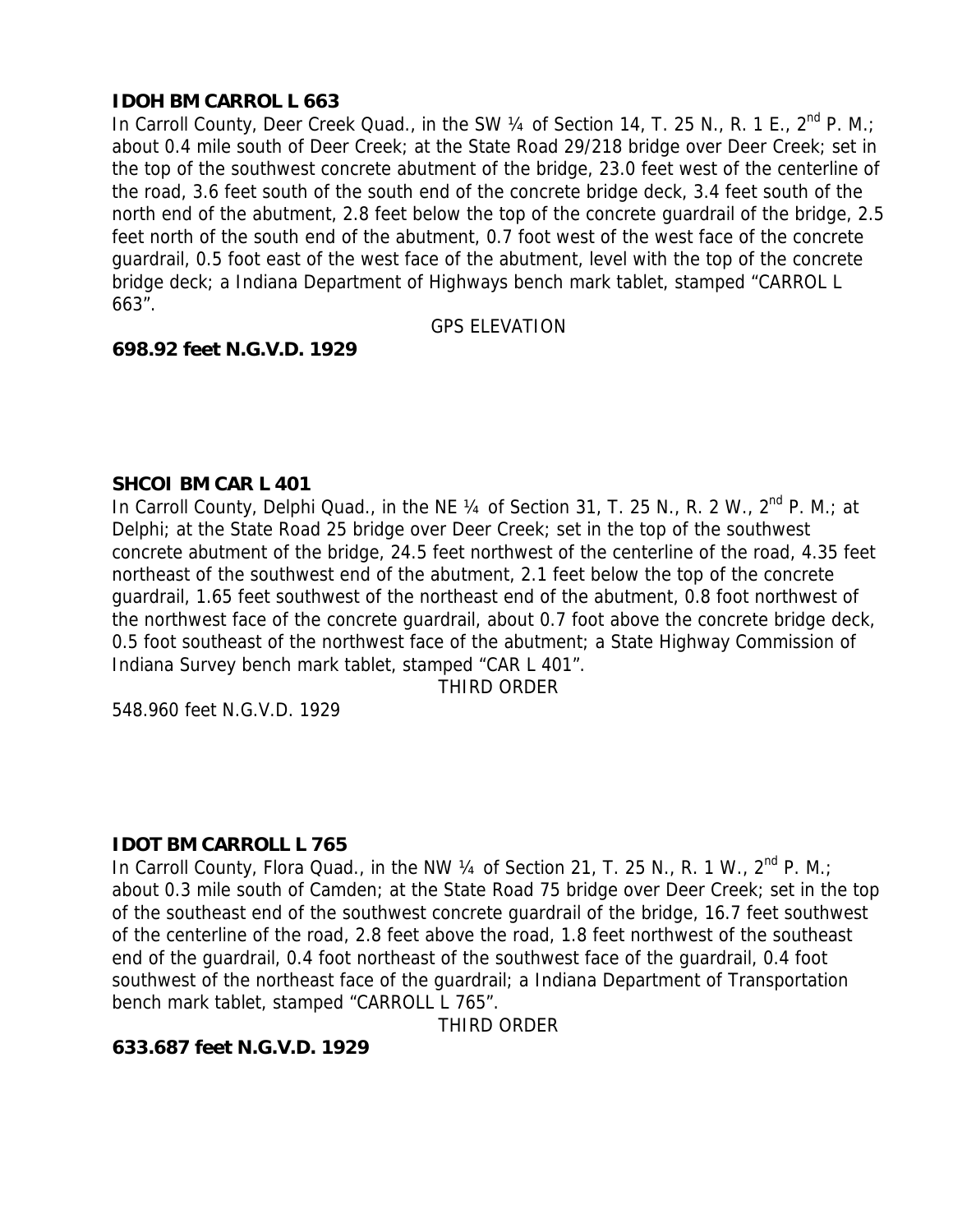## **IDOT BM CARROLL L 786**

In Carroll County, Flora Quad., in the NE 1/4 of Section 24, T. 25 N., R. 1 W., 2<sup>nd</sup> P. M.; about 2.0 miles west-southwest of Camden; at the 300 West Road bridge over Deer Creek; set in the top of the southwest concrete abutment of the bridge, 15.8 feet west of the centerline of the road, 10.4 feet south of the north end of the abutment, 0.7 foot north of the south end of the abutment, 0.5 foot east of the west face of the abutment, 0.5 foot west of the east face of the abutment, level with the top of the concrete bridge deck; a Indiana Department of Transportation bench mark tablet, stamped "CARROL L 786".

GPS ELEVATION

#### **603.94 feet N.G.V.D. 1929**

#### **IDOT BM CARROLL L 820**

In Carroll County, Deer Creek Quad., in the SW  $\frac{1}{4}$  of Section 19, T. 25 N., R. 1 E., 2<sup>nd</sup> P. M.; about 4.0 miles west-southwest of Deer Creek; at the 325 West Road bridge over Deer Creek; set in the top of the north end of the east concrete guardrail of the bridge, 12.7 feet east of the centerline of the road, 2.8 feet above the top of the concrete bridge deck, 1.5 feet south of the north end of the guardrail, 0.4 foot east of the west face of the guardrail, 0.4 foot west of the east face of the quardrail; a Indiana Department of Transportation bench mark tablet, stamped "CARROLL L 820".

GPS ELEVATION

**671.42 feet N.G.V.D. 1929** 

## **IDOT BM CARR L 961**

In Carroll County, Delphi Quad., in the NW  $\frac{1}{4}$  of Section 29, T. 25 N., R. 2 W.,  $2<sup>nd</sup>$  P. M.; at Delphi; at the U.S. 421/State Road 18/39 bridge over Deer Creek; set in the top of the southeast end of the southwest concrete guardrail of the bridge, 20.0 feet southwest of the centerline of the road, 17.4 feet northwest of the southeast end of the concrete bridge deck and the expansion joint, 3.5 feet above the top of the concrete sidewalk of the bridge, 0.6 foot southwest of the northeast face of the guardrail, 0.5 foot northeast of the southwest face of the guardrail; a Indiana Department of Transportation bench mark tablet, stamped "CARR L 961".

THIRD ORDER

#### **559.720 feet N.G.V.D. 1929**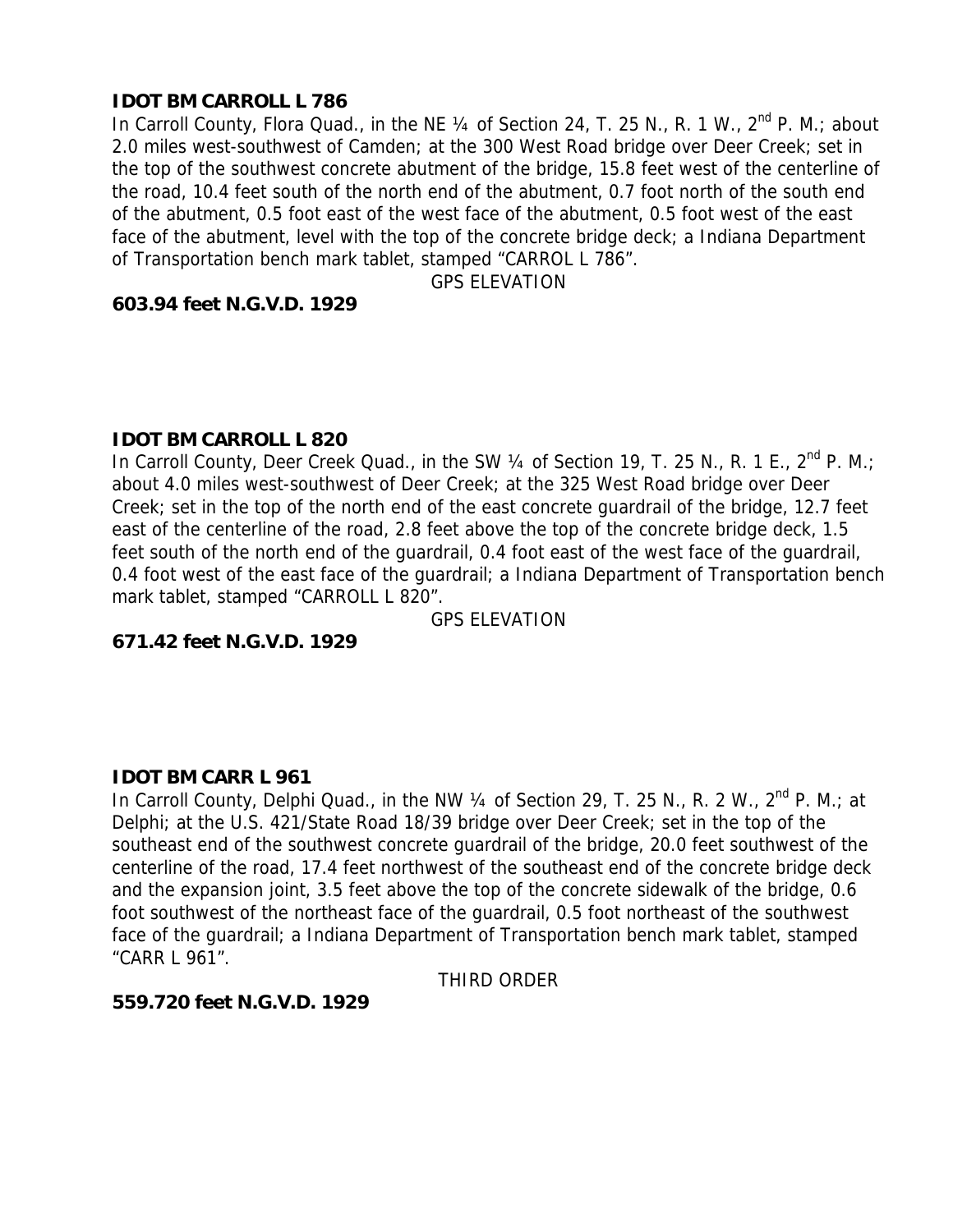# **NGS BM R 119 RESET 2000**

In Carroll County, Delphi Quad., in the NW  $\frac{1}{4}$  of Section 29, T. 25 N., R. 2 W.,  $2<sup>nd</sup>$  P. M.; at Delphi; at the U.S. 421/State Road 18/39 bridge over Deer Creek; set in the top of the northwest end of the southwest concrete guardrail of the bridge, 20.0 feet southwest of the centerline of the road, 3.5 feet above the top of the concrete sidewalk of the bridge, 0.8 foot southeast of the northwest end of the concrete bridge deck and the expansion joint in the guardrail, 0.5 foot southwest of the northeast face of the guardrail, 0.5 foot northeast of the southwest face of the guardrail; a National Geodetic Survey vertical control mark disk, stamped "R 119 RESET 2000".

THIRD ORDER

#### **558.018 feet N.G.V.D. 1929**

#### **USGS GAGING STATION RM 7**

In Carroll County, Flora Quad., in the NE 1/4 of Section 27, T. 25 N., R. 2 W., 2<sup>nd</sup> P. M.; about 4.3 miles west-southwest of Camden; at the 300 North Road bridge over Deer Creek; set in the top of the southeast concrete wingwall of the bridge, 29.0 feet southeast of the east end of the south steel truss of the bridge, 18.0 feet south of the centerline of the road, 13.5 feet southeast of the centerline of the metal walkway leading to the U.S. Geological Survey stream gage, 0.5 foot northeast of the southwest face of the wingwall, 0.5 foot southwest of the northeast face of the wingwall, 0.4 foot northwest of the southeast end of the wingwall, about level with the road; a U.S. Geological Survey Gaging Station disk, not stamped.

THIRD ORDER

#### **579.216 feet N.G.V.D. 1929**

#### **USC&GS BM S 116 RESET 1969**

In Carroll County, Deer Creek Quad., in the NE  $\frac{1}{4}$  of Section 3, T. 24 N., R. 1 E., 2<sup>nd</sup> P. M.; about 3.7 miles south of Deer Creek; at the State Road 29 bridge over Deer Creek; set in the top of the north end of the west concrete curb of the bridge, 23.4 feet west of the centerline of the road, 2.0 feet south of the north end of the curb, 1.2 feet east of the west face of the curb, 0.7 foot above the road, 0.3 foot west of the east face of the curb; a U.S. Coast and Geodetic Survey bench mark tablet, stamped "S 116 RESET 1969".

| 730.609 feet NAVD 1988     | <b>THIRD ORDER</b>      |
|----------------------------|-------------------------|
| 730.973 feet N.G.V.D. 1929 | <b>CORPS CONVERSION</b> |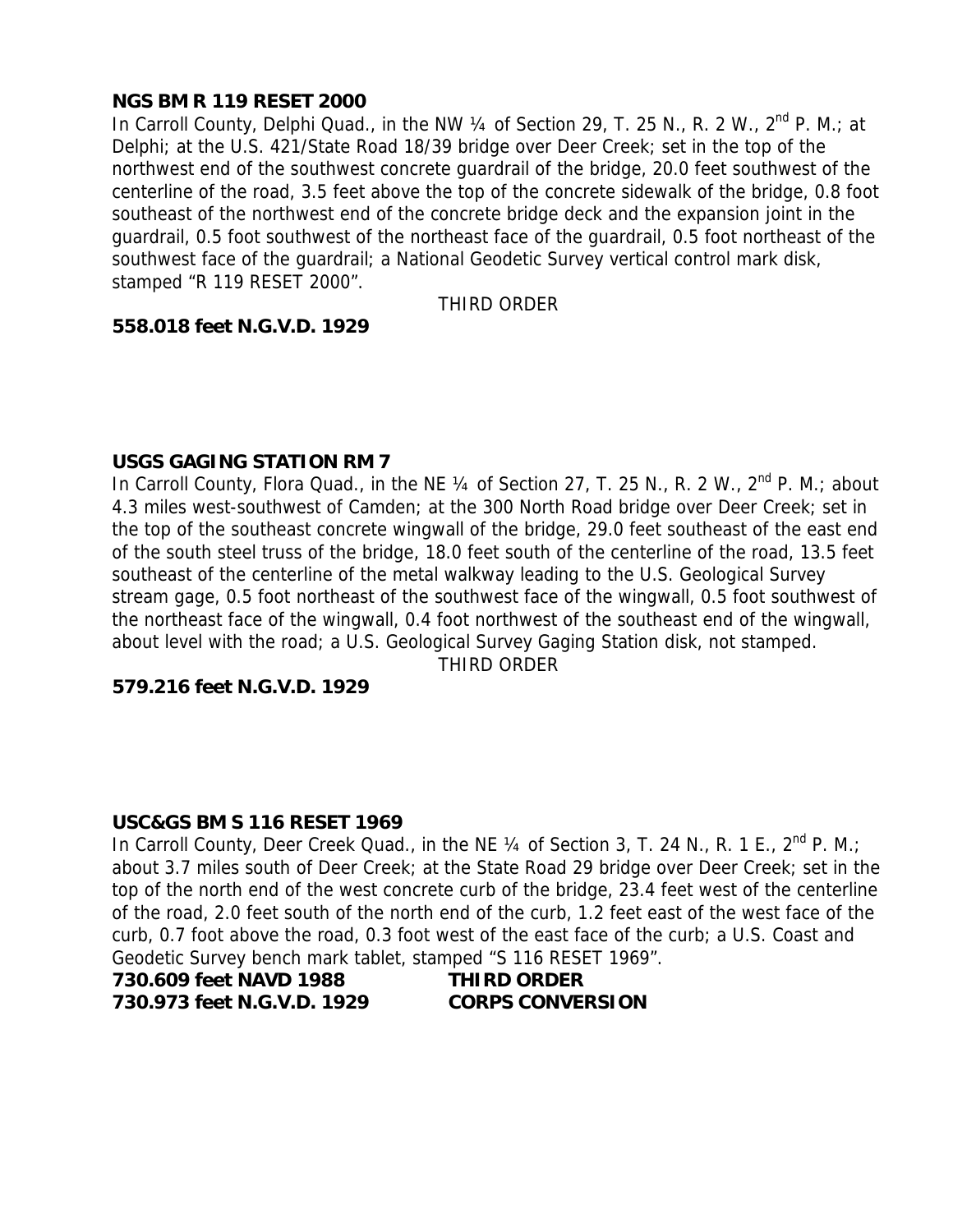## **DNR TBM LDC 9, 2007**

In Carroll County, Deer Creek Quad., in the NE  $\frac{1}{4}$  of Section 4, T. 24 N., R. 1 E., 2<sup>nd</sup> P. M.; about 3.7 miles south of Deer Creek; at the 600 East Road bridge over Deer Creek; set in the top of the northwest concrete abutment of the bridge, 16.6 feet west of the centerline of the road, 0.6 foot north of the south face of the abutment, 0.6 foot east of the west face of the abutment, level with the road; a chiseled triangle.

GPS ELEVATION

# **717.80 feet N.G.V.D. 1929**

## **DNR TBM LDC 10, 2007**

In Carroll County, Deer Creek Quad., in the NE  $\frac{1}{4}$  of Section 5, T. 24 N., R. 1 E., 2<sup>nd</sup> P. M.; about 4.1 miles southwest of Deer Creek; at the 500 East Road bridge over Deer Creek; set in the top of the steel support bolt of the bridge, 12.0 feet west of the centerline of the road, 0.4 foot north of the south face of the wood, 0.4 foot east of the west face of the wood; a filed cross.

GPS ELEVATION

## **700.21 feet N.G.V.D. 1929**

## **DNR TBM LDC 11, 2007**

In Carroll County, Deer Creek Quad., in the SW  $\frac{1}{4}$  of Section 32, T. 25 N., R. 1 E., 2<sup>nd</sup> P. M.; about 4.4 miles southwest of Deer Creek; at the 100 North Road bridge over Deer Creek; set in the top of the north end of the west concrete bridge seat, 16.0 feet north of the centerline of the road, 1.5 feet below the road, 0.4 foot west of the east face of the bridge seat, 0.3 foot south of the north end of the bridge seat; a chiseled triangle.

GPS ELEVATION

## **688.66 feet N.G.V.D. 1929**

#### **DNR TBM LDC 12, 2007**

In Carroll County, Deer Creek Quad., in the SE  $\frac{1}{4}$  of Section 31, T. 25 N., R. 1 E., 2<sup>nd</sup> P. M.; about 4.3 miles south of Deer Creek; at the 400 East Road bridge over Deer Creek; set in the top of the north end of the west concrete guardrail of the bridge, 13.2 feet west of the centerline of the road, 6.2 feet south of the north end of the guardrail, 2.8 feet above the ground; a chiseled triangle.

GPS ELEVATION

## **688.44 feet N.G.V.D. 1929**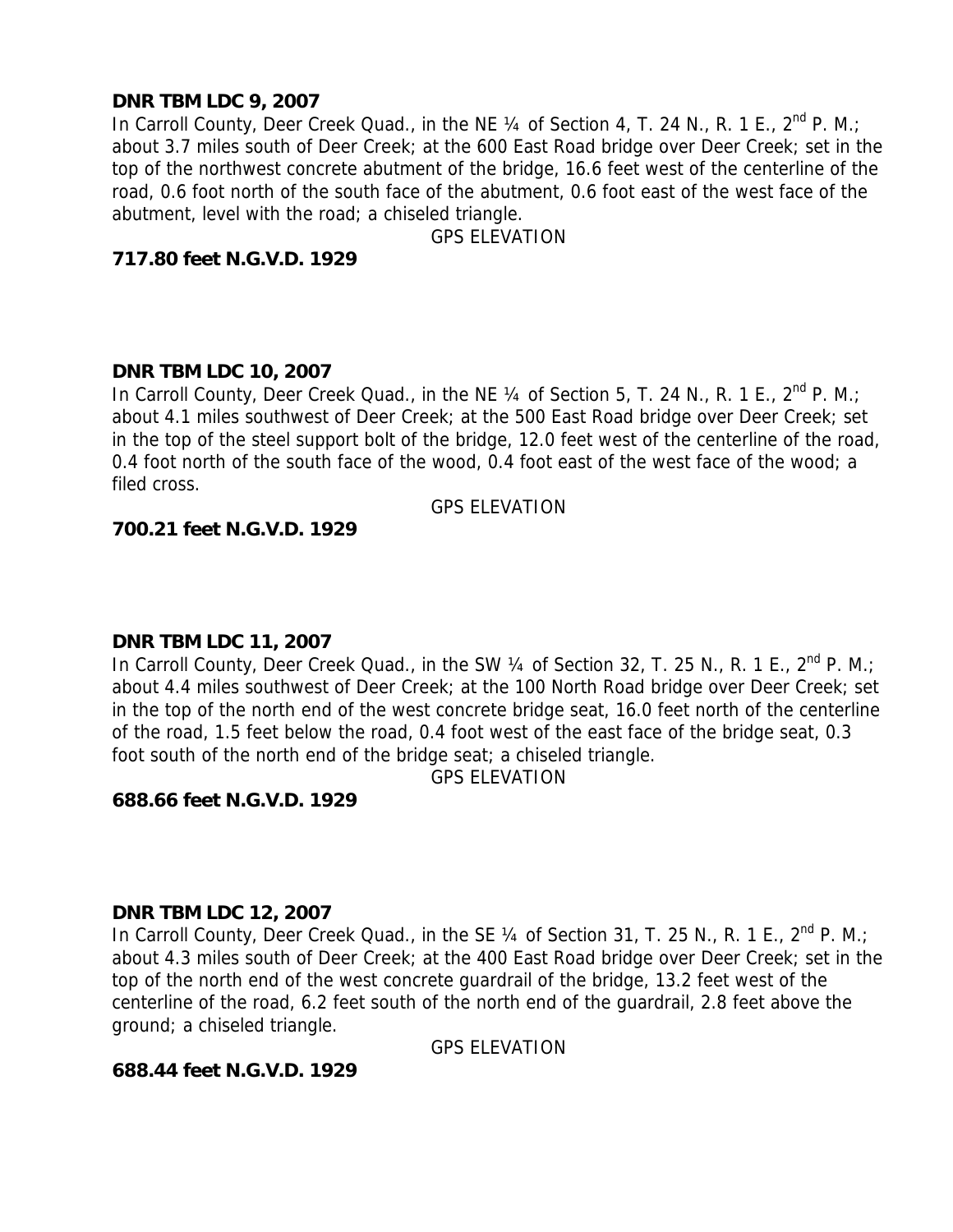# **DNR TBM LDC 13, 2007**

In Carroll County, Deer Creek Quad., in the SE  $\frac{1}{4}$  of Section 30, T. 25 N., R. 1 E., 2<sup>nd</sup> P. M.; about 4.2 miles southwest of Deer Creek; at the 200 North Road bridge over Deer Creek; set in the top of the north end of the west concrete bridge seat, 15.6 feet north of the centerline of the road, 2.0 feet below the road, 0.4 foot west of the east face of the bridge seat, 0.4 foot south of the north end of the bridge seat; a chiseled triangle.

GPS ELEVATION

## **676.57 feet N.G.V.D. 1929**

## **DNR TBM LDC 14, 2007**

In Carroll County, Deer Creek Quad., in the SW  $\frac{1}{4}$  of Section 19, T. 25 N., R. 1 E., 2<sup>nd</sup> P. M.; about 4.2 miles southwest of Deer Creek; at the 300 North Road bridge over Deer Creek; set in the top of the northwest concrete bridge abutment/wingwall, 13.0 feet north of the centerline of the road, 4.5 feet southwest of the northeast end of the abutment/wingwall, level with the road; a chiseled triangle.

GPS ELEVATION

#### **661.78 feet N.G.V.D. 1929**

#### **DNR TBM CARROLLCO 1, 2007**

In Carroll County, Deer Creek Quad., in the SW  $\frac{1}{4}$  of Section 24, T. 25 N., R. 1 E., 2<sup>nd</sup> P. M.; about 5.0 miles west-southwest of Deer Creek; at the 200 East Road bridge over Deer Creek; set in the top of the northeast concrete abutment of the bridge, 15.3 feet east of the centerline of the road, 3.0 feet north of the south end of the abutment, 2.1 feet south of the north end of the abutment, 0.9 foot east of the northeast corner of the concrete bridge deck, 0.9 foot west of the east face of the abutment, level with the top of the north end of the concrete bridge deck; a cut triangle.

GPS ELEVATION

**660.03 feet N.G.V.D. 1929** 

#### **DNR TBM CARROLLCO 2, 2007**

In Carroll County, Flora Quad., in the NE 1/4 of Section 21, T. 25 N., R. 1 W., 2<sup>nd</sup> P. M.; about 0.5 mile southeast of Camden; at the Meridian Line Road steel truss bridge over Deer Creek; set in the top of the northwest concrete wingwall of the bridge, 14.0 feet west of the centerline of the road, 10.5 feet southeast of the northwest end of the top section of the wingwall, 5.2 feet north of the northwest corner of the steel truss of the bridge, 2.2 feet northwest of the southeast end of the wingwall, 1.3 southwest of the northeast face of the wingwall, 1.2 feet northeast of the southwest face of the wingwall, about 0.2 foot above the road; a cut triangle.

GPS ELEVATION

## **660.03 feet N.G.V.D. 1929**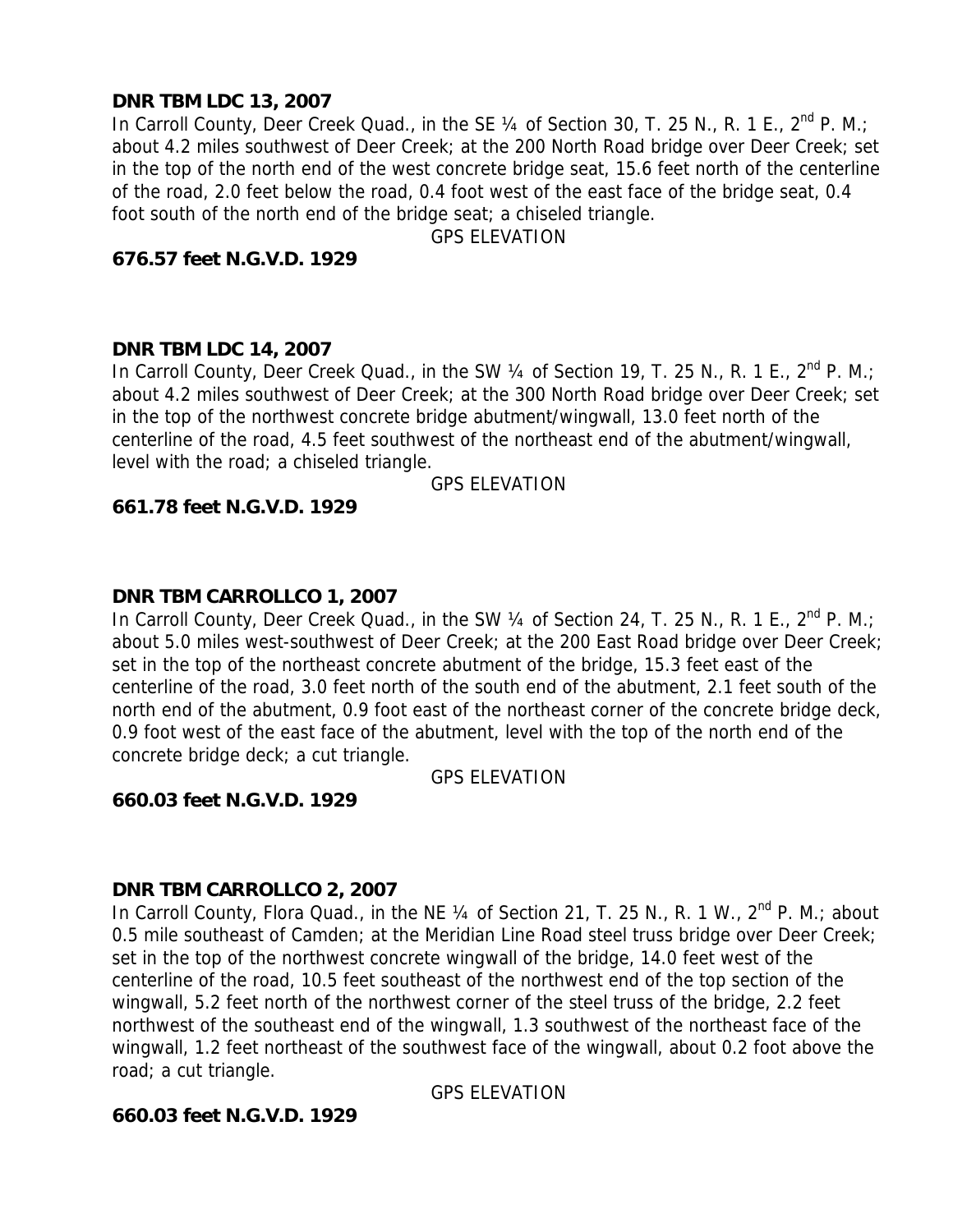## **DNR TBM CARROLLCO 3, 2007**

In Carroll County, Delphi Quad., in the SW 1/4 of Section 29, T. 25 N., R. 2 W., 2<sup>nd</sup> P. M.; at Delphi; at the Hamilton Street bridge over Deer Creek; set in the top of the southeast limestone wingwall of the bridge, 19.8 feet northeast of the centerline of the road, 4.7 feet northwest of the southeast end of the wingwall, 1.4 feet southwest of the northeast face of the wingwall, 1.0 foot northwest of the northwest edge of a metal base plate for a metal support post of the metal guardrail of the bridge, 0.9 foot southeast of the southeast face of the concrete sidewalk of the bridge, about 0.2 foot below the top of the concrete sidewalk of the bridge; a cut triangle.

## THIRD ORDER

#### **548.810 feet N.G.V.D. 1929**

DNR TBM BR 4, 2007

In Carroll County, Deer Creek Quad., in the SW  $\frac{1}{4}$  of Section 20, T. 24 N., R. 1 E., 2<sup>nd</sup> P. M.; at the 250 South Road bridge over Bachelor Run; set on the top of the southeast concrete retaining wall, 18 feet south of the centerline of 250 South Road, 0.4 foot northeast of the southwest face of the retaining wall, about 3 feet below the road; a cut triangle.

GPS Elevation

736.24 feet N.G.V.D. 1929

## DNR TBM BR 6, 2007

In Carroll County, Deer Creek Quad., in the NE 1/4 of Section 19, T. 24 N., R. 1 E., 2<sup>nd</sup> P. M.; at the 350 East Road culvert for Bachelor Run, at the northeast corner of the culvert under 350 East Road; set on the top of a steel guardrail post, 13 feet east of the centerline of 350 East Road, 6 feet north of the centerline of the culvert, 24.4 feet south of the north end of the guardrail, about 2.6 feet above the ground; the center of two filed Notches.

GPS Elevation

733.25 feet N.G.V.D. 1929

#### DNR TBM BR 7, 2007

In Carroll County, Deer Creek Quad., in the NW  $\frac{1}{4}$  of Section 19, T. 24 N., R. 1 E., 2<sup>nd</sup> P. M.; at the 200 South Road CMP over Bachelor Run; set on the top of the downstream (north) end of the CMP, 108 feet east of a power pole, 40 feet north of the centerline of 200 South Road, about 3 feet below the road; the center of two filed notches.

GPS Elevation

728.55 feet N.G.V.D. 1929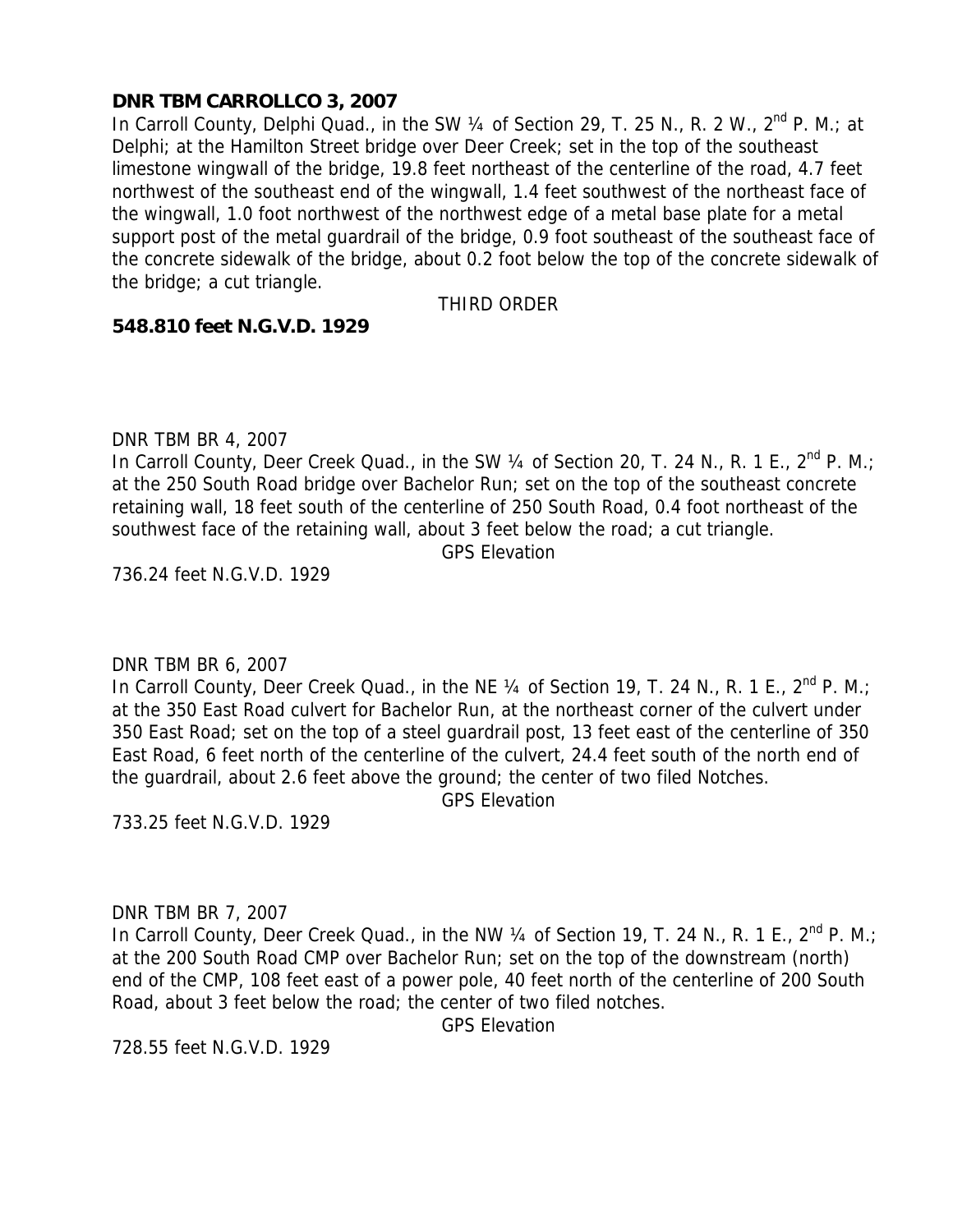#### DNR TBM BR 9, 2007

In Carroll County, Deer Creek Quad., in the NE  $\frac{1}{4}$  of Section 13, T. 24 N., R. 1 W., 2<sup>nd</sup> P. M.; at the 150 South Road bridge over Bachelor Run; set on the top of the southwest concrete wingwall of the bridge, 11 feet south of the centerline of 150 South Road, 0.5 foot east of the west face of the wingwall, 0.5 foot west of the east face of the wingwall, about 0.2 foot below the road; a cut triangle.

GPS Elevation

718.68 feet N.G.V.D. 1929

#### DNR TBM BR 10, 2007

In Carroll County, Deer Creek Quad., in the NE 1/4 of Section 13, T. 24 N., R. 1 W., 2<sup>nd</sup> P. M.; at the 100 South Road bridge over Bachelor Run; set in the northeast corner of the bridge on top of the concrete bridge seat, 16 feet north of the centerline of 100 South Road, 0.2 foot east of the west face of the concrete bridge seat, 0.2 foot south of the north face of the bridge seat, about 1.9 foot below the road surface; a chiseled cross.

GPS Elevation

707.55 feet N.G.V.D. 1929

#### DNR TBM BR 8, 2007

In Carroll County, Deer Creek Quad., in the SE 1/4 of Section 11, T. 24 N., R. 1 W., 2<sup>nd</sup> P. M.; at the 200 East Road CMP culvert over Bachelor Run; set in the southwest corner of the culvert in the top of the south most steel guardrail post, 27 feet south of the centerline of the CMP under the road, 15.5 feet west of the centerline of 200 East Road, 1.5 feet north of the south end of the steel guardrail, about 2.6 feet above the ground; the center of two filed notches.

GPS Elevation

707.88 feet N.G.V.D. 1929

DNR TBM BR 11, 2007

In Carroll County, Deer Creek Quad., in the SE 1/4 of Section 11, T. 24 N., R. 1 W., 2<sup>nd</sup> P. M.; at the 50 South Road bridge over Bachelor Run; set on the top of an anchor bolt on the southeast wood wingwall of the bridge, 14.5 feet south of the centerline of 50 South Road, 2.3 feet northwest of the southeast end of the wood wingwall, 5.4 feet southeast of the east end of the wood guardrail, about 0.5 foot below the road; a filed cross.

GPS Elevation

705.84 feet N.G.V.D. 1929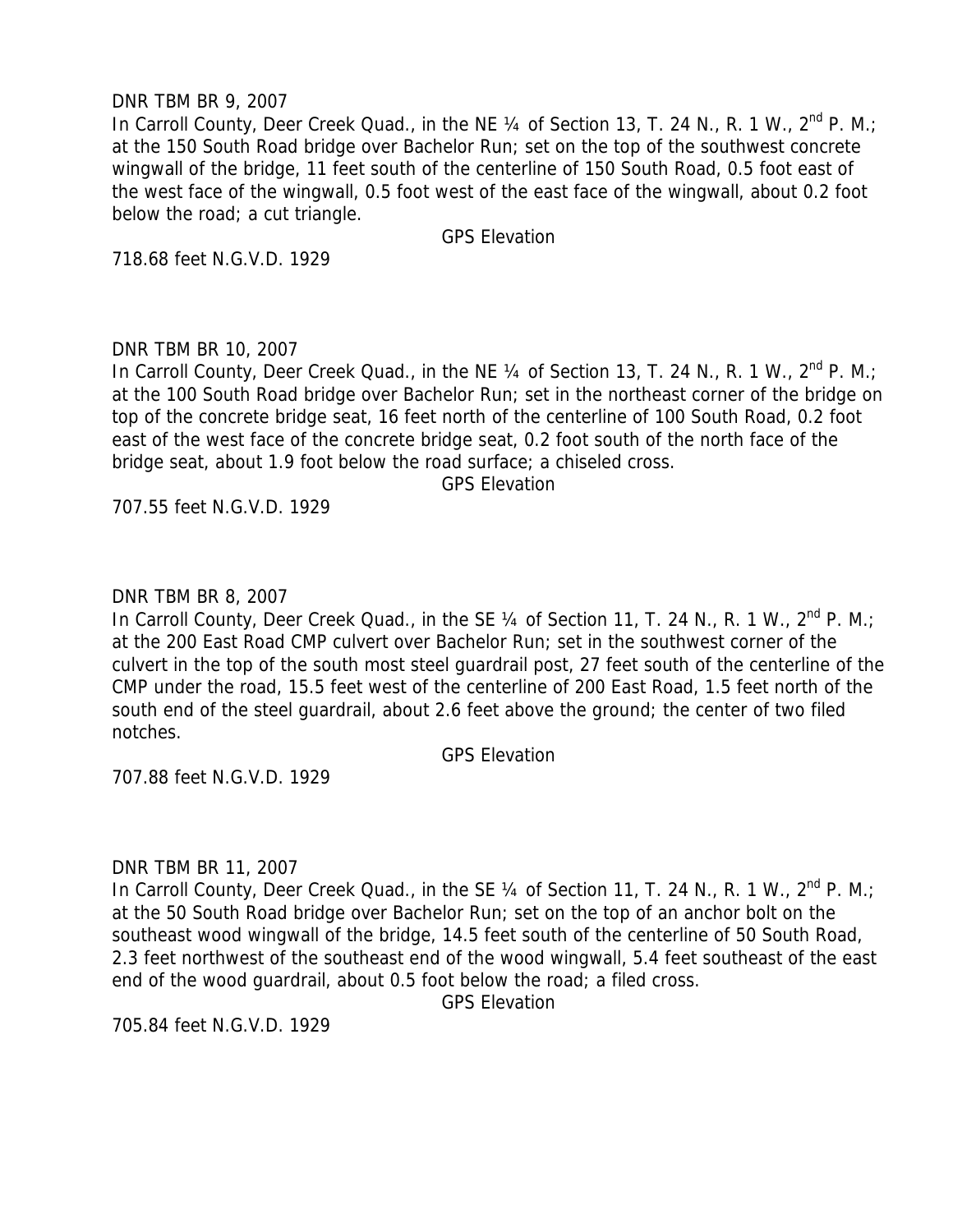#### IDOT BM CARR L 898

In Carroll County, Deer Creek Quad., in the SE  $\frac{1}{4}$  of Section 2, T. 24 N., R. 1 W., 2<sup>nd</sup> P. M.; about 2 miles east of Flora; at the State Road 18 bridge over Bachelor Run; set at the northwest corner of the bridge. Set on top of the west end of the north concrete guardrail of the bridge. 23 feet north of the centerline of S. R. 18, 1.0 foot east of the west face of the north concrete guardrail, about 2.8 foot above the road; a Indiana Department of Transportation Bench Mark tablet, stamped "CARR L 898".

GPS Elevation

698.965 feet N.G.V.D. 1929

#### DNR TBM BR 13, 2007

In Carroll County, Flora Quad., in the NE 1/4 of Section 3, T. 24 N., R. 1 W., 2<sup>nd</sup> P. M.; about 0.8 mile northeast of Flora; at the 50 South Road bridge over Bachelor Run; set on the top of the north end of the east concrete bridge seat, 14 feet north of the centerline of 50 South Road, 1.2 feet south of the north face of the east concrete bridge seat, 0.4 foot east of the west face of the bridge seat, about 2.1 feet below the road; a chiseled triangle.

GPS Elevation

682.67 feet N.G.V.D. 1929

#### DNR TBM BR 14, 2007

In Carroll County, Flora Quad., in the NE 1/4 of Section 3, T. 24 N., R. 1 W., 2<sup>nd</sup> P. M.; about 0.6 mile northeast of Flora; at the 50 East Road bridge over Bachelor Run; set on the top of the southeast concrete wingwall of the bridge; 11 feet east of the centerline of 50 East Road, 0.4 foot north-northeast of the southwest face of the concrete wingwall, 0.5 foot southsouthwest of the northeast face of the wingwall, about level with the road; a chiseled triangle.

GPS Elevation

683.81 feet N.G.V.D. 1929

#### DNR TBM BR 15, 2007

In Carroll County, Flora Quad., in the SW 1/4 of Section 3, T. 24 N., R. 1 W., 2<sup>nd</sup> P. M.; about 0.5 mile north of Flora; at the 25 East Road bridge over Bachelor Run; set in the southwest corner of the bridge on the top of the concrete bridge seat; 11 feet west of the centerline of 25 East Road, 2.0 feet south of the north face of the concrete bridge seat, 0.8 foot east of the west face of the bridge seat, 2.6 feet below the top of the curb; a chiseled triangle. GPS Elevation

684.29 feet N.G.V.D. 1929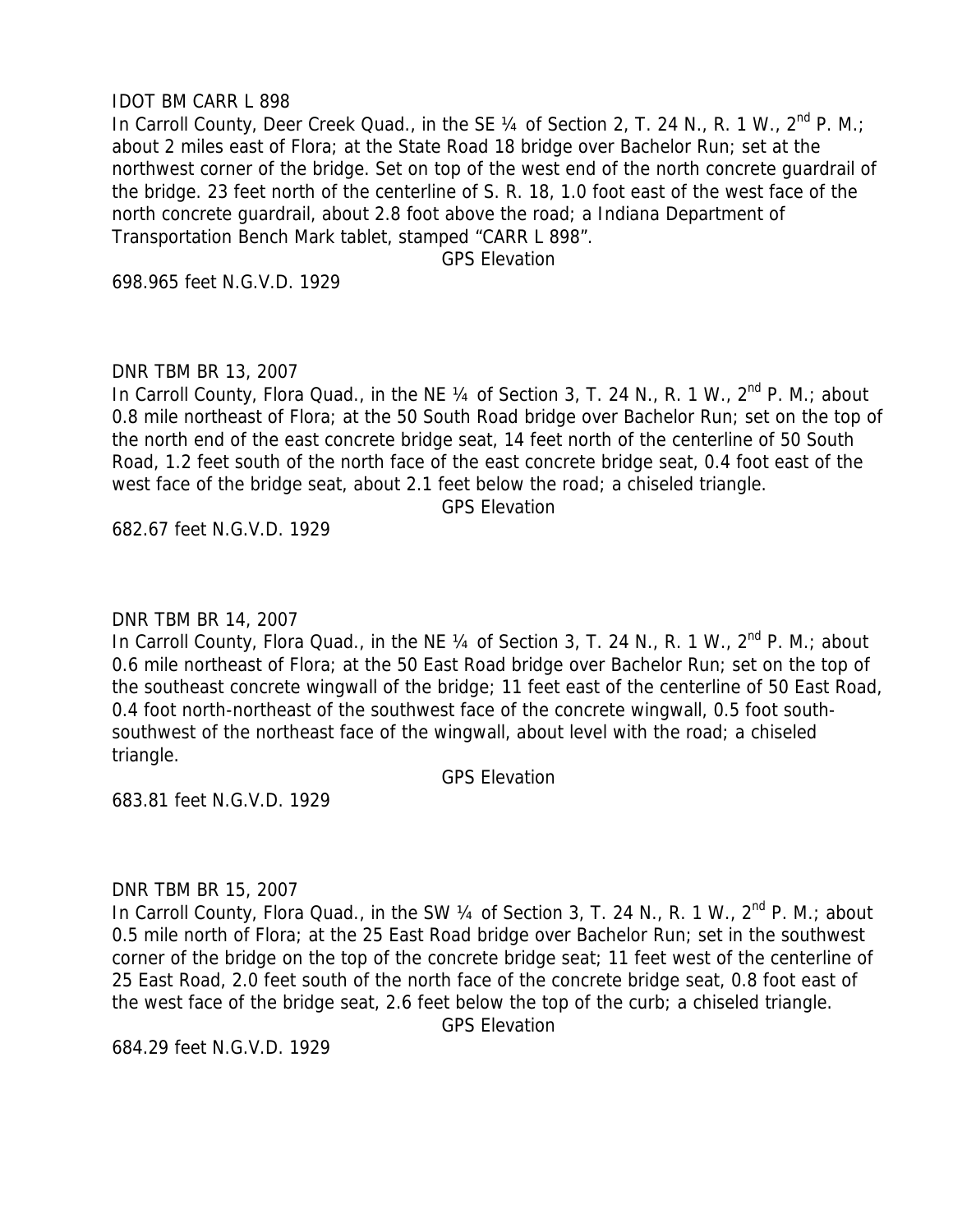#### DNR TBM BR 16, 2007

In Carroll County, Flora Quad., in the SE 1/4 of Section 33, T. 25 N., R. 1 W., 2<sup>nd</sup> P. M.; about 1 mile north of Flora; at the 100 North Road bridge over Bachelor Run; set on the top of the northeast concrete wingwall, 12 feet north of the centerline of the road, 0.9 foot west of the east face of the wingwall, 0.4 foot east of the west face of the concrete wingwall, about 0.2 foot below the road; a chiseled cross.

3rd Order

677.909 feet N.G.V.D. 1929

#### IDOT BM CARROLL L 764

In Carroll County, Flora Quad., in the SE  $\frac{1}{4}$  of section 33, T. 25 N., R. 1 W.,  $2^{nd}$  P. M.; about 1.35 miles north of Flora; at the State Road 75 bridge over Bachelor Run; set in the top of the south end of the west concrete guardrail, 21 feet southwest of the centerline of State Road 75, 1.6 feet northwest of the south end of the concrete guardrail, 0.4 foot east of the west face of the guardrail, about 2.8 feet above the road; a Indiana Department of Transportation Bench Mark tablet, stamped "CARROLL L 764".

3rd Order

683.144 feet N.G.V.D. 1929

#### DNR TBM BR 17, 2007

In Carroll County, Flora Quad., in the NW  $\frac{1}{4}$  of Section 33, T. 25 N., R. 1 W.,  $2^{nd}$  P. M.; about 1.5 mile north of Flora; at the 175 North Road bridge over Bachelor Run; set on the top of the northeast concrete wingwall of the bridge, 13 feet north of the centerline of the road, 0.3 foot east of the west face of the wingwall, 0.3 foot west of the east face of the wingwall, about level with the road; a chiseled triangle.

3rd Order

664.615 feet N.G.V.D. 1929

#### DNR TBM BR 18, 2007

In Carroll County, Flora Quad., in the SW 1/4 of Section 29, T. 25 N., R. 1 W., 2<sup>nd</sup> P. M.; about 2.5 mile northwest of Flora; at the 200 West (180 West) Road bridge over Bachelor Run; set on the top of the northeast concrete abutment of the bridge, 13.5 feet east of the centerline of the road, 0.4 foot west of the east face of the concrete abutment, 0.5 north of the south face of the concrete abutment, about 3.2 feet below the road; a cut triangle.

GPS Elevation

643.35 feet N.G.V.D. 1929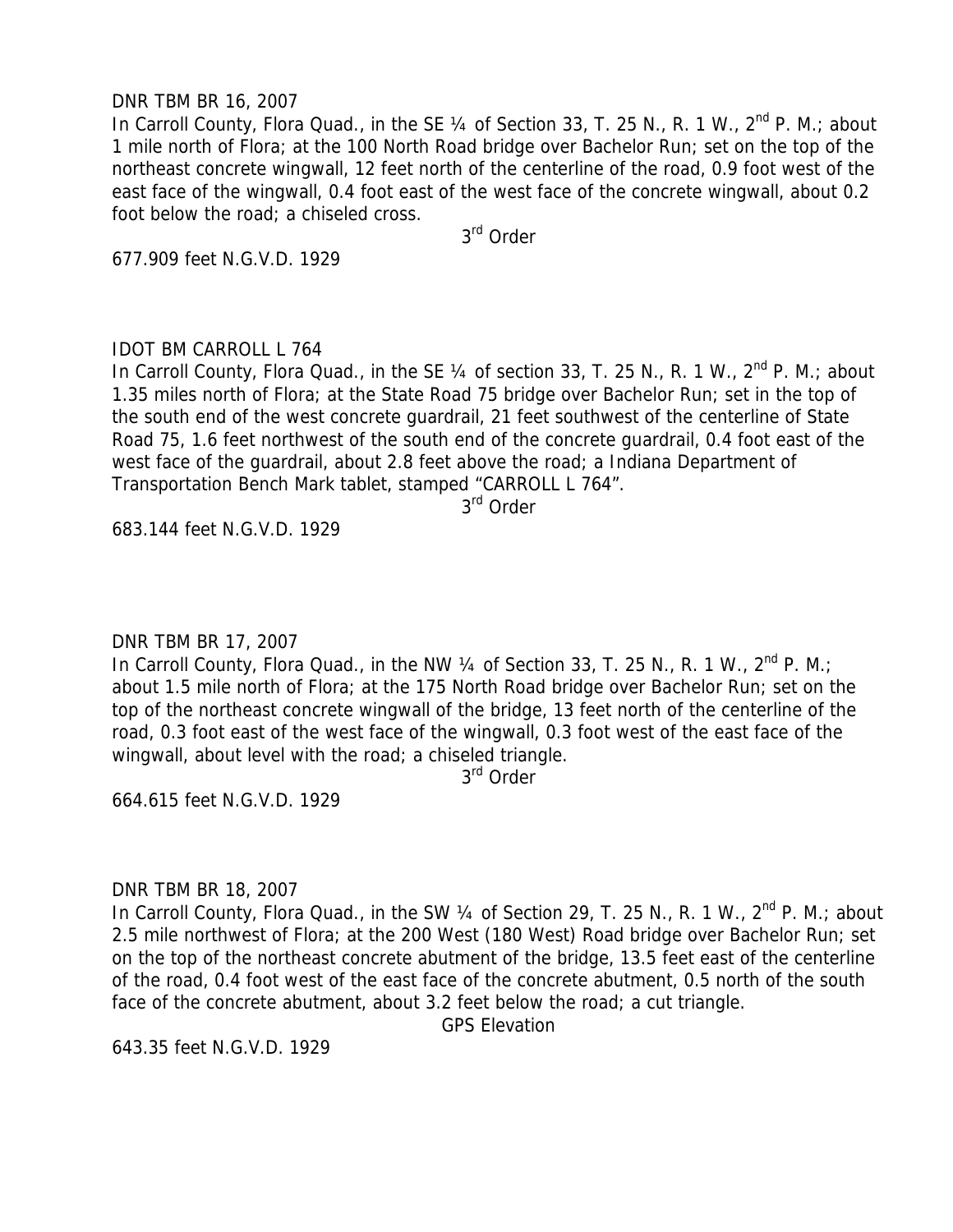#### DNR TBM BR 19, 2007

In Carroll County, Flora Quad., in the NE 1/4 of Section 30, T. 25 N., R. 1 W., 2<sup>nd</sup> P. M.; about 3.7 mile northwest of Flora; at the 300 North Road bridge over Bachelor Run; set in the top of the southeast concrete bridge seat, 16 feet south of the centerline of the road, 0.6 foot east of the west face of the concrete bridge seat, 0.5 foot north of the south face of the bridge seat, about 3.2 feet below the road; a chiseled triangle.

GPS Elevation

616.64 feet N.G.V.D. 1929

#### DNR TBM BR 20, 2007

In Carroll County, Flora Quad., in the SW 1/4 of Section 19, T. 25 N., R. 1 W., 2<sup>nd</sup> P. M.; about 4.2 miles northwest of Flora; at the 350 North Road bridge over Bachelor Run; set on the top of the southwest concrete wingwall of the bridge, 12 feet south of the centerline of 350 South Road, 1.0 feet east of the west face of the wingwall, 0.5 foot west of the east face of the wingwall, about 0.2 foot below the road; a chiseled triangle.

GPS Elevation

604.47 feet N.G.V.D. 1929

## DNR TBM BR 21, 2007

In Carroll County, Flora Quad., in the NW  $\frac{1}{4}$  of Section 19, T. 25 N., R. 1 W.,  $2^{nd}$  P. M.; about 4.2 mile northwest of Flora; at the 350 North Road bridge over Bachelor Run. Set on top of the northeast concrete wingwall of the bridge. 11.5 feet north of the centerline of 350 South Road, 0.5 foot east of the west face of the wingwall, 0.8 foot west of the east face of the wingwall, about 0.2 foot below the road; a chiseled triangle.

GPS Elevation

604.47 feet N.G.V.D. 1929

#### DNR TBM KUNS 1, 2007

In Carroll County, Flora Quad., in the NW 1/4 of Section 10, T. 24 N., R. 1 W., 2<sup>nd</sup> P. M.; at Flora; at the 50 South Road culvert over Kuns Ditch; set in the north side of power pole  $# G$ 09 K 307, 52 feet east of the centerline of the culvert, 19 feet north of the centerline of 50 South Road, about 2 feet above the ground; a railroad spike driven through an aluminum tag, stamped "DNR TBM KUNS 1 2007".

GPS Elevation

701.34 feet N.G.V.D. 1929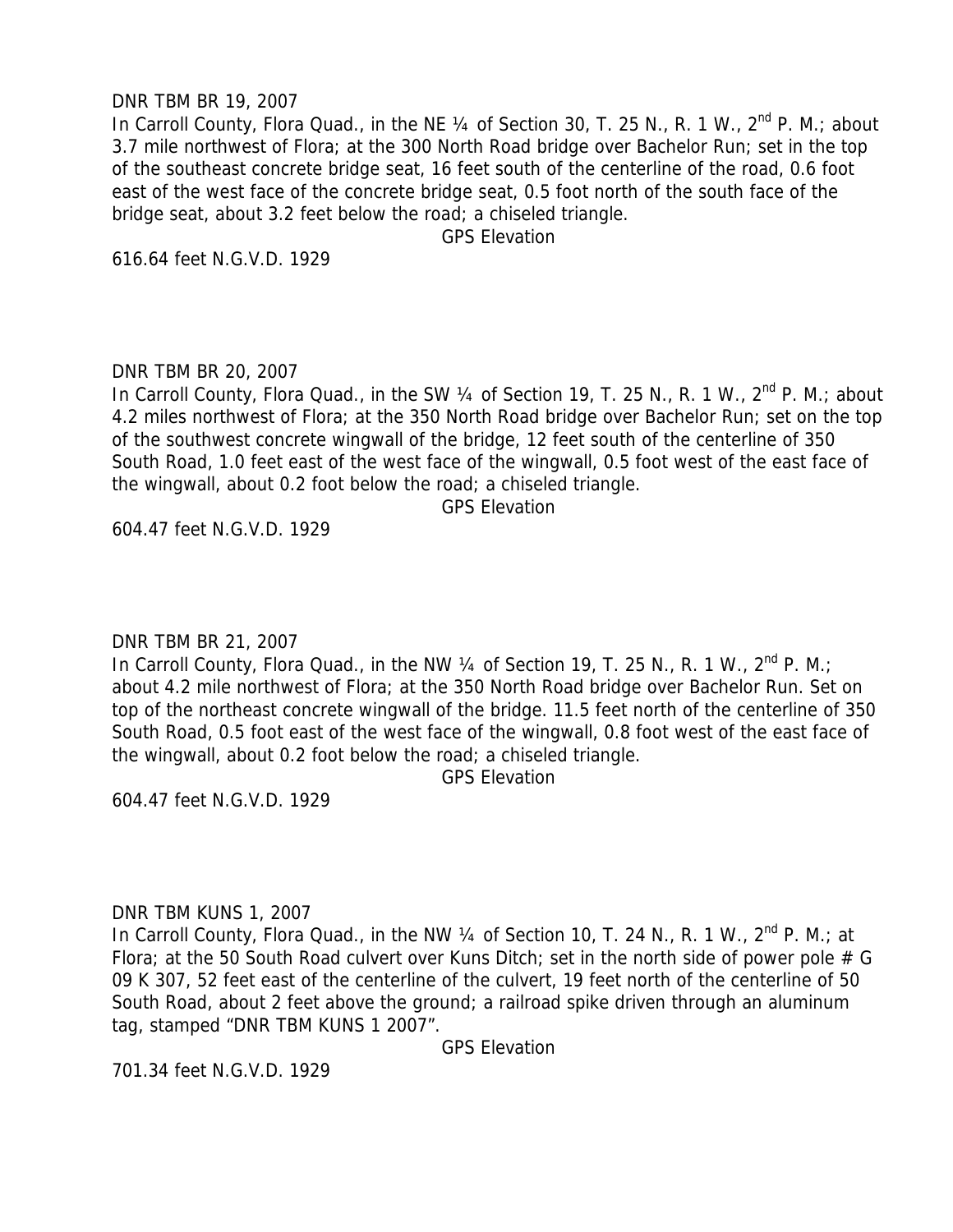#### DNR TBM KUNS 2, 2007

In Carroll County, Flora Quad., in the NW 1/4 of Section 10, T. 24 N., R. 1 W., 2<sup>nd</sup> P. M.; at Flora; at the Elizabeth Street culvert over Kuns Ditch; set in the north side of a power pole, 22 feet east of the centerline of the culvert, 15 feet north of the centerline of Elizabeth Street; about 1.5 feet above the ground; a railroad spike driven through an aluminum tag, stamped "DNR TBM KUNS 2 2007".

GPS Elevation

700.63 feet N.G.V.D. 1929

## IDOT BM CARROLL L 778

In Carroll County, Burlington Quad., in the SW  $\frac{1}{4}$  of Section 28, T. 24 N., R. 1 E., 2<sup>nd</sup> P. M.; about 2 miles west-northwest of Burlington; at the 500 East Road bridge over Wildcat Creek; set on the top of the southeast wingwall of the bridge, 16 feet east of the centerline of the road, 6.3 feet southeast of the streamward face of the south bridge abutment, 0.8 foot northwest of the southeast end of the abutment, about level with the road; a Indiana Department of Transportation Bench Mark tablet, stamped "CARROLL L 778".

3rd Order

706.64 feet N.G.V.D. 1929

#### IDOT BM CARROLL L 970

In Carroll County, Rossville Quad., in the SE 1/4 of Section 33, T. 23 N., R. 1 W., 2<sup>nd</sup> P. M.; about 0.5 mile northwest of Cutler; at the State Road 75 bridge over the Wildcat Creek; set on the top of the southwest concrete abutment of the bridge, 17 feet west of the centerline of the bridge, 1.0 foot upstream of the downstream face of the abutment, 0.5 foot south of the streamward face of the abutment; a Indiana Department of Transportation Bench Mark tablet, stamped "CARROLL L 970".

3rd Order

674.00 feet N.G.V.D. 1929

#### DNR TBM THW 17, 1994

In Carroll County, Monticello South Quad., in the NE 1/4 of Section 33, T. 26 N., R. 3 W., 2<sup>nd</sup> P. M.; about 6.0 miles south of Monticello; at the "T" road intersection of 1250 West Road and 775 South Road, in the southwest ¼ of the intersection; set in the east side of power pole # 773/645, 117.0 feet west of the centerline of 1250 West Road, 13.0 feet south of the extended centerline of 775 North Road, 1.0 foot above the ground; a railroad spike driven through an aluminum tag, stamped "DNR TBM THW 17 1994".

3rd Order

646.944 feet N.G.V.D. 1929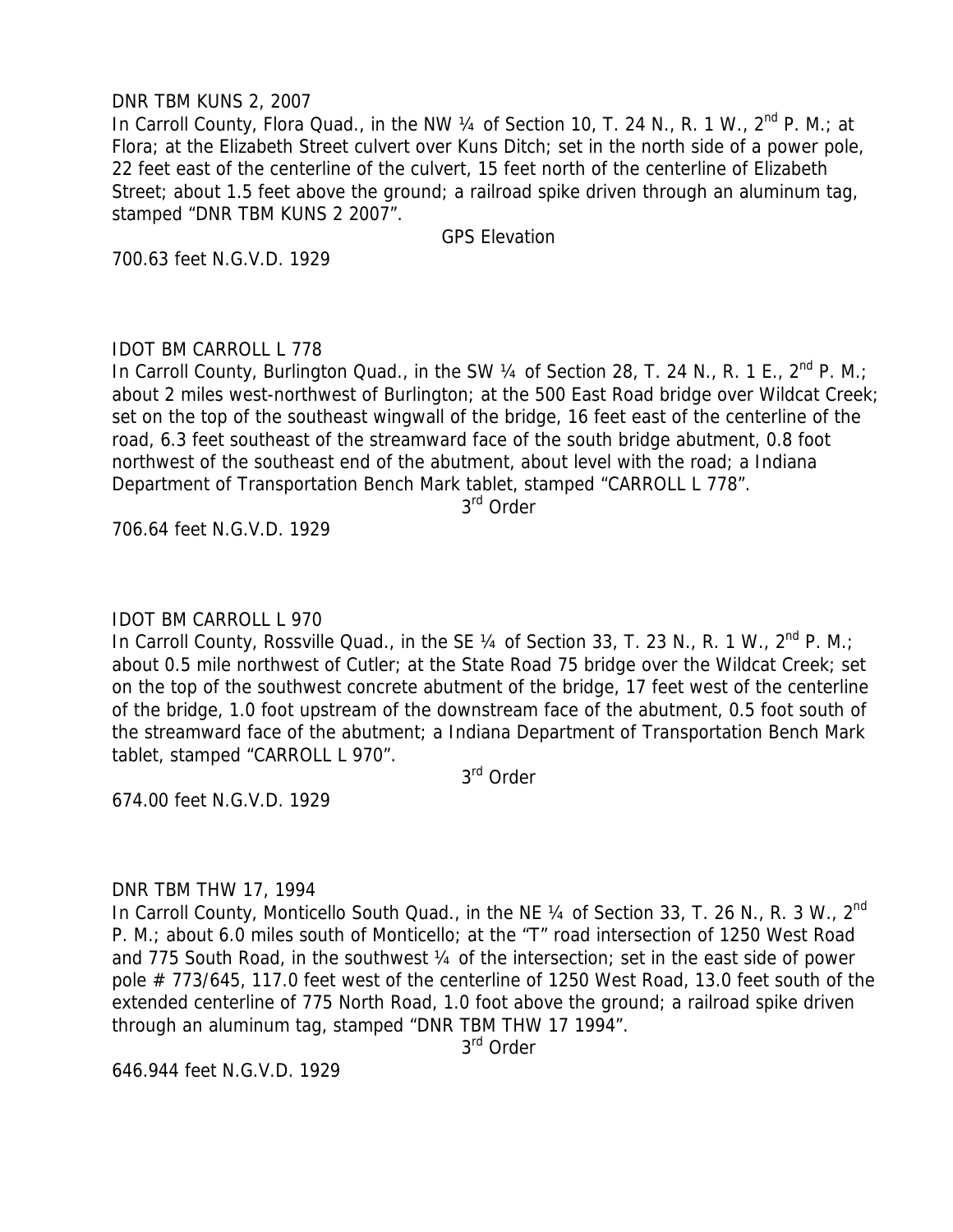#### DNR TBM THW 16, 1994

In Carroll County, Monticello South Quad., in the NE 1/4 of Section 33, T. 26 N., R. 3 W., 2<sup>nd</sup> P. M.; about 5.75 miles south of Monticello; at the "T" road intersection of 1250 West Road and 725 South Road, in the northeast ¼ of the intersection; set in the north side of power pole # 751/501 with four guy wires, 48.3 feet northeast of the quarter corner in the road intersection, 45.0 feet east of the centerline of 1250 West Road, 16.0 feet north of the centerline of 725 North Road, 1.9 feet above the ground; a railroad spike driven through an aluminum tag, stamped "DNR TBM THW 16 1994".

3rd Order

657.524 feet N.G.V.D. 1929

#### DNR TBM THW 14, 1994

In Carroll County, Brookston Quad., in the NW 1/4 of Section 16, T. 25 N., R. 3 W., 2<sup>nd</sup> P. M.; about 1.7 miles northeast of Springboro; 0.5 mile east along 475 North Road from its "T" road intersection with 1300 West Road (Carroll/White County Line Road), to a bend in the road and a access road leading to a gaging station at an old ferry; set in the east side of a 48-inch Sycamore tree, 41.0 feet southwest of the centerline of 475 North Road, 7.5 feet south of cut off power pole  $# 751/982$ , 7.0 feet southwest of cut off power pole  $# 733/319$ , 0.1 foot above the ground; a railroad spike driven through an aluminum tag, stamped "DNR TBM THW 14 1994".

3rd Order

572.512 feet N.G.V.D. 1929

#### DNR TBM THW 8, 1994

In Carroll County, Monticello South Quad., in the NE 1/4 of Section 33, T. 26 N., R. 3 W., 2<sup>nd</sup> P. M.; about 0.3 mile north of Oakdale Dam; about 0.3 mile east along 775 North Road from its "T" road intersection with 1250 West Road to Lower Hambridge Addition; set in power pole # 758/153, about 700 feet north of a bridge over a channel leading to a island, 24.0 feet west of the centerline of the road leading to the island, 9.0 feet south of the centerline of a road on the south side of the Lower Hambridge Addition, 2.0 feet east of a mailbox pole, 0.8 foot above the ground; a railroad spike driven through an aluminum tag, stamped "DNR TBM THW 8 1994".

3rd Order

619.432 feet N.G.V.D. 1929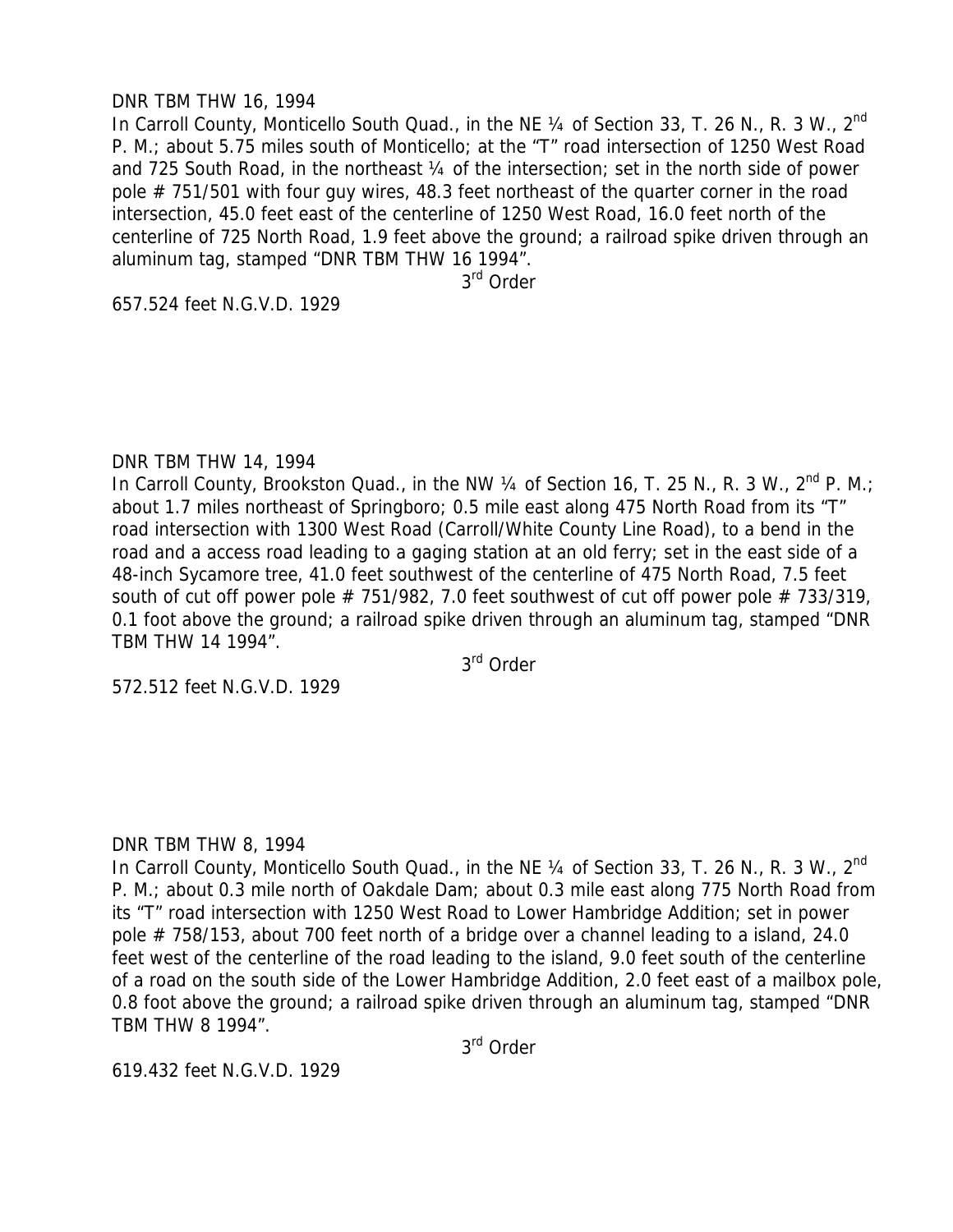#### DNR TBM THW 7, 1994

In Carroll County, Monticello South Quad., in the SW  $\frac{1}{4}$  of Section 4, T. 25 N., R. 3 W., 2<sup>nd</sup> P. M.; about 1.2 miles south of Oakdale Dam; about 1.5 miles west along 600 North Road from its intersection with U.S. 421/State Road 39 to a turn to the northwest, thence 0.35 mile northwest; set in the east side of power pole  $# 774/049$ , 29.0 feet south of mailbox  $# 58$  D (ENS H 62), 13.5 feet west of the centerline of the road, 2.0 feet above the ground; a railroad spike driven through an aluminum tag, stamped "DNR TBM THW 7 1994".

3<sup>rd</sup> Order

574.352 feet N.G.V.D. 1929

#### DNR TBM THW 6, 1994

In Carroll County, Monticello South Quad., in the NE  $\frac{1}{4}$  of Section 9, T. 25 N., R. 3 W.,  $2^{nd}$  P. M.; about 1.5 miles south of Oakdale Dam; about 1.5 miles west along 600 North Road from its intersection with U.S. 421/State Road 39 to a turn to the northwest; set in the east side of power pole # 756/202 with a transformer, 52.5 feet southwest of the centerline of 600 North Road, 13.0 feet southwest of the centerline of a small road to the southeast, 12.0 feet east of the southeast corner of a white and tan trailer  $(# 4)$ , 1.2 feet above the ground; a railroad spike driven through an aluminum tag, stamped "DNR TBM THW 6 1994".

3<sup>rd</sup> Order

584.247 feet N.G.V.D. 1929

## DNR TBM THW 5, 1994

In Carroll County, Delphi Quad., in the SW  $\frac{1}{4}$  of Section 10, T. 25 N., R. 3 W., 2<sup>nd</sup> P. M.; about 2.7 miles northwest of Pittsburg; 0.9 mile generally east along 475 North Road from its "T" road intersection with 1300 West Road (Carroll/White County Line Road) to a "Y" road north, thence 0.8 mile north and east; set in the northeast side of light pole  $# A$  17 E/55, 34.0 feet southwest of and across the road from mailbox  $#$  (ENS 0131, 23.0 feet south of and across the road from mailbox  $#$  409 A (ENS 0133), 10.0 feet southwest of the centerline of the road, 1.8 feet above the ground; a railroad spike driven through an aluminum tag, stamped "DNR TBM THW 5 1994".

3rd Order

565.192 feet N.G.V.D. 1929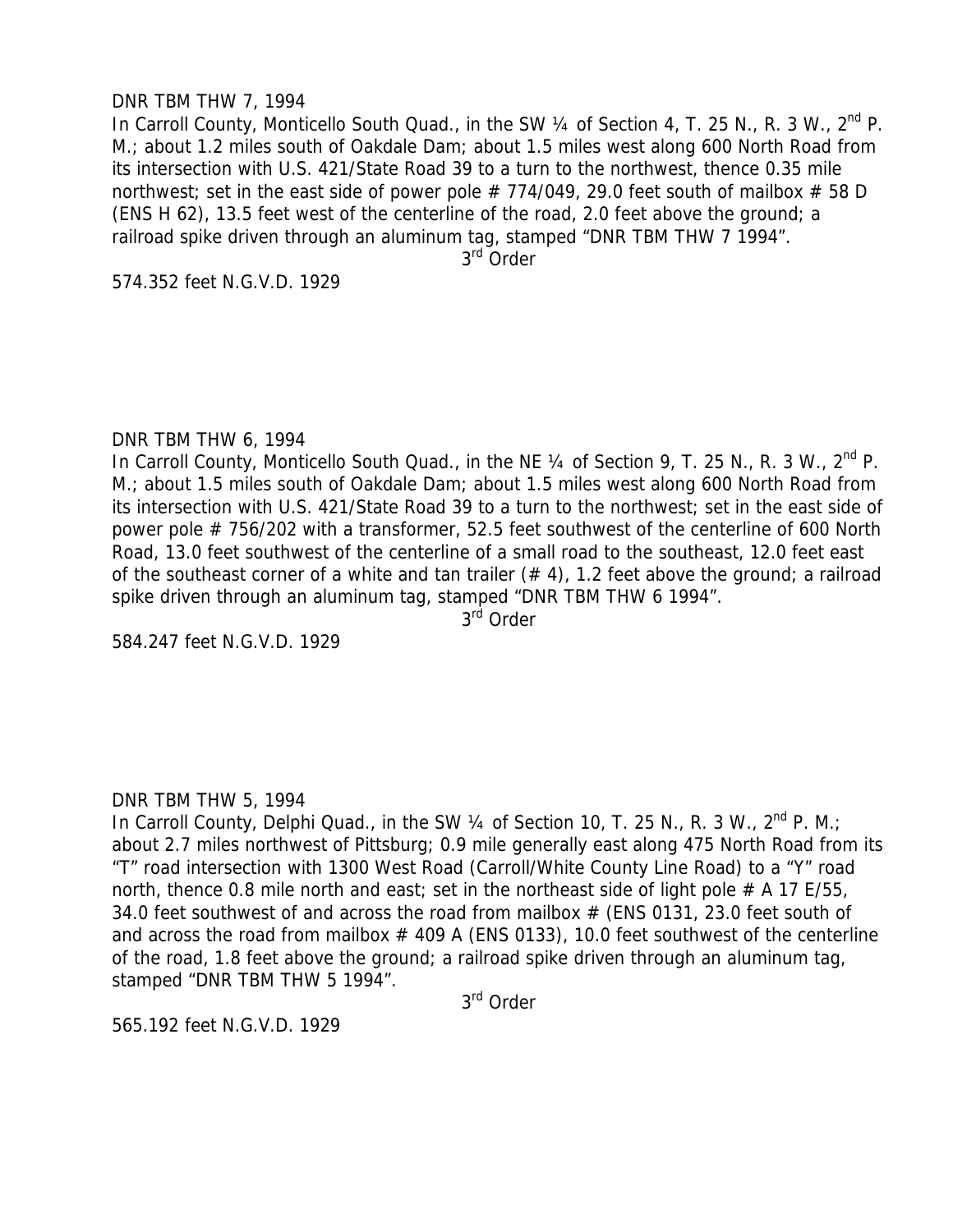## DNR TBM THW 4, 1994

In Carroll County, Brookston Quad., in the NW  $\frac{1}{4}$  of Section 22, T. 25 N., R. 3 W., 2<sup>nd</sup> P. M.; about 1.4 miles northeast of Springboro; 1.2 mile generally east and southeast along 425 North Road from its "T" road intersection with 1300 West Road (Carroll/White County Line Road) to a "T" road south (Tecumseh Bend), in the southeast 1/4 of the intersection; set in the northeast side of power pole  $# A 17 B/15/4$ , 55.0 feet south of 425 North Road, 16.0 feet east of the centerline of the north-south road (Tecumseh Bend), 1.5 feet above the ground; a railroad spike driven through an aluminum tag, stamped "DNR TBM THW 4 1994".

3<sup>rd</sup> Order

571.572 feet N.G.V.D. 1929

#### DNR TBM CARROLLCO 4, 2008

In Carroll County, Monticello South Quad., in the NE  $\frac{1}{4}$  of Section 4, T. 25 N., R. 3 W., 2<sup>nd</sup> P. M.; about 0.9 mile south of Oakdale Dam; about 0.7 mile south along 1200 West Road from its "T" road intersection with 725 North Road to a small concrete bridge over a ditch flowing into the Tippecanoe River; set in the top of the northwest concrete wingwall of the bridge, 12.5 feet west of the centerline of the road, 2.0 feet northwest of the north end of the west concrete guardrail of the bridge, 1.4 feet southeast of the northwest end of the wingwall, 0.85 foot northeast of the southwest face of the wingwall, 0.6 foot southwest of the northeast face of the wingwall, about 0.5 foot below the centerline of the road; a cut triangle.

3rd Order

572.481 feet N.G.V.D. 1929

#### DNR TBM CARROLLCO 5, 2008

In Carroll County, Brookston Quad., in the SE  $\frac{1}{4}$  of Section 16, T. 25 N., R. 3 W.,  $2^{nd}$  P. M.; about 1.25 miles northeast of Springboro; about 0.3 mile south along Tippecanoe Ranch Road from its "T" road intersection with 425 North Road to a turn to the west and utility pole  $# A$  17 C/3 with two guy wires to the west and four guy wires to the north, the power pole is the  $1<sup>st</sup>$  power pole after the turn to the west; set in the southeast side of the utility pole, 30.0 feet west of the extended centerline of a asphalt drive to the south leading to the Hall residence, 18.0 feet north of the centerline of the road, 0.8 foot above the ground; a oneinch bolt head, stamped "SURVEY MARK".

3rd Order

554.478 feet N.G.V.D. 1929